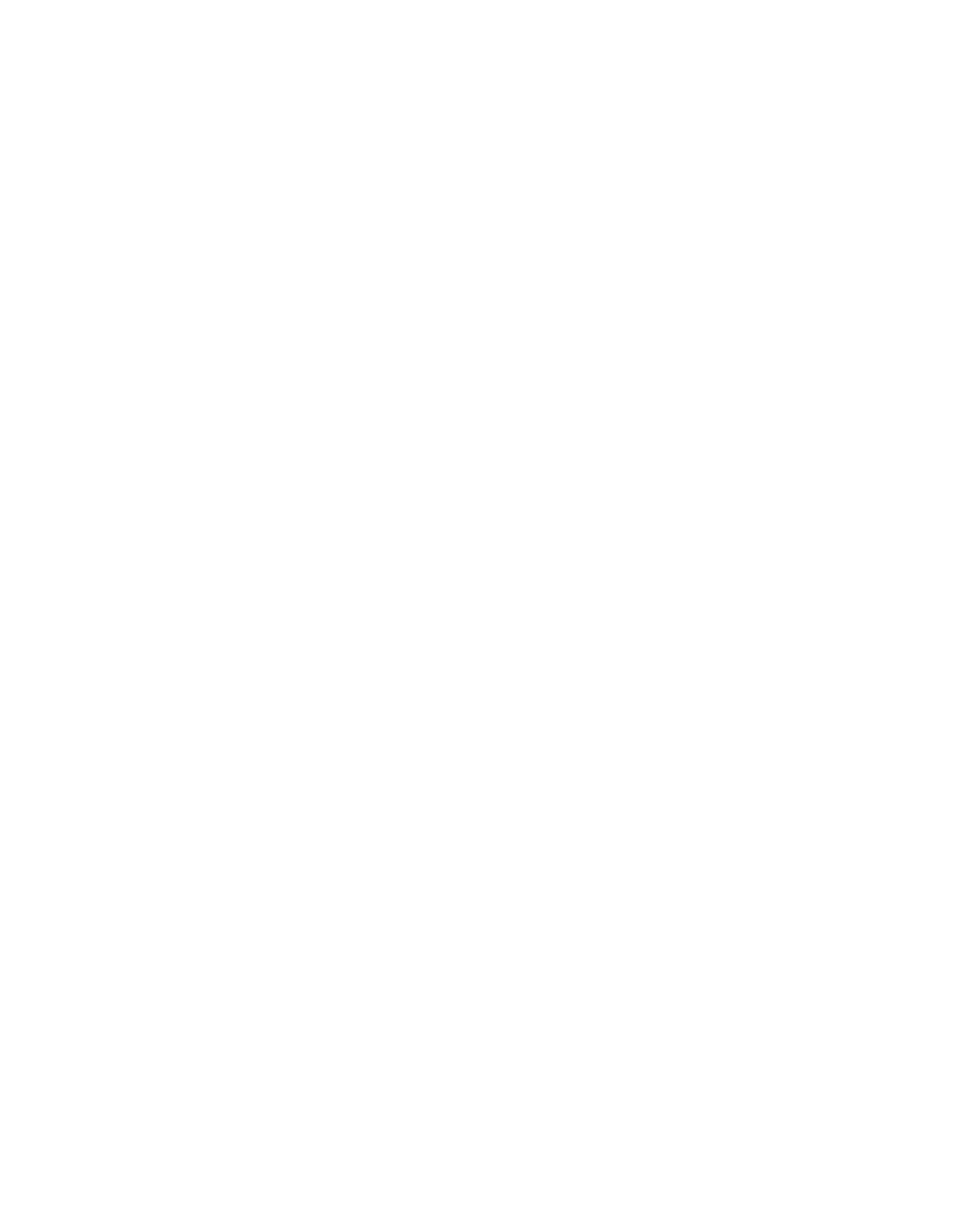# **Employee Benefits in Wyoming: 2001**

Wyoming Department of Employment Cynthia Pomeroy, Director Internet address - http://doe.state.wy.us/

Research & Planning Tom Gallagher, Manager Internet address - http://doe.state.wy.us/LMI

> *Prepared by:* Carola Cowan

*Map by:* Valerie A. Davis

*Desktop Publishing by:* Susan Murray

#### Submitted for Printing February 2003

©Copyright 2003 by the Wyoming Department of Employment, Research & Planning

#### **Department of Employment Nondiscrimination Statement**

The Department of Employment does not discriminate on the basis of race, color, religion, national origin, sex, age, or disability. It is our intention that all individuals seeking services from our agency be given equal opportunity and that eligibility decisions be based upon applicable statutes, rules, and regulations.

> Research & Planning P.O. Box 2760 Casper, WY 82602 Phone: (307) 473-3807 Fax: (307) 473-3834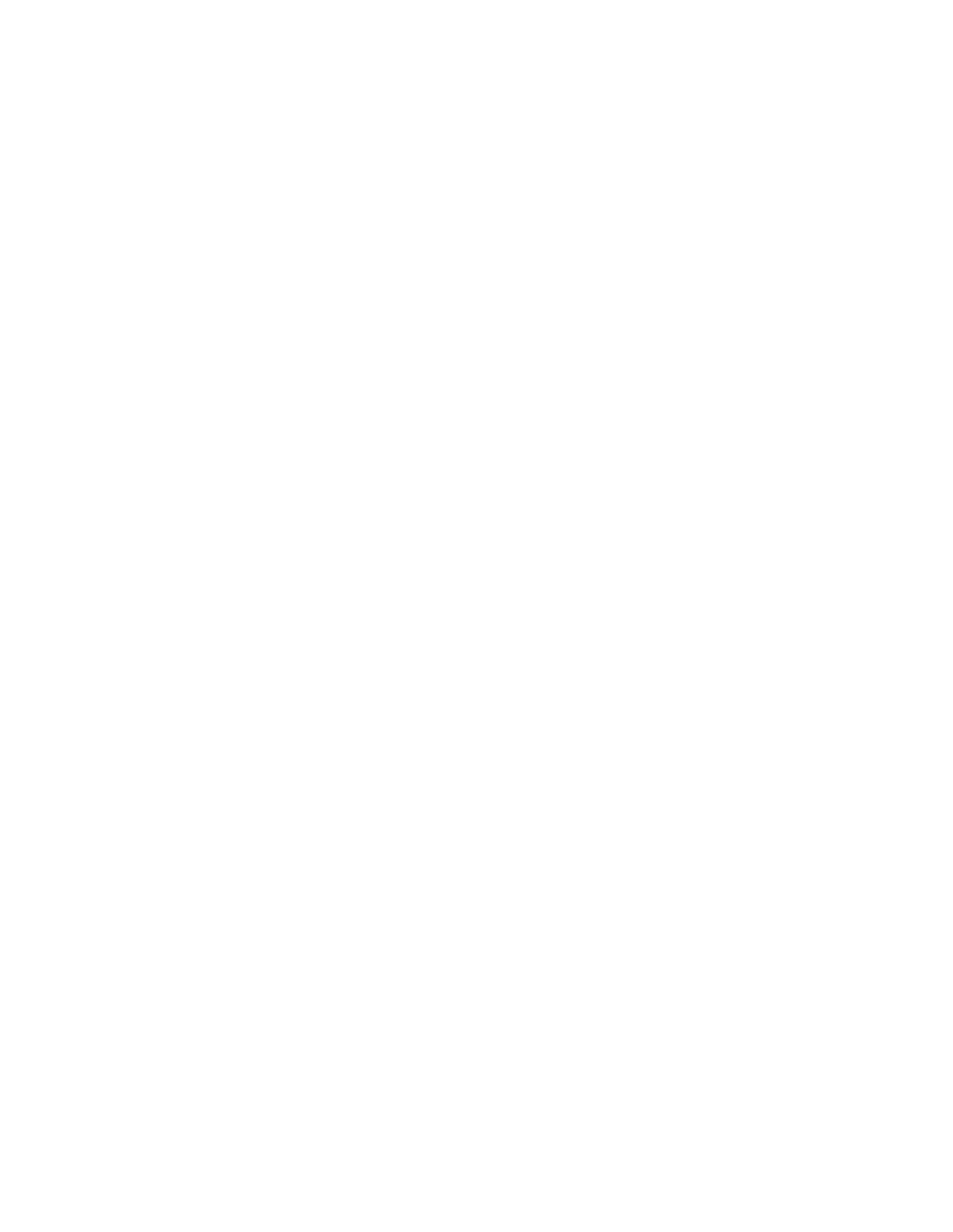#### **Contents**

| Figure 2: Number of Companies Sampled and Responses by                 |                |
|------------------------------------------------------------------------|----------------|
|                                                                        |                |
|                                                                        | 3              |
|                                                                        | $\overline{4}$ |
|                                                                        | 5              |
|                                                                        | 5              |
| Figure 3: Percentage of Companies Providing Selected Benefits to       |                |
| Figure 4: Percentage of Full-Time Employees Offered Select Benefits in | 6              |
|                                                                        |                |
|                                                                        |                |
| <b>Appendices</b>                                                      |                |
| Appendix A                                                             |                |
| A-1                                                                    |                |
| Figure A-1: Percentage of Employees in Wyoming by Full- and<br>$A-2$   |                |
| Figure A-2: Percentage of Employment by Broad<br>$A-2$                 |                |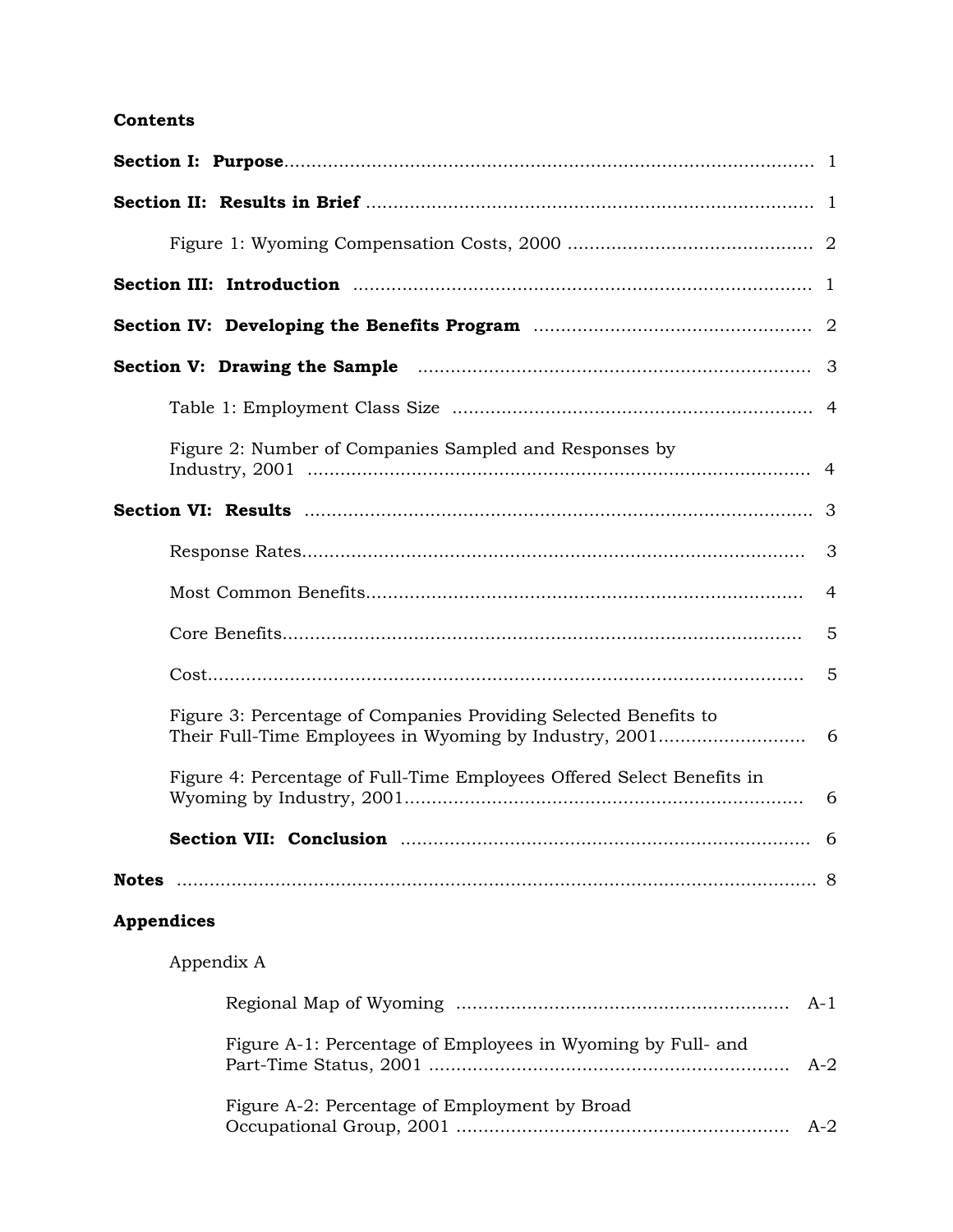|            |                                                                                                                         | $A-3$  |
|------------|-------------------------------------------------------------------------------------------------------------------------|--------|
|            |                                                                                                                         | $A-3$  |
|            |                                                                                                                         | $A-4$  |
| Appendix B |                                                                                                                         |        |
|            | Table B-1: Percentage of Companies Providing Select Benefits<br>to Their Full- and Part-time Employees in Wyoming, 2001 | $B-1$  |
|            | Table B-2: Percentage of Companies Providing Select Benefits<br>to Their Full- and Part-Time Employees in Wyoming       | $B-2$  |
|            | Table B-3: Percentage of Companies Providing Select Benefits                                                            |        |
|            | to Their Full- and Part-Time Employees in Wyoming by                                                                    | $B-3$  |
|            | Table B-4: Percentage of Companies Providing Select Benefits<br>to Their Full- and Part-Time Employees in Wyoming by    | $B-4$  |
|            | Table B-5: Percentage of Full- and Part-Time Employees                                                                  | $B-5$  |
|            | Table B-6: Percentage of Full- and Part-Time Employees Offered                                                          | $B-6$  |
|            | Table B-7: Percentage of Full- and Part-Time Employees Offered                                                          | $B-7$  |
|            | Table B-8: Percentage of Full- and Part-Time Employees Offered                                                          | $B-8$  |
|            | Table B-9: Average Percentage Paid on Benefits by Employers                                                             | $B-9$  |
|            | Table B-10a: Average Number of Days of Leave Benefits for                                                               | $B-9$  |
|            | Table B-10b: Average Number of Days of Leave Offered to                                                                 | $B-10$ |
| Appendix C |                                                                                                                         |        |
|            |                                                                                                                         | $C-1$  |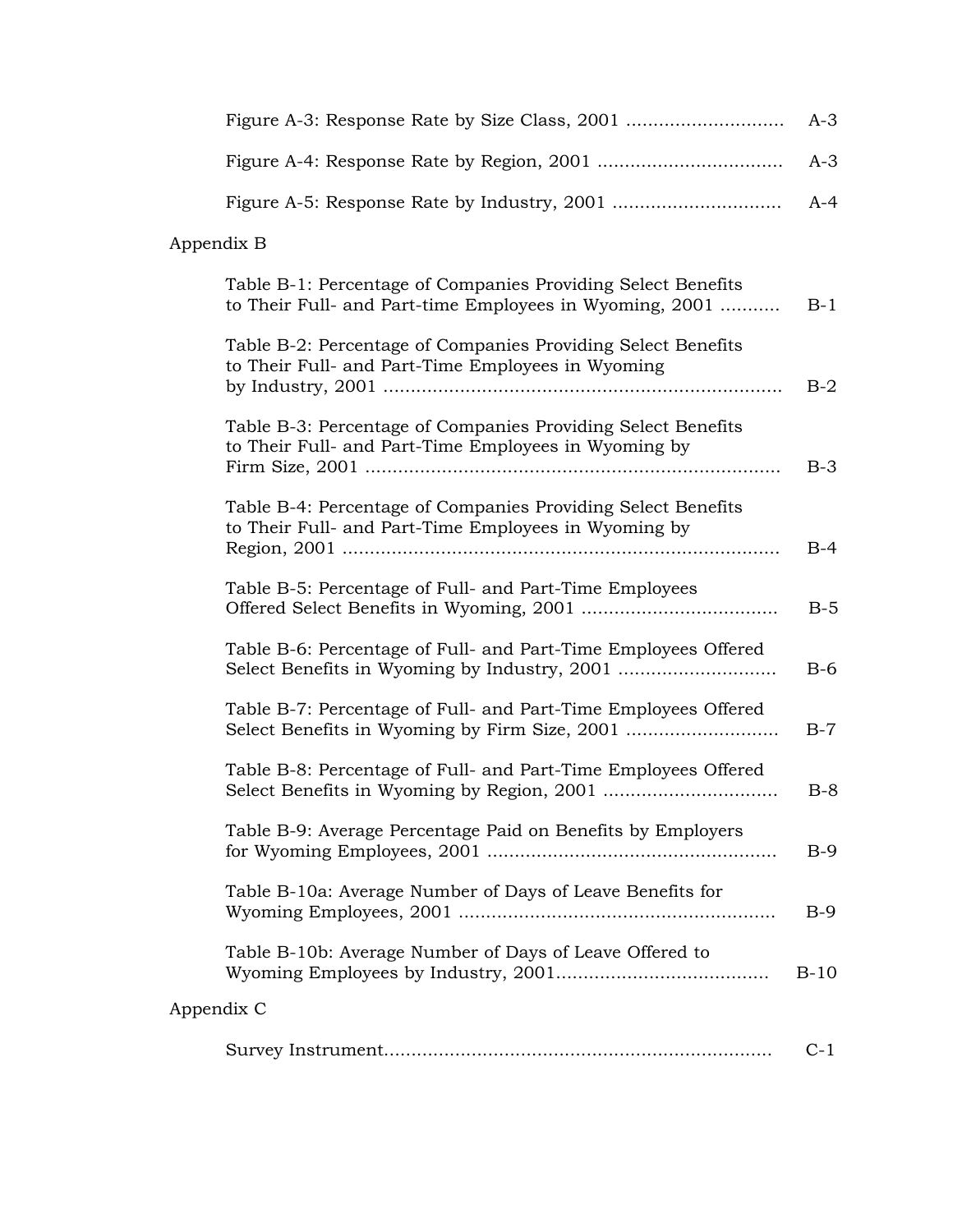#### **Section I: Purpose**

This publication complements the Occupational Employment Statistics (OES) Wage Survey Research & Planning (R&P) conducts annually. Together, these efforts assist employers and employees in determining whether they are providing or receiving competitive compensation (wages and benefits). Employee benefits include paid leave, insurance, retirement plans, and miscellaneous benefits. The Benefits Survey questionnaires were mailed quarterly in 2001. We thank all employers who responded to the survey and helped make it a success.

#### **Section II: Results in Brief**

We present survey results in response to two questions:

- 1. What percentage of employers offer benefits?
- 2. What percentage of employees are offered benefits?

Our analyses include both the number of companies offering benefits and the number of employees who are offered benefits. The percentages for these two groups may or may not be similar depending on the number of employees affected by a company's decision whether to offer a specific benefit. For example, if there are a total of 10 companies and 7 offer health insurance, then 70 percent of the employers offer health insurance. Assume that each of the 7 companies offering health insurance has 1 employee, but each of the 3 other companies have 20 employees. The percentage of employees who are offered health insurance is only 10 percent (7 out of 67 total employees).

The size of the company and an employee's full- or part-time status are the best predictors of the availability of benefits.

In 2000, total compensation in Wyoming was comprised of 78.5 percent wages and salaries and 21.5 percent benefits (see Figure 1, page 2).

#### **Section III: Introduction**

There is a broad-based need for information on the compensation of workers. R&P participates in the State/Federal OES program to produce state and local estimates of wage rates by occupation.<sup>1</sup> However, there is presently no similar program to collect information on employer-provided benefits that would produce localized estimates of benefit costs to employers or provide workers with information about the availability of benefit packages. To fill this void, R&P began developing a mail survey technique in 1999 to estimate the cost of benefits to Wyoming employers and the number and type of benefits offered to workers.<sup>2</sup> While there are other uses of benefit information produced by the mail questionnaire strategy, a full accounting of costs and consumption remains the central consideration.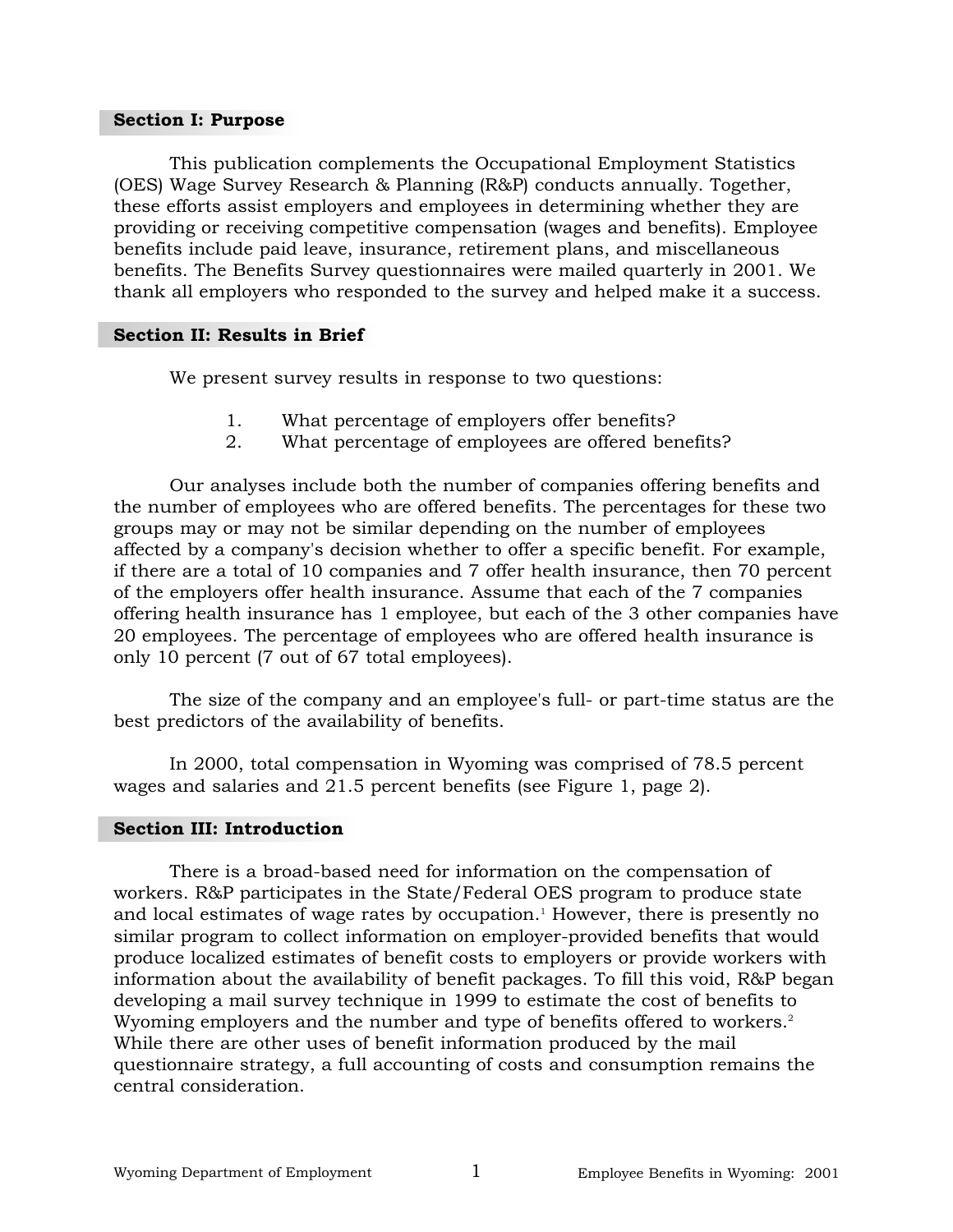

The federal benefits collection program relies on personal interviews and extensive collection systems. These are designed to obtain information on actual spending in large firms by type of benefit paid to each employee over an extended period. The budget request for the Bureau of Labor Statistics' Compensation and Working Conditions activity in fiscal year 2002 was \$74.1 million. While yielding an accounting of cost information for each benefit feature across a variety of packages, this data collection strategy is extremely expensive and does not provide data at the state or local level. To address this gap, Wyoming's Benefits Survey can answer cost questions.

#### **Section IV: Developing the Benefits Program**

While working on the 2001 Employee Benefits questionnaire, we kept our research objectives in mind. We also took a close look at last year's study, which can be found at <http://doe.state.wy.us/LMI/benefits/bentoc.htm>, to see what worked and what did not.

Changes were minor this year. The question regarding retirement plans was revised. Besides asking whether the employer offers a retirement plan, we now ask if it is a defined benefit or a defined contribution plan. The question aimed at identifying the percentage of the retirement plan the employer pays was changed to ask who pays the contribution with the following options: employer, employee, or shared.

We also added three benefits to the miscellaneous benefits section. Those were Relocation assistance, Work-at-home option (telecommuting), and Flex-time.

Under cost of benefits, we eliminated the breakdown between full- and part-time. Therefore, employers have to report only one number instead of two.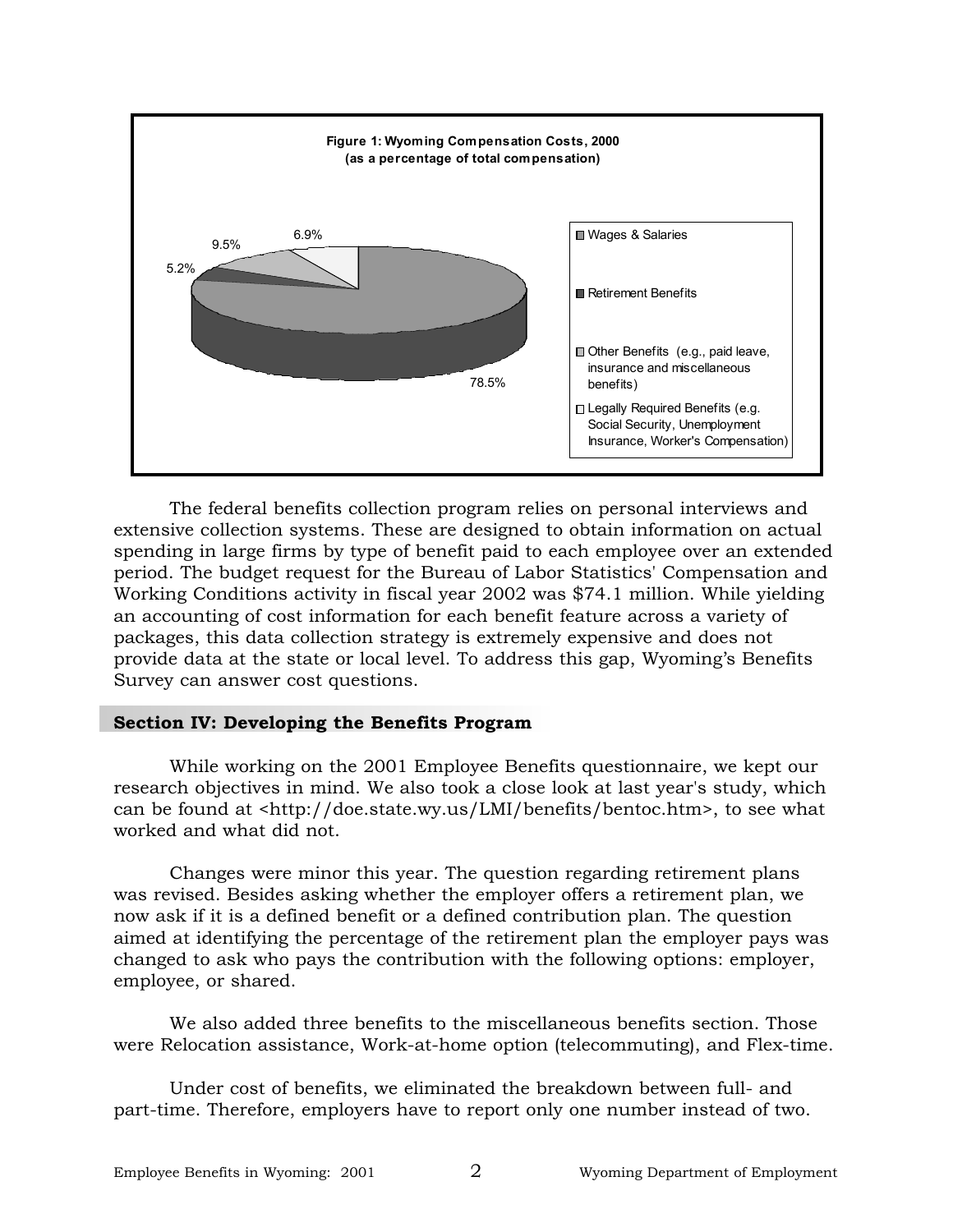In the 2003 survey, we added questions regarding the participation rate of employees for retirement and health insurance benefits.

#### **Section V: Drawing the Sample**

A stratified random sample of 500 companies was selected each quarter of 2001to receive the questionnaire, for a total of 2,000 companies for the year. The sample was drawn from the most current Quarterly Unemployment Insurance (QUI) employer database available. This database contains the data reported by approximately 18,000 employers on a quarterly basis for Unemployment Insurance purposes. Companies that reported zero employees for all three months and employers of household employees were excluded from the database and not included in our sample.

Previously sampled companies were also excluded from the sample. We added the following data fields: average employment, class size, industry by major division, and region. The class size is determined by the company's average employment during the quarter we sampled. The employers were divided into six different class sizes (see Table 1, page 4). The industry by major division was determined by the Standard Industrial Classification (SIC) code assigned to that employer (see Figure 2, page 4). The region is determined by the county code assigned by the Wyoming Department of Employment (see Map, page A-1).

We then selected a random sample stratified by employment size class, industry, and region for companies with 1 to 99 employees. Each quarter, we sampled 25 percent of the companies with 100 or more employees; by the end of the year, all 338 employers had been sampled. This stratification was necessary to get an adequate sample because of the small number of large employers in Wyoming. Large employers are therefore proportionally overrepresented in our sample.

#### **Section VI: Results**

#### **Response Rates**

The overall response rate for 2001 survey was 58.3 percent or 1,166 employers out of 2,000 surveyed. These 1,166 companies employed a total of 63,031 employees, 80.8 percent of whom were employed full-time and 19.2 percent part-time (see Figure A-1, page A-2). Managerial and professional employees held 25.5 percent of those jobs, clerical and technical employees held 30.2 percent, and production, service, and maintenance employees held 44.3 percent (see Figure A-2, page A-2). In the previous year, the percentage breakout by these three broad occupational groups was 24.7, 25.6, and 49.7, respectively. Additionally, Figures A-3, A-4, and A-5 (see pages A-3 and A-4) show response rates by employers' size class, region, and industry. The response rate by size class indicates that employers with 50 or more employees are much less likely to respond than smaller employers. Statewide employers and employers in the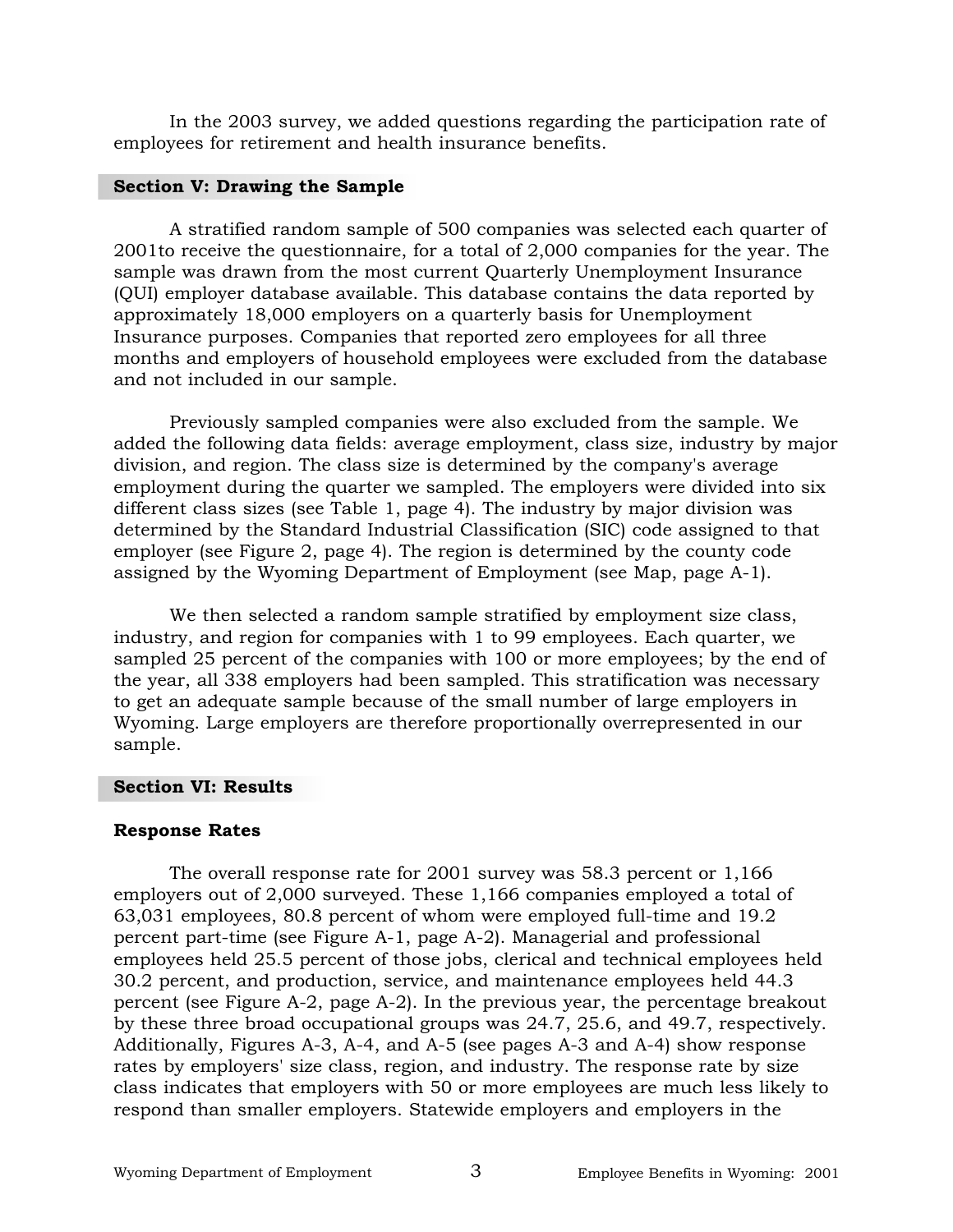| Table 1: Employment Size Class |                |
|--------------------------------|----------------|
| <b>Size Class</b>              | # of Employees |
|                                | $1 - 4$        |
| 2                              | $5-9$          |
| 3                              | $10-19$        |
|                                | 20-49          |
| 5                              | 50-99          |
| 6                              | $100+$         |



Northeast are also less likely to respond, as are employers in Wholesale and Retail Trade.

The results were weighted by response rate for each industry to adjust for non-response. They were also weighted against the employment for each industry as estimated in the Current Employment Statistics (CES) program. For agricultural employees, we used Unemployment Insurance (UI) Covered Employment data, because CES does not include Agriculture. This was done to account for employment differences in our sample. In order to adjust for differences in employing units in each industry, we weighted our sample by units reported for each industry to UI Covered Employment and also by response rate.

#### **Most Common Benefits**

Table B-1 (see page B-1) shows that the three benefits employers most frequently offered to full-time employees were paid vacation (73.0%), paid holidays (64.2%), and health insurance (63.2%). After one year of employment, the average number of paid vacation days and paid holidays offered was 8.6 and 7.9 days, respectively, for full-time employees (see Table B-10a, page B-9). To their part-time employees, employers most often offered a work-at-home option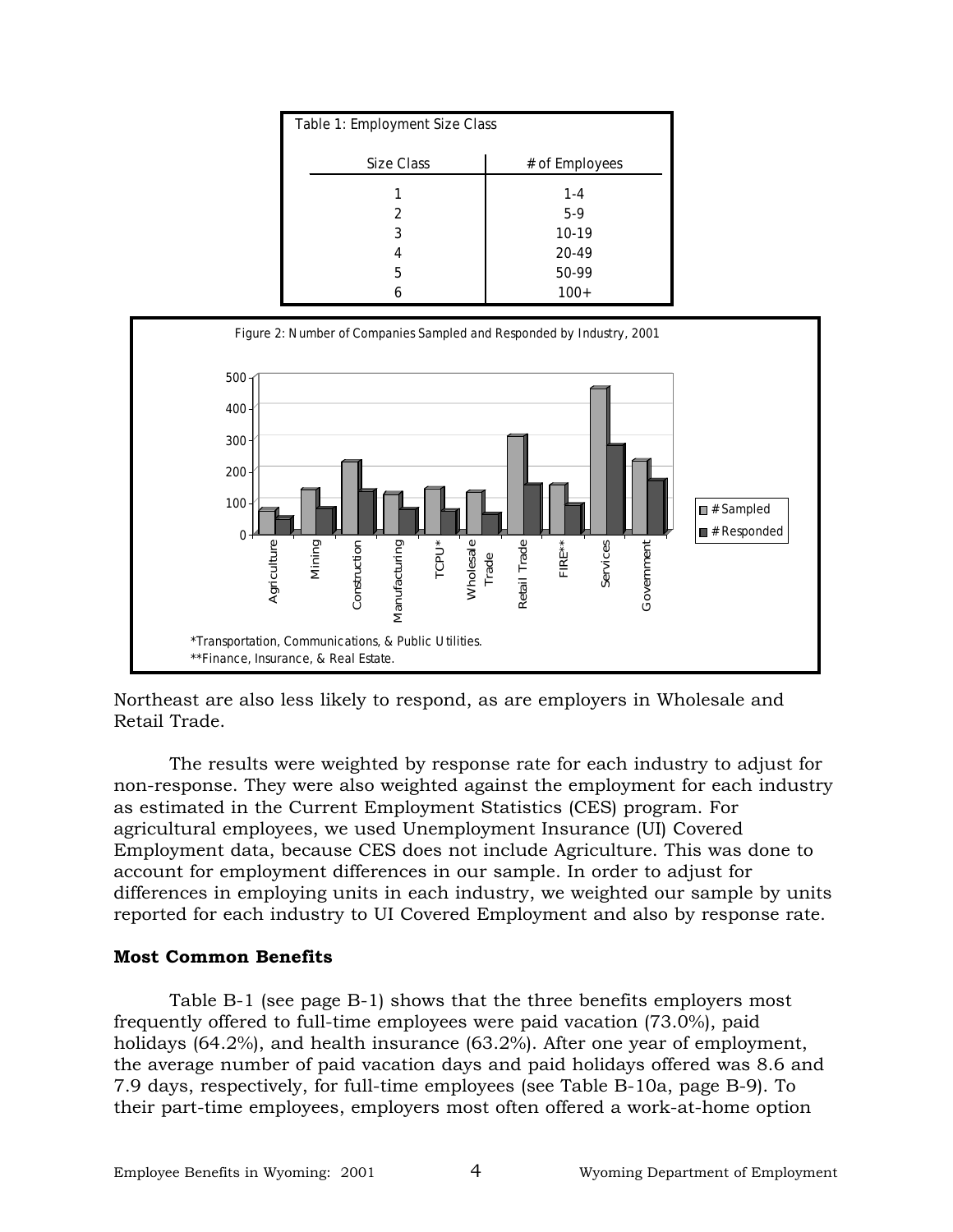(34.2%), employee discounts (33.7%), and paid jury duty leave (26.0%). Table B-10b shows the average number of days of leave offered by industry (see page B-10).

The three benefits full-time employees were offered most often were health insurance (94.1%), dependent health insurance (92.0%), and paid vacation (91.0%) (see Table B-5, page B-5 ). Part-time employees were offered paid jury duty leave (50.1%), a retirement plan (42.3%), and an employee discount (36.9%). Keep in mind that the survey only asked if employees were offered certain benefits. This does not mean the employees elected to participate in benefits such as health insurance and retirement plans in which employees may share some of the costs. The analysis showed that employers on average pay 79.5 percent of health insurance costs for full-time employees. For dependent health insurance of full-time employees, the employer contribution was 59.0 percent (see Table B-9, page B-9).

#### **Core Benefits**

The rest of the analysis will focus on three major benefits: (1) health insurance, (2) a retirement plan, and (3) paid vacation. An analysis of these benefits offered to full-time employees by industry reveals that employers in Government, Wholesale Trade, and Mining are most likely to offer them. (See Figure 3, page 6.) Similarly, larger numbers of employees in these industries are most likely to be offered these benefits. (See Figure 4, page 6.) When it comes to paid vacation and retirement, Manufacturing also ranks high, exceeding even Mining (see Table B-2, page B-2).

There is a significant relationship between benefits and company size. For full-time employees the occurrence of health insurance, retirement plans, and paid vacation increases with the size of the company. For example, 99.7 percent of employees in companies with 100 or more employees were offered health insurance, compared to only 47.1 percent of full-time employees in companies with one to four employees (see Table B-7, page B-7). The same is true for employers; health insurance was offered to full-time employees by 96.3 percent of companies with 100 or more employees and by 40.8 percent of companies with one to four employees (see Table B-3, page B-3).

As in prior years, region is not a good indicator for determining the likelihood of benefits being offered. Though companies classified as statewide entities offer benefits more often, this only confirms that company size is one of the major indicators for benefits; most (89.7%) companies classified as statewide have 100 or more employees.

#### **Cost**

Employers spent 21.5 percent of total compensation on benefits (see Figure 1, page 2). Of this amount, 5.2 percent went to retirement accounts, 6.9 percent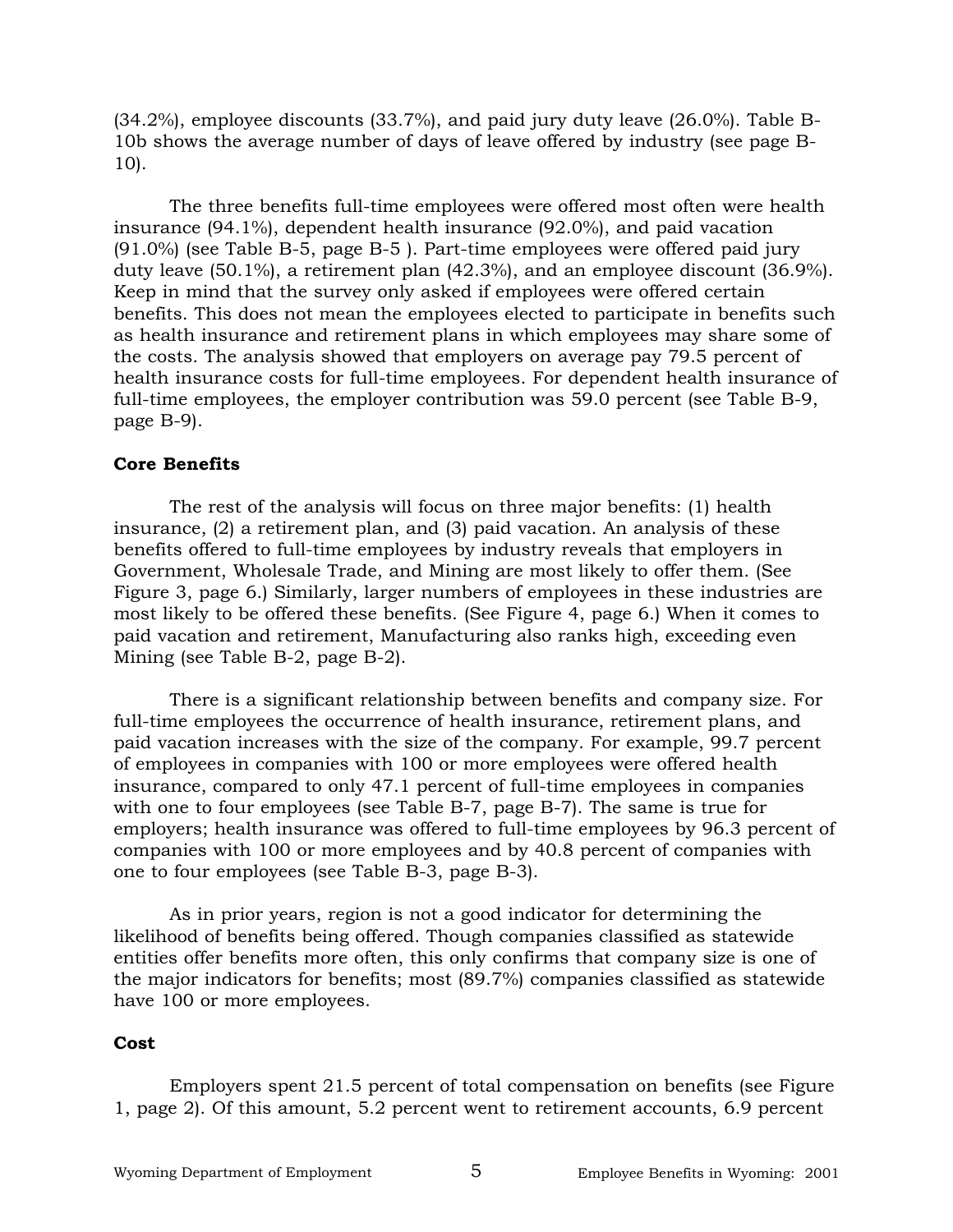



to legally required benefits such as Social Security and Unemployment Insurance, and 9.5 percent to such benefits as paid leave, health insurance, and miscellaneous benefits.

#### **Section VII: Conclusion**

Full-time employees are much more likely than part-time employees to be offered benefits. Employees in larger companies are also at an advantage when it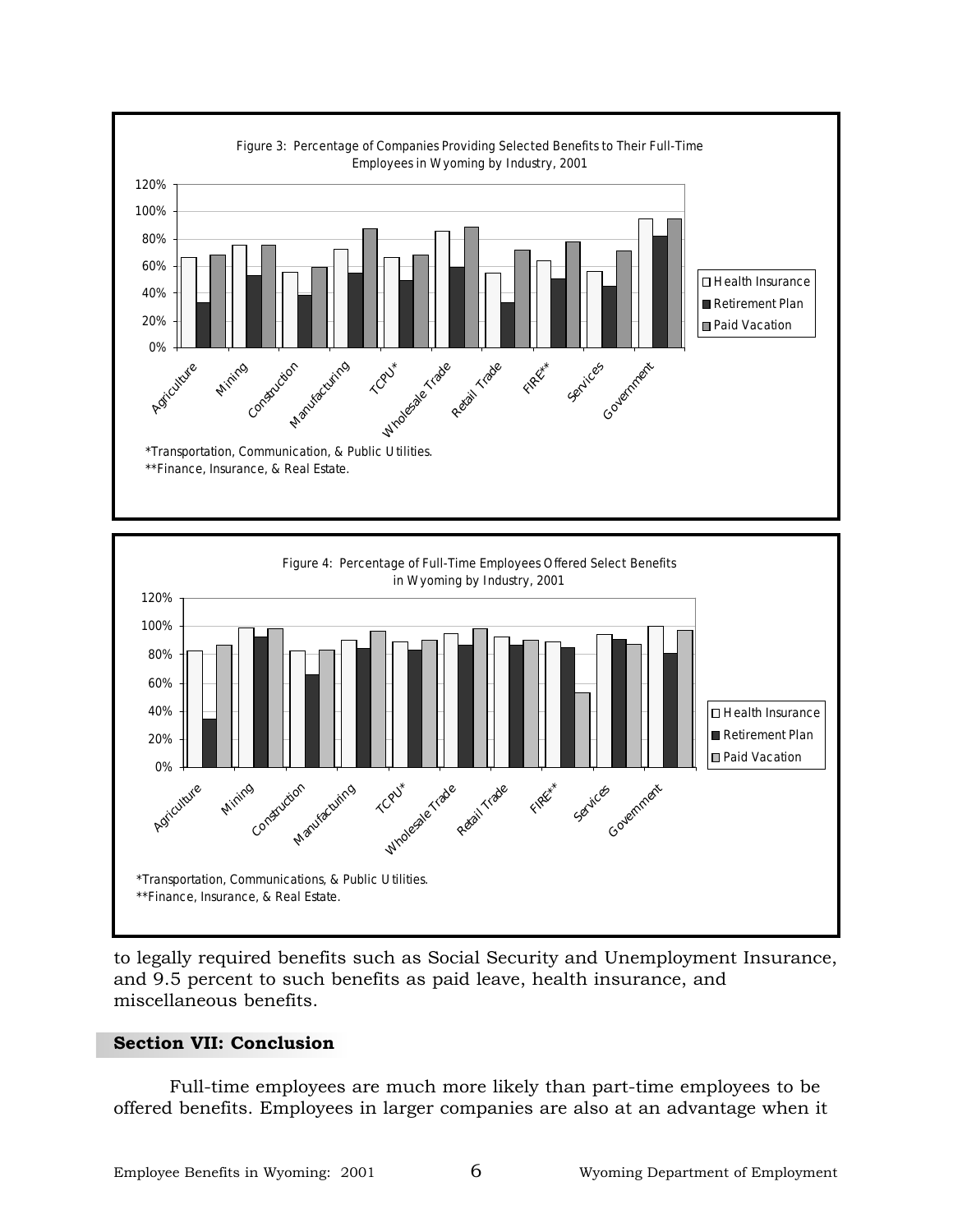comes to benefits coverage. Being employed in Government, Manufacturing, Mining, or Wholesale Trade also proves advantageous.

We expect to publish the 2002 Employee Benefits Survey results later in 2003. We revised the 2003 survey in conjunction with the University of Wyoming.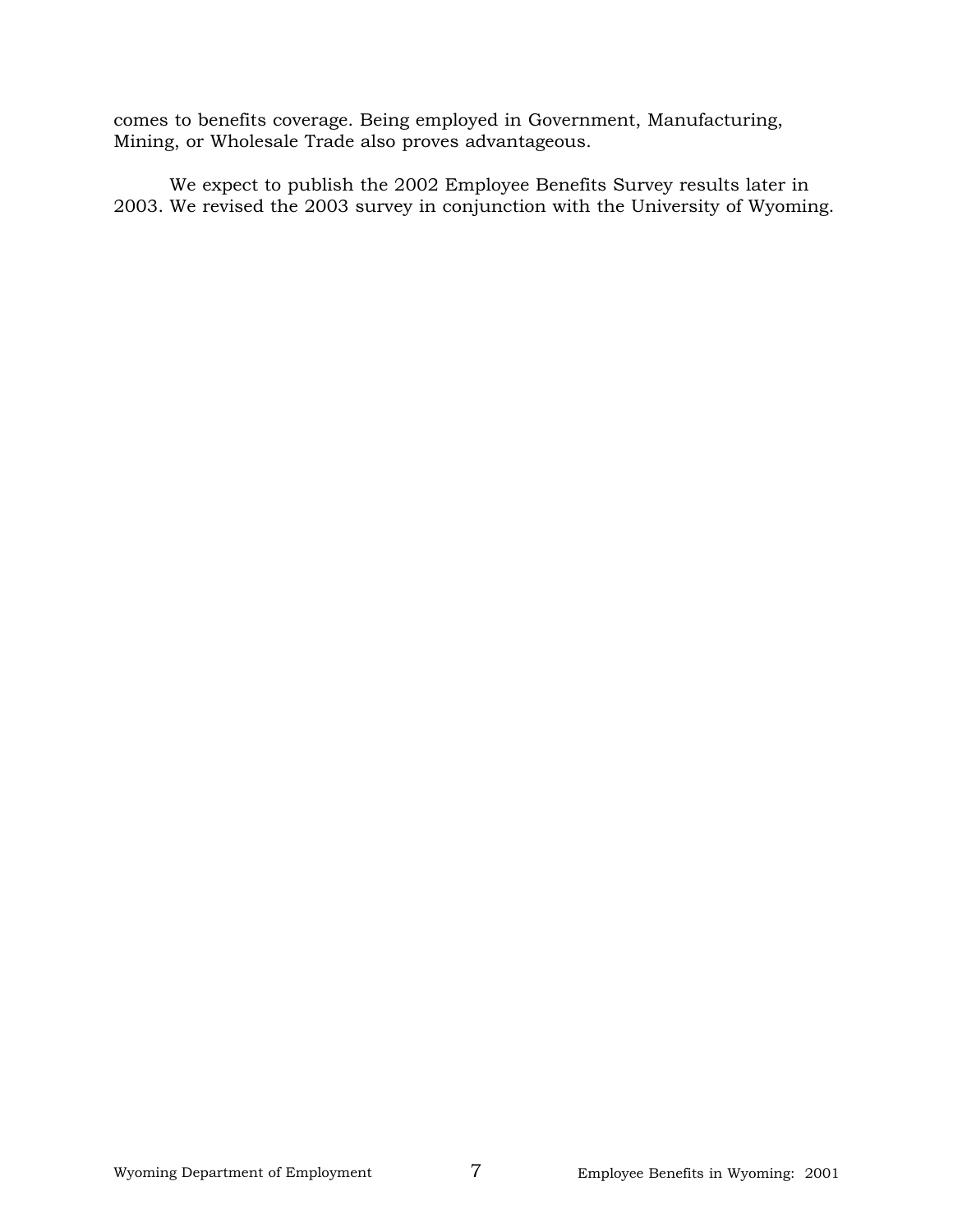#### **Notes**

1 Wyoming Department of Employment, Research & Planning, *Wyoming Wage Survey*, March 2001.

2 This effort was undertaken jointly with the Labor Market Information Centers of the Nebraska Workforce Development and the South Dakota Department of Labor. Other benefits surveys are conducted by research offices in Maine, New Hampshire, and Oklahoma.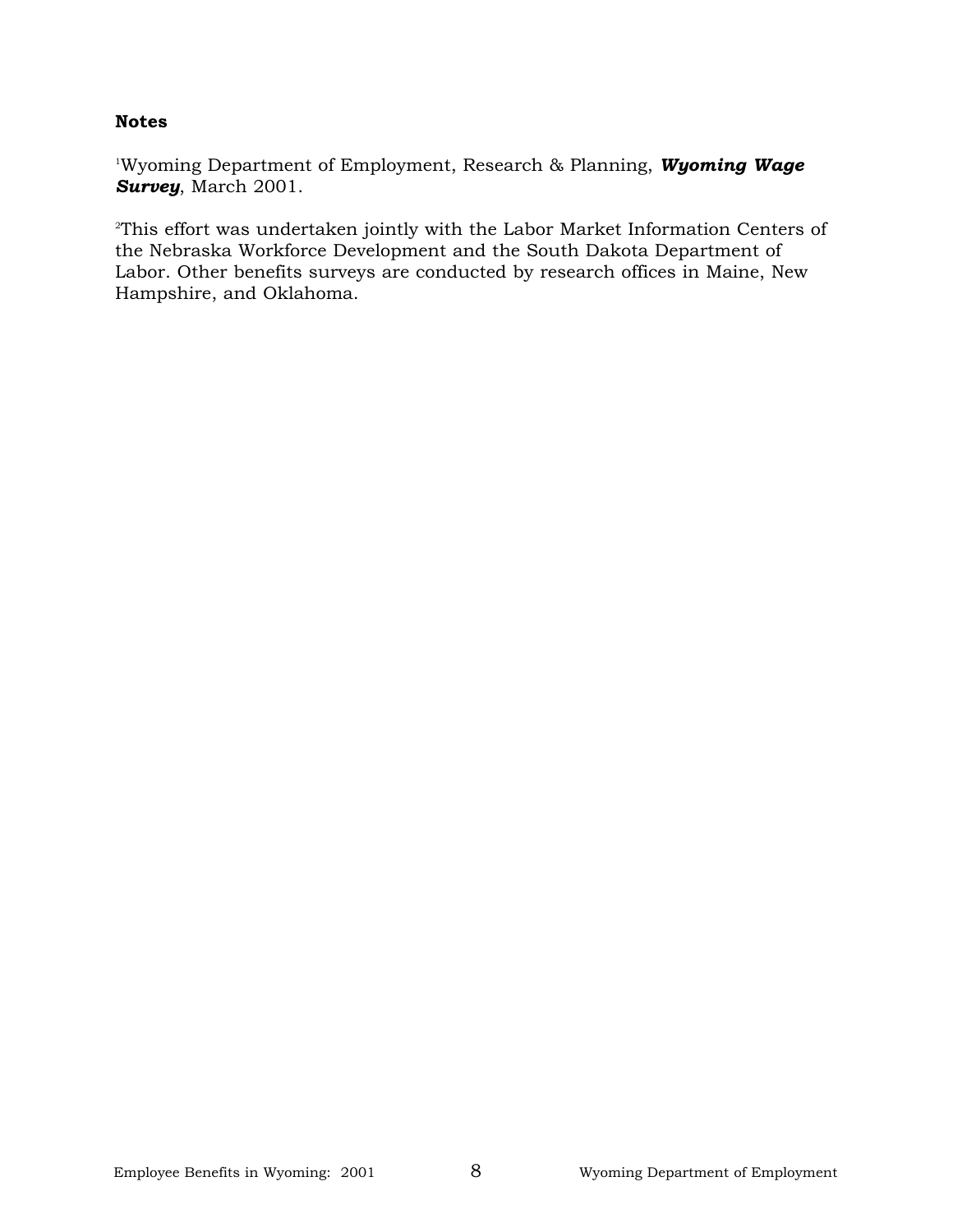# **Appendix A**

## **Regional Map of Wyoming**

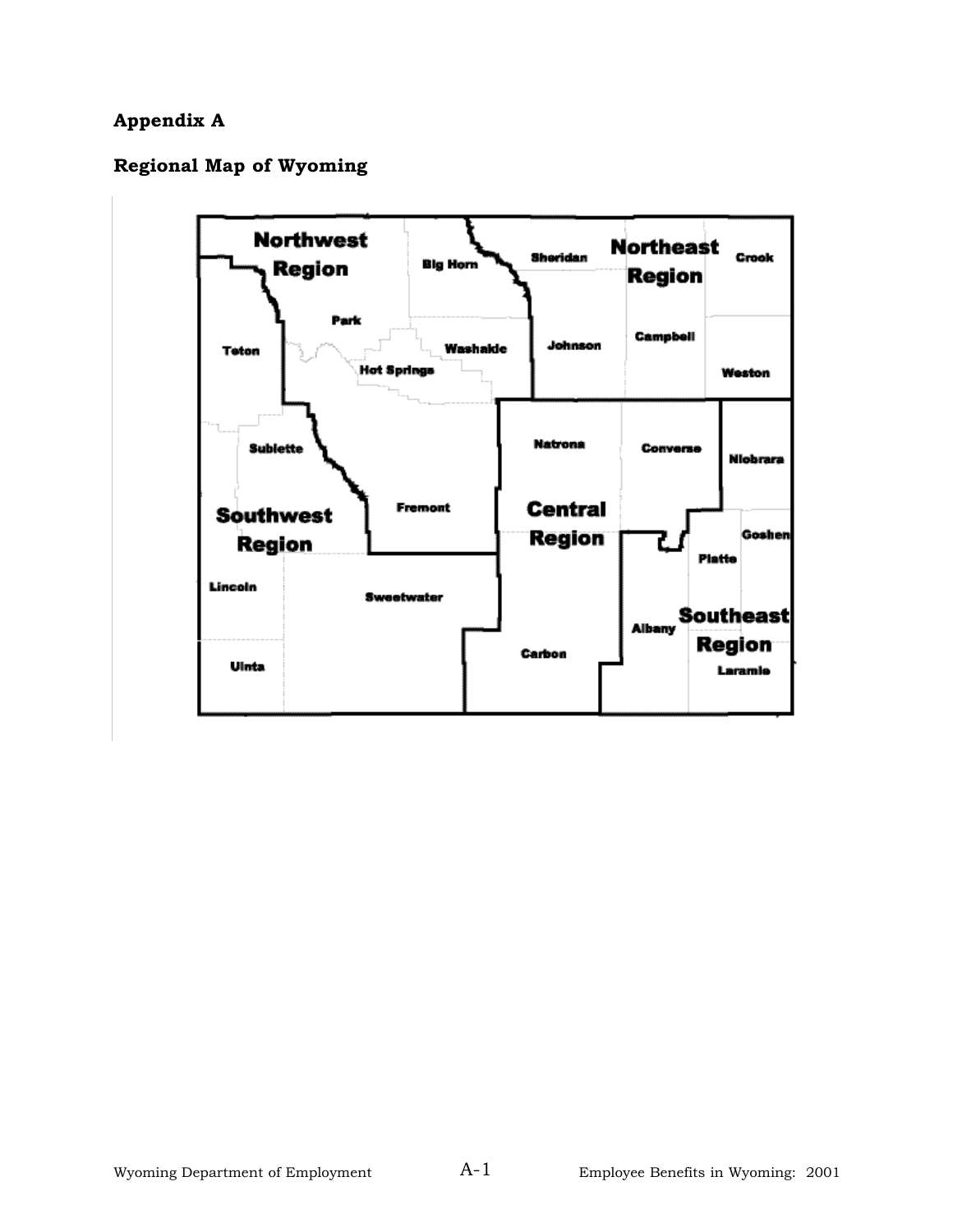

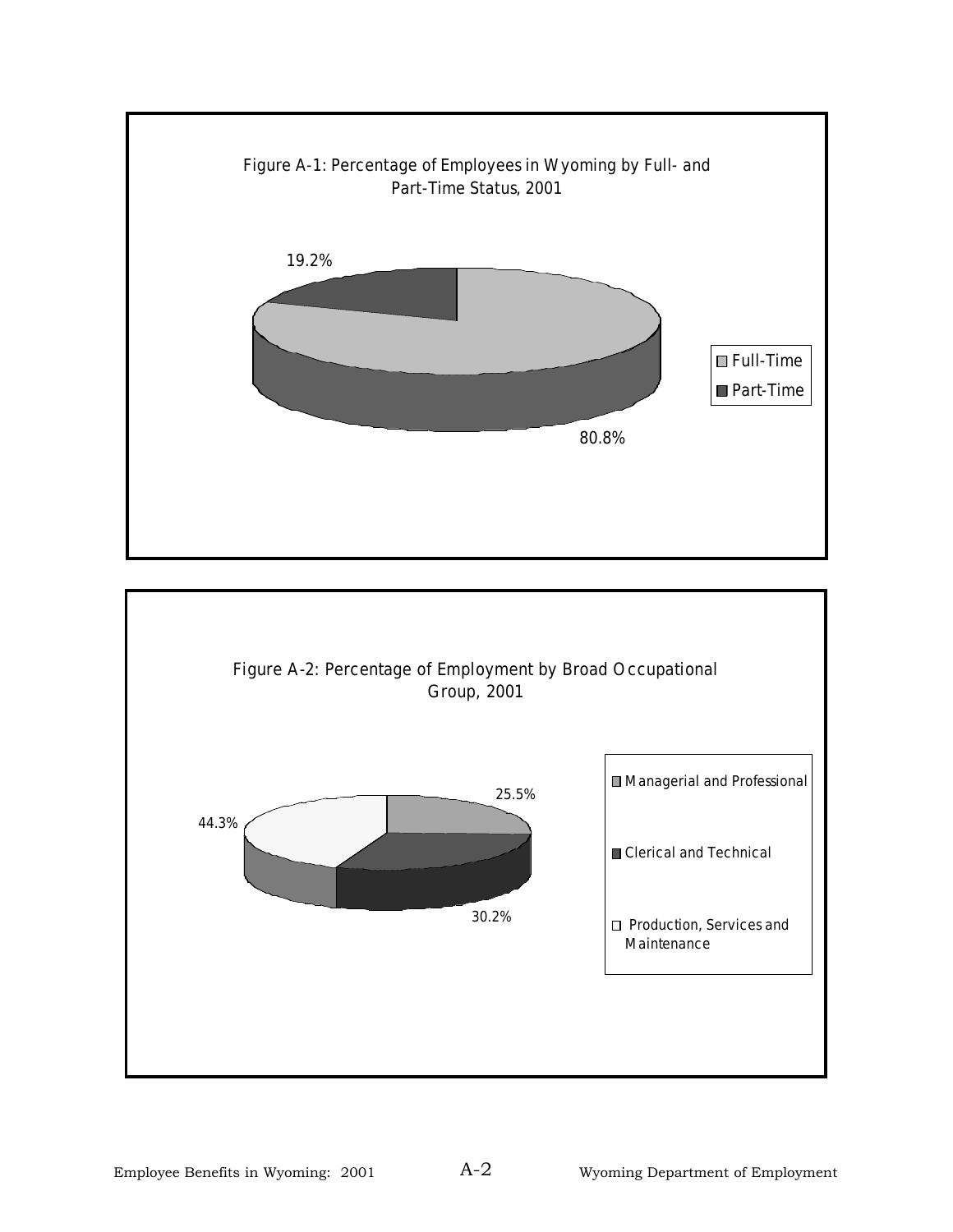

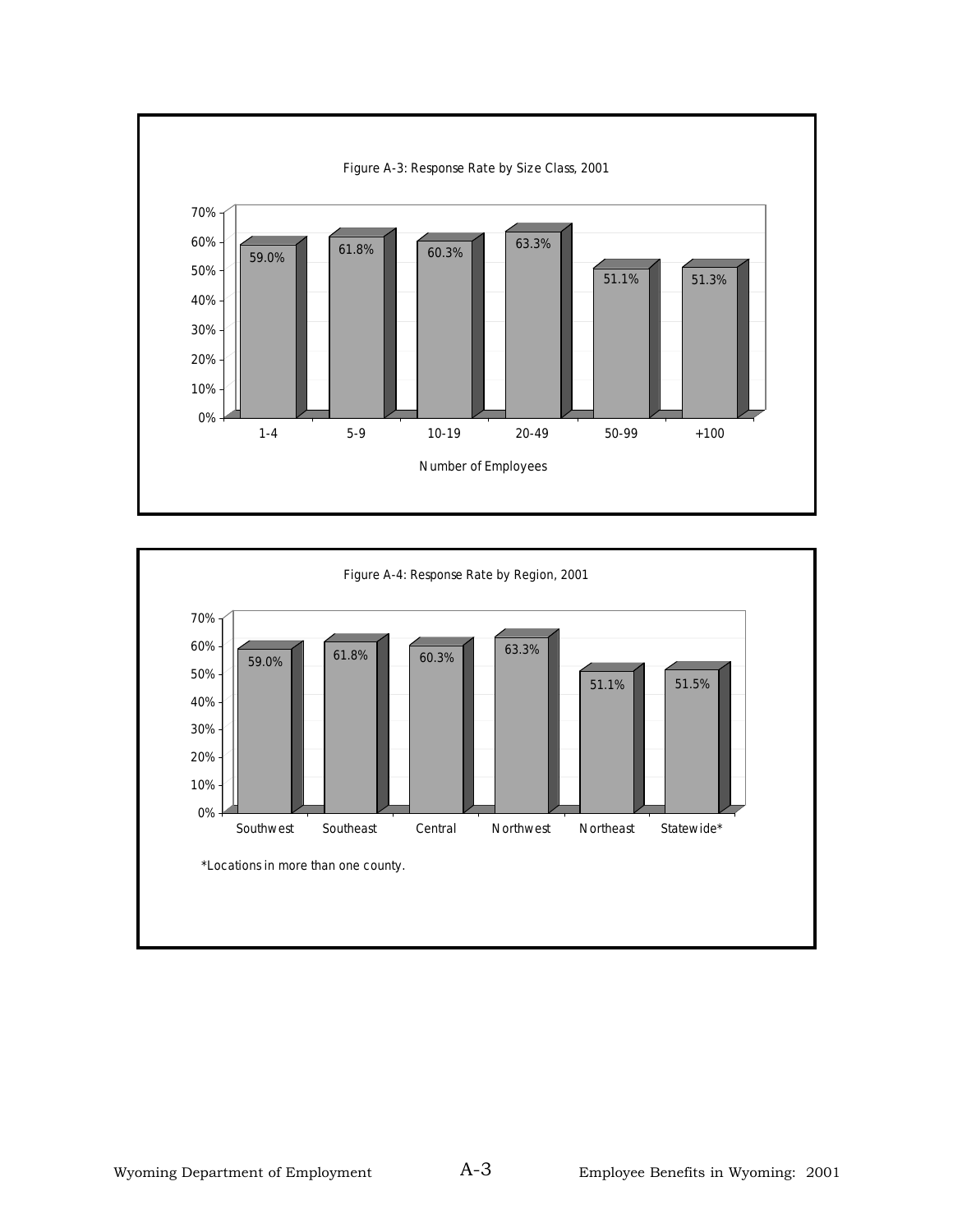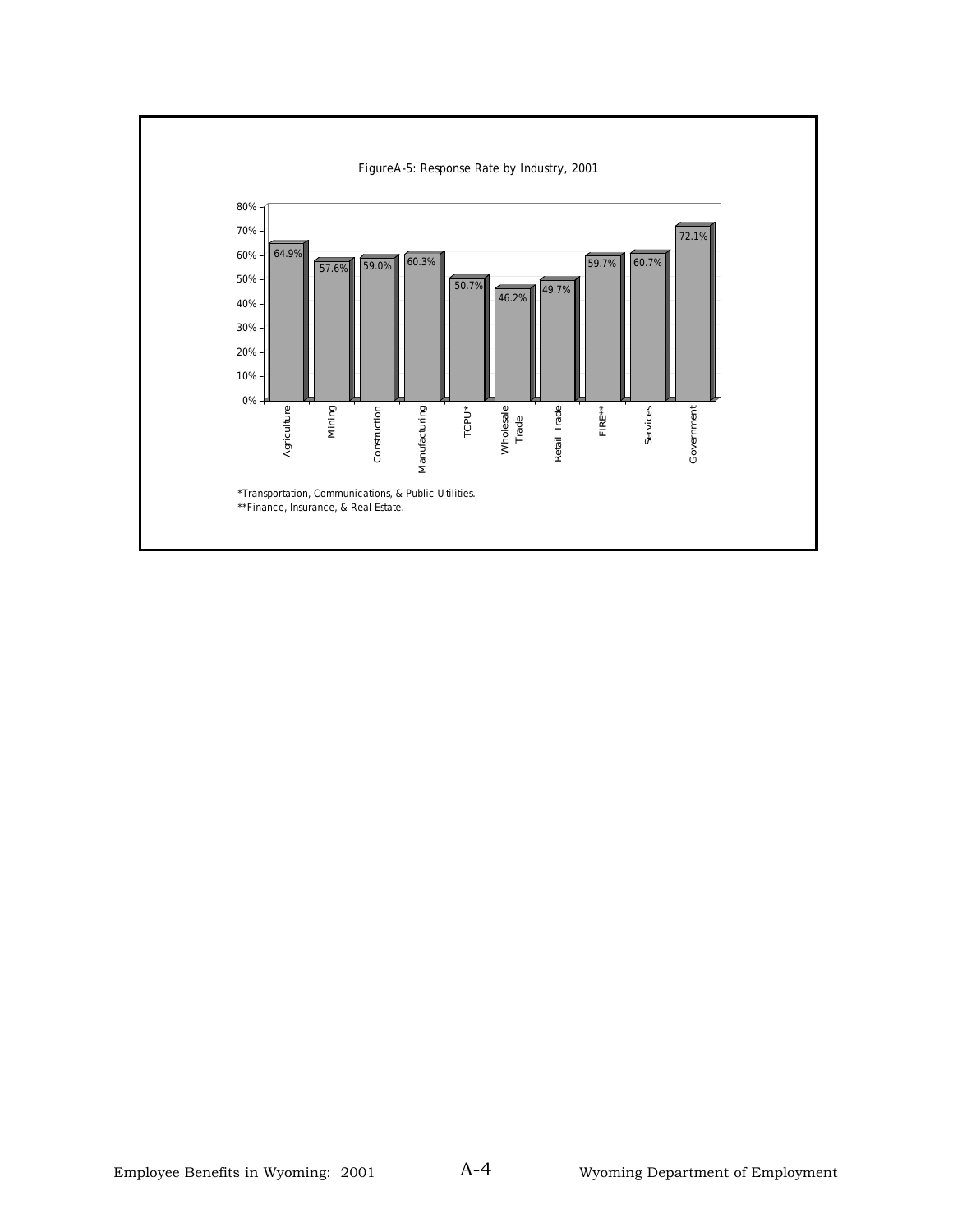# **Appendix B**

| <b>Benefit Type</b>               | <b>Full-Time</b> | Part-Time |
|-----------------------------------|------------------|-----------|
| Child Care                        | 1.8%             | 6.1%      |
| <b>Christmas Bonus</b>            | 51.9             | 6.6       |
| Dental Plan                       | 43.2             | 9.6       |
| Dependent Health Insurance        | 53.7             | 8.9       |
| <b>Disability Insurance</b>       | 21.7             | 5.2       |
| <b>Educational Assistance</b>     | 28.9             | 10.8      |
| <b>Employee Discounts</b>         | 40.6             | 33.7      |
| Flex-time                         | 25.4             | 21.6      |
| <b>Health Insurance</b>           | 63.2             | 10.5      |
| Life Insurance                    | 45.1             | 10.2      |
| Long-Term Disability              | 17.3             | 3.9       |
| Maternity Leave                   | 5.8              | 1.2       |
| Paid Funeral or Bereavement Leave | 42.6             | 17.9      |
| Paid Holidays                     | 64.2             | 21.3      |
| Paid Jury Duty Leave              | 49.6             | 26.0      |
| Paid Personal Leave               | 19.0             | 6.9       |
| Paid Sick Leave                   | 42.2             | 12.2      |
| Paid Vacation                     | 73.0             | 20.5      |
| Paternity Leave                   | 3.1              | 0.7       |
| <b>Profit Sharing</b>             | 14.9             | 6.8       |
| <b>Relocation Assistance</b>      | 15.1             | 3.4       |
| <b>Retirement Plan</b>            | 46.1             | 19.9      |
| Uniform/Tool Allowance            | 24.4             | 13.0      |
| Vision Plan                       | 21.6             | 5.6       |
| <b>Wellness Program</b>           | 13.2             | 1.9       |
| Work-at-home Option               | 8.7              | 34.2      |

**Table B-1: Percentage of Companies Providing Select Benefits to Their Full- and Part-Time Employees in Wyoming, 2001**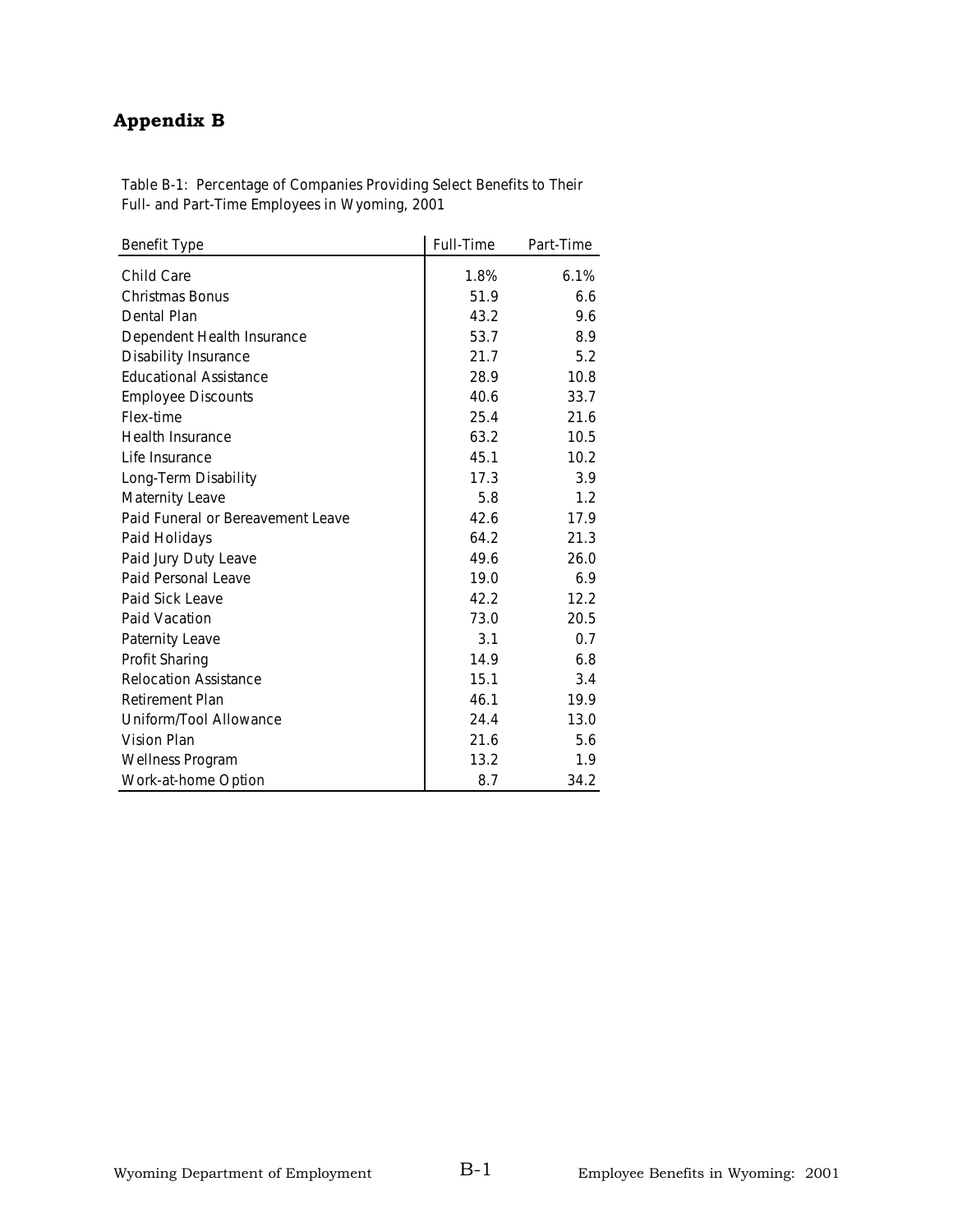| $\begin{array}{cccccc} 4& 0& 0& 4& 0& 0 \\ 0& 0& 0& 0& 0& 0 \\ 0& 0& 0& 0& 0& 0 \\ 0& 0& 0& 0& 0& 0 \end{array}$<br>$0.72$<br>$0.23$<br>$0.33$<br>$0.5$<br>$0.6$<br>$0.7$<br>$0.6$<br>4 6 7 9 4 7<br>4 6 4 6 9 7 6<br>9 9 7 7 9 9<br>5.3<br>5.2<br>$42.5$<br>$46.6$<br>1998944<br>1998844<br>$\overline{3}$ .<br>13.8<br>14.5<br>$11.5$<br>$14.6$<br>12.5<br>$3.4%$<br>53.2<br>45.7<br>18.7<br>20.3<br>6.8%<br>12.7<br>Services<br>$\begin{array}{cccccccccc} \dot{\alpha} & \dot{\alpha} & \dot{\alpha} & \dot{\alpha} & \dot{\alpha} & \dot{\alpha} & \dot{\alpha} & \dot{\alpha} & \dot{\alpha} & \dot{\alpha} & \dot{\alpha} & \dot{\alpha} & \dot{\alpha} & \dot{\alpha} & \dot{\alpha} & \dot{\alpha} & \dot{\alpha} & \dot{\alpha} & \dot{\alpha} & \dot{\alpha} & \dot{\alpha} & \dot{\alpha} & \dot{\alpha} & \dot{\alpha} & \dot{\alpha} & \dot{\alpha} & \dot{\alpha} & \dot{\alpha} & \dot{\alpha} & \dot{\alpha} & \dot{\alpha} & \dot{\alpha} & \dot{\alpha} & \dot{\alpha} & \dot{\alpha} & \$<br>$400$<br>$600$<br>46.6<br>52.1<br>32.9<br>48.6<br>34.2<br>19.7<br>64.3<br>49.3<br>29.2<br>11.0<br>$7.7\%$<br>5.9<br>$1.4%$<br>49.3<br>$18.1$<br>$8.2$<br>30.2<br>FIRE**<br>$6.3$<br>$3.6$<br>$\frac{0}{1}$<br>$\begin{array}{c} 0.6 \\ -0.0 \end{array}$<br>$0.9\%$<br>56.5<br>30.9<br>41.7<br>1.6%<br>Retail<br>Trade<br>$\begin{array}{l} 2\,6\,K\,2\,6\,K\,6\,6\,K\,6\,6\,K\,6\,K\,6\,K\,6\,K\,6\,K\,6\,K\,6\,K\,6\,K\,6\,K\,6\,K\,6\,K\,6\,K\,6\,K\,6\,K\,6\,K\,6\,K\,6\,K\,6\,K\,6\,K\,6\,K\,6\,K\,6\,K\,6\,K\,6\,K\,6\,K\,6\,K\,6\,K\,6\,K\,6\,K\,6\,K\,6\$<br>0.0<br>$\begin{array}{l} 2.4 \overline{\phantom{a}} \\ 5.4 \overline{\phantom{a}} \\ 6.4 \overline{\phantom{a}} \\ 7.5 \overline{\phantom{a}} \\ 8.6 \overline{\phantom{a}} \\ 9.6 \overline{\phantom{a}} \\ 1.6 \overline{\phantom{a}} \\ 1.6 \overline{\phantom{a}} \\ 1.6 \overline{\phantom{a}} \\ 1.6 \overline{\phantom{a}} \\ 1.6 \overline{\phantom{a}} \\ 1.6 \overline{\phantom{a}} \\ 1.6 \overline{\phantom{a}} \\ 1.6 \overline{\phantom{a}} \\ 1.6 \overline{\phantom{a}} \\ 1.$<br>0 - 0 0 0 0 0<br>0 4 0 0 0 0 0<br>0 4 0 0 0 0 0<br>$1.3\%$<br>52.6<br>7.7%<br>5.7<br>49.3<br>29.9<br>3<br>0.0%<br>31.3<br>49.2<br>57.6<br>24.6<br>21.5<br>13.0%<br>TCPU*<br>$\overline{0}$<br>0.0<br>$\begin{array}{cccccc} 8 & 7 & 6 & 6 & 6 & 6 \\ 8 & 1 & 6 & 6 & 6 & 6 \\ 9 & 1 & 1 & 1 & 1 & 1 \\ 1 & 1 & 1 & 1 & 1 & 1 \\ 1 & 1 & 1 & 1 & 1 & 1 \\ 1 & 1 & 1 & 1 & 1 & 1 \\ 1 & 1 & 1 & 1 & 1 & 1 \\ 1 & 1 & 1 & 1 & 1 & 1 \\ 1 & 1 & 1 & 1 & 1 & 1 \\ 1 & 1 & 1 & 1 & 1 & 1 \\ 1 & 1 & 1 & 1 & 1 & 1 \\ 1 & 1 & 1 & 1 & 1$<br>o o o o a tro o o o o o mendo e mendo e e o o o<br>o o o o a tro o o o o o mendo e mendo e e se e o o<br>54.8<br>22.6<br>$15.5$<br>$7.4$ 7<br>$7.5$<br>$7.5$<br>$7.5$<br>4.2<br>s<br>2007<br>2008<br>2009<br>2009<br>50.0<br>19.4<br>$0.0\%$<br>50.0<br>34.8<br>$.2\%$<br>က<br>Manufacturing<br>0<br>S 0 4 V + V 4 0 4 8 0 0<br>S 0 8 4 V 5 8 4 7 4 0 0<br>G G G G L U Q O U L Q L U O<br>G G G G U W 4 O U G 4 Q 4 O C<br>33.6<br>$23.5$<br>$78.2$<br>$71.7$<br>$4.7$<br>0.7%<br>61.7<br>Construction<br>$\begin{array}{l} \vec{S}_1 \cdot \vec{S}_2 \cdot \vec{S}_3 \cdot \vec{S}_4 \cdot \vec{S}_5 \cdot \vec{S}_6 \cdot \vec{S}_7 \cdot \vec{S}_8 \cdot \vec{S}_7 \cdot \vec{S}_8 \cdot \vec{S}_8 \cdot \vec{S}_9 \cdot \vec{S}_9 \cdot \vec{S}_9 \cdot \vec{S}_9 \cdot \vec{S}_9 \cdot \vec{S}_9 \cdot \vec{S}_9 \cdot \vec{S}_9 \cdot \vec{S}_9 \cdot \vec{S}_9 \cdot \vec{S}_9 \cdot \vec{S}_9 \cdot \vec{S}_9 \cdot \vec{S}_9 \cdot \vec{S}_9 \cdot \vec{S}_$<br>$1.888458760588887447776658888$<br>$57 - 69$<br>$57 - 69$<br>$58$<br>$28$<br>$\begin{array}{c} 7.8 \\ 7.7 \\ 7.6 \\ 6.3 \\ 26.2 \end{array}$<br>18.2<br>62.2<br>2.3%<br>Mining<br>$\circ$<br>0.0<br>0.0<br>$\begin{array}{c} 4\hskip 4pt 5\hskip 4pt 0\hskip 4pt 0\hskip 4pt 0\hskip 4pt 0\\ 1\hskip 4pt 0\hskip 4pt 0\hskip 4pt 0 \hskip 4pt 0 \end{array}$<br>5.6<br>ດ ຕຸກ<br>ທິທິ ອ<br>3.4<br>$3.6$<br>7.1<br>5.3<br>$4.\overline{8}$<br>5.3<br>15.0<br>20.0<br>20.0<br>0.0<br>0.0<br>18.5<br>50.0<br>$31.0$<br>44.8<br>69.0<br>$7.479$<br>$7.479$<br>$7.39$<br>13.3<br>21.1<br>38.9<br>25.0<br>26.3<br>15.8<br>26.7<br>63.3<br>13.8<br>25.0<br>25.0<br>41.4<br>36.7<br>41.4<br>20.7<br>66.7<br>56.7<br>66.7<br>0.0%<br>$0.0\%$<br>Agriculture<br>Dependent Health Insurance<br>Dependent Health Insurance<br>Educational Assistance<br>Educational Assistance<br>Uniform/Tool Allowance<br>Uniform/Tool Allowance<br>Part-Time Employees<br>Full-Time Employees<br>Relocation Assistance<br>Relocation Assistance<br>Paid Jury Duty Leave<br>Paid Jury Duty Leave<br>Paid Funeral Leave***<br>Work-at-home Option<br>Paid Personal Leave<br>Paid Personal Leave<br>Employee Discounts<br>Long-Term Disability<br>Employee Discounts<br>Long-Term Disability<br>Paid Funeral Leave<br>Disability Insurance<br>Disability Insurance<br>Wellness Program<br>Wellness Program<br>Health Insurance<br>Christmas Bonus<br>Health Insurance<br>Christmas Bonus<br>Maternity Leave<br>Paid Sick Leave<br>Paid Sick Leave<br>Maternity Leave<br>Paternity Leave<br>Paternity Leave<br>Retirement Plan<br>Retirement Plan<br>Life Insurance<br>Paid Vacation<br>Paid Vacation<br>Life Insurance<br>Profit Sharing<br>Paid Holidays<br>Paid Holidays<br>Profit Sharing<br>Dental Plan<br>Dental Plan<br>Vision Plan<br>Vision Plan<br>Child Care<br>Child Care<br>Flex-time<br>Flex-time<br>Benefit |  |  |  |                    |  |                                                                                        |
|----------------------------------------------------------------------------------------------------------------------------------------------------------------------------------------------------------------------------------------------------------------------------------------------------------------------------------------------------------------------------------------------------------------------------------------------------------------------------------------------------------------------------------------------------------------------------------------------------------------------------------------------------------------------------------------------------------------------------------------------------------------------------------------------------------------------------------------------------------------------------------------------------------------------------------------------------------------------------------------------------------------------------------------------------------------------------------------------------------------------------------------------------------------------------------------------------------------------------------------------------------------------------------------------------------------------------------------------------------------------------------------------------------------------------------------------------------------------------------------------------------------------------------------------------------------------------------------------------------------------------------------------------------------------------------------------------------------------------------------------------------------------------------------------------------------------------------------------------------------------------------------------------------------------------------------------------------------------------------------------------------------------------------------------------------------------------------------------------------------------------------------------------------------------------------------------------------------------------------------------------------------------------------------------------------------------------------------------------------------------------------------------------------------------------------------------------------------------------------------------------------------------------------------------------------------------------------------------------------------------------------------------------------------------------------------------------------------------------------------------------------------------------------------------------------------------------------------------------------------------------------------------------------------------------------------------------------------------------------------------------------------------------------------------------------------------------------------------------------------------------------------------------------------------------------------------------------------------------------------------------------------------------------------------------------------------------------------------------------------------------------------------------------------------------------------------------------------------------------------------------------------------------------------------------------------------------------------------------------------------------------------------------------------------------------------------------------------------------------------------------------------------------------------------------------------------------------------------------------------------------------------------------------------------------------------------------------------------------------------------------------------------------------------------------------------------------------------------------------------------------------------------------------------------------------------------------------------------------------------------------------------------------------------------------------------------------------------------------------------------------------------------------------------------------------------------------------------------------------------------------------------------------------------------------------------------------------------------------------------------------------------------------------------------------------------------------------------------------------------------------------------------------------------------------------------------------------------------------------------------------------------------------------------------------------------------------------------------------------------------------------------------------------------------------------------------------------------------------------------------------------------------------------------------------------------------------------------------------------------------------------------------------------------------------------------------------------------------------------------------------------------------------------------------------------------------------------------------------------------------------|--|--|--|--------------------|--|----------------------------------------------------------------------------------------|
|                                                                                                                                                                                                                                                                                                                                                                                                                                                                                                                                                                                                                                                                                                                                                                                                                                                                                                                                                                                                                                                                                                                                                                                                                                                                                                                                                                                                                                                                                                                                                                                                                                                                                                                                                                                                                                                                                                                                                                                                                                                                                                                                                                                                                                                                                                                                                                                                                                                                                                                                                                                                                                                                                                                                                                                                                                                                                                                                                                                                                                                                                                                                                                                                                                                                                                                                                                                                                                                                                                                                                                                                                                                                                                                                                                                                                                                                                                                                                                                                                                                                                                                                                                                                                                                                                                                                                                                                                                                                                                                                                                                                                                                                                                                                                                                                                                                                                                                                                                                                                                                                                                                                                                                                                                                                                                                                                                                                                                                                                                    |  |  |  | Wholesale<br>Trade |  | Government                                                                             |
|                                                                                                                                                                                                                                                                                                                                                                                                                                                                                                                                                                                                                                                                                                                                                                                                                                                                                                                                                                                                                                                                                                                                                                                                                                                                                                                                                                                                                                                                                                                                                                                                                                                                                                                                                                                                                                                                                                                                                                                                                                                                                                                                                                                                                                                                                                                                                                                                                                                                                                                                                                                                                                                                                                                                                                                                                                                                                                                                                                                                                                                                                                                                                                                                                                                                                                                                                                                                                                                                                                                                                                                                                                                                                                                                                                                                                                                                                                                                                                                                                                                                                                                                                                                                                                                                                                                                                                                                                                                                                                                                                                                                                                                                                                                                                                                                                                                                                                                                                                                                                                                                                                                                                                                                                                                                                                                                                                                                                                                                                                    |  |  |  |                    |  |                                                                                        |
|                                                                                                                                                                                                                                                                                                                                                                                                                                                                                                                                                                                                                                                                                                                                                                                                                                                                                                                                                                                                                                                                                                                                                                                                                                                                                                                                                                                                                                                                                                                                                                                                                                                                                                                                                                                                                                                                                                                                                                                                                                                                                                                                                                                                                                                                                                                                                                                                                                                                                                                                                                                                                                                                                                                                                                                                                                                                                                                                                                                                                                                                                                                                                                                                                                                                                                                                                                                                                                                                                                                                                                                                                                                                                                                                                                                                                                                                                                                                                                                                                                                                                                                                                                                                                                                                                                                                                                                                                                                                                                                                                                                                                                                                                                                                                                                                                                                                                                                                                                                                                                                                                                                                                                                                                                                                                                                                                                                                                                                                                                    |  |  |  |                    |  | $1.7\%$<br>14.8                                                                        |
|                                                                                                                                                                                                                                                                                                                                                                                                                                                                                                                                                                                                                                                                                                                                                                                                                                                                                                                                                                                                                                                                                                                                                                                                                                                                                                                                                                                                                                                                                                                                                                                                                                                                                                                                                                                                                                                                                                                                                                                                                                                                                                                                                                                                                                                                                                                                                                                                                                                                                                                                                                                                                                                                                                                                                                                                                                                                                                                                                                                                                                                                                                                                                                                                                                                                                                                                                                                                                                                                                                                                                                                                                                                                                                                                                                                                                                                                                                                                                                                                                                                                                                                                                                                                                                                                                                                                                                                                                                                                                                                                                                                                                                                                                                                                                                                                                                                                                                                                                                                                                                                                                                                                                                                                                                                                                                                                                                                                                                                                                                    |  |  |  |                    |  |                                                                                        |
|                                                                                                                                                                                                                                                                                                                                                                                                                                                                                                                                                                                                                                                                                                                                                                                                                                                                                                                                                                                                                                                                                                                                                                                                                                                                                                                                                                                                                                                                                                                                                                                                                                                                                                                                                                                                                                                                                                                                                                                                                                                                                                                                                                                                                                                                                                                                                                                                                                                                                                                                                                                                                                                                                                                                                                                                                                                                                                                                                                                                                                                                                                                                                                                                                                                                                                                                                                                                                                                                                                                                                                                                                                                                                                                                                                                                                                                                                                                                                                                                                                                                                                                                                                                                                                                                                                                                                                                                                                                                                                                                                                                                                                                                                                                                                                                                                                                                                                                                                                                                                                                                                                                                                                                                                                                                                                                                                                                                                                                                                                    |  |  |  |                    |  | 76.7                                                                                   |
|                                                                                                                                                                                                                                                                                                                                                                                                                                                                                                                                                                                                                                                                                                                                                                                                                                                                                                                                                                                                                                                                                                                                                                                                                                                                                                                                                                                                                                                                                                                                                                                                                                                                                                                                                                                                                                                                                                                                                                                                                                                                                                                                                                                                                                                                                                                                                                                                                                                                                                                                                                                                                                                                                                                                                                                                                                                                                                                                                                                                                                                                                                                                                                                                                                                                                                                                                                                                                                                                                                                                                                                                                                                                                                                                                                                                                                                                                                                                                                                                                                                                                                                                                                                                                                                                                                                                                                                                                                                                                                                                                                                                                                                                                                                                                                                                                                                                                                                                                                                                                                                                                                                                                                                                                                                                                                                                                                                                                                                                                                    |  |  |  |                    |  | $\begin{array}{c} 3.00000 \\ 3.00000 \\ 3.00000 \\ 4.0000 \\ \end{array}$              |
|                                                                                                                                                                                                                                                                                                                                                                                                                                                                                                                                                                                                                                                                                                                                                                                                                                                                                                                                                                                                                                                                                                                                                                                                                                                                                                                                                                                                                                                                                                                                                                                                                                                                                                                                                                                                                                                                                                                                                                                                                                                                                                                                                                                                                                                                                                                                                                                                                                                                                                                                                                                                                                                                                                                                                                                                                                                                                                                                                                                                                                                                                                                                                                                                                                                                                                                                                                                                                                                                                                                                                                                                                                                                                                                                                                                                                                                                                                                                                                                                                                                                                                                                                                                                                                                                                                                                                                                                                                                                                                                                                                                                                                                                                                                                                                                                                                                                                                                                                                                                                                                                                                                                                                                                                                                                                                                                                                                                                                                                                                    |  |  |  |                    |  |                                                                                        |
|                                                                                                                                                                                                                                                                                                                                                                                                                                                                                                                                                                                                                                                                                                                                                                                                                                                                                                                                                                                                                                                                                                                                                                                                                                                                                                                                                                                                                                                                                                                                                                                                                                                                                                                                                                                                                                                                                                                                                                                                                                                                                                                                                                                                                                                                                                                                                                                                                                                                                                                                                                                                                                                                                                                                                                                                                                                                                                                                                                                                                                                                                                                                                                                                                                                                                                                                                                                                                                                                                                                                                                                                                                                                                                                                                                                                                                                                                                                                                                                                                                                                                                                                                                                                                                                                                                                                                                                                                                                                                                                                                                                                                                                                                                                                                                                                                                                                                                                                                                                                                                                                                                                                                                                                                                                                                                                                                                                                                                                                                                    |  |  |  |                    |  |                                                                                        |
|                                                                                                                                                                                                                                                                                                                                                                                                                                                                                                                                                                                                                                                                                                                                                                                                                                                                                                                                                                                                                                                                                                                                                                                                                                                                                                                                                                                                                                                                                                                                                                                                                                                                                                                                                                                                                                                                                                                                                                                                                                                                                                                                                                                                                                                                                                                                                                                                                                                                                                                                                                                                                                                                                                                                                                                                                                                                                                                                                                                                                                                                                                                                                                                                                                                                                                                                                                                                                                                                                                                                                                                                                                                                                                                                                                                                                                                                                                                                                                                                                                                                                                                                                                                                                                                                                                                                                                                                                                                                                                                                                                                                                                                                                                                                                                                                                                                                                                                                                                                                                                                                                                                                                                                                                                                                                                                                                                                                                                                                                                    |  |  |  |                    |  |                                                                                        |
|                                                                                                                                                                                                                                                                                                                                                                                                                                                                                                                                                                                                                                                                                                                                                                                                                                                                                                                                                                                                                                                                                                                                                                                                                                                                                                                                                                                                                                                                                                                                                                                                                                                                                                                                                                                                                                                                                                                                                                                                                                                                                                                                                                                                                                                                                                                                                                                                                                                                                                                                                                                                                                                                                                                                                                                                                                                                                                                                                                                                                                                                                                                                                                                                                                                                                                                                                                                                                                                                                                                                                                                                                                                                                                                                                                                                                                                                                                                                                                                                                                                                                                                                                                                                                                                                                                                                                                                                                                                                                                                                                                                                                                                                                                                                                                                                                                                                                                                                                                                                                                                                                                                                                                                                                                                                                                                                                                                                                                                                                                    |  |  |  |                    |  | 95.1                                                                                   |
|                                                                                                                                                                                                                                                                                                                                                                                                                                                                                                                                                                                                                                                                                                                                                                                                                                                                                                                                                                                                                                                                                                                                                                                                                                                                                                                                                                                                                                                                                                                                                                                                                                                                                                                                                                                                                                                                                                                                                                                                                                                                                                                                                                                                                                                                                                                                                                                                                                                                                                                                                                                                                                                                                                                                                                                                                                                                                                                                                                                                                                                                                                                                                                                                                                                                                                                                                                                                                                                                                                                                                                                                                                                                                                                                                                                                                                                                                                                                                                                                                                                                                                                                                                                                                                                                                                                                                                                                                                                                                                                                                                                                                                                                                                                                                                                                                                                                                                                                                                                                                                                                                                                                                                                                                                                                                                                                                                                                                                                                                                    |  |  |  |                    |  | 83.6                                                                                   |
|                                                                                                                                                                                                                                                                                                                                                                                                                                                                                                                                                                                                                                                                                                                                                                                                                                                                                                                                                                                                                                                                                                                                                                                                                                                                                                                                                                                                                                                                                                                                                                                                                                                                                                                                                                                                                                                                                                                                                                                                                                                                                                                                                                                                                                                                                                                                                                                                                                                                                                                                                                                                                                                                                                                                                                                                                                                                                                                                                                                                                                                                                                                                                                                                                                                                                                                                                                                                                                                                                                                                                                                                                                                                                                                                                                                                                                                                                                                                                                                                                                                                                                                                                                                                                                                                                                                                                                                                                                                                                                                                                                                                                                                                                                                                                                                                                                                                                                                                                                                                                                                                                                                                                                                                                                                                                                                                                                                                                                                                                                    |  |  |  |                    |  | 35.6                                                                                   |
|                                                                                                                                                                                                                                                                                                                                                                                                                                                                                                                                                                                                                                                                                                                                                                                                                                                                                                                                                                                                                                                                                                                                                                                                                                                                                                                                                                                                                                                                                                                                                                                                                                                                                                                                                                                                                                                                                                                                                                                                                                                                                                                                                                                                                                                                                                                                                                                                                                                                                                                                                                                                                                                                                                                                                                                                                                                                                                                                                                                                                                                                                                                                                                                                                                                                                                                                                                                                                                                                                                                                                                                                                                                                                                                                                                                                                                                                                                                                                                                                                                                                                                                                                                                                                                                                                                                                                                                                                                                                                                                                                                                                                                                                                                                                                                                                                                                                                                                                                                                                                                                                                                                                                                                                                                                                                                                                                                                                                                                                                                    |  |  |  |                    |  | 11.7                                                                                   |
|                                                                                                                                                                                                                                                                                                                                                                                                                                                                                                                                                                                                                                                                                                                                                                                                                                                                                                                                                                                                                                                                                                                                                                                                                                                                                                                                                                                                                                                                                                                                                                                                                                                                                                                                                                                                                                                                                                                                                                                                                                                                                                                                                                                                                                                                                                                                                                                                                                                                                                                                                                                                                                                                                                                                                                                                                                                                                                                                                                                                                                                                                                                                                                                                                                                                                                                                                                                                                                                                                                                                                                                                                                                                                                                                                                                                                                                                                                                                                                                                                                                                                                                                                                                                                                                                                                                                                                                                                                                                                                                                                                                                                                                                                                                                                                                                                                                                                                                                                                                                                                                                                                                                                                                                                                                                                                                                                                                                                                                                                                    |  |  |  |                    |  | 85.0                                                                                   |
|                                                                                                                                                                                                                                                                                                                                                                                                                                                                                                                                                                                                                                                                                                                                                                                                                                                                                                                                                                                                                                                                                                                                                                                                                                                                                                                                                                                                                                                                                                                                                                                                                                                                                                                                                                                                                                                                                                                                                                                                                                                                                                                                                                                                                                                                                                                                                                                                                                                                                                                                                                                                                                                                                                                                                                                                                                                                                                                                                                                                                                                                                                                                                                                                                                                                                                                                                                                                                                                                                                                                                                                                                                                                                                                                                                                                                                                                                                                                                                                                                                                                                                                                                                                                                                                                                                                                                                                                                                                                                                                                                                                                                                                                                                                                                                                                                                                                                                                                                                                                                                                                                                                                                                                                                                                                                                                                                                                                                                                                                                    |  |  |  |                    |  | 95.1                                                                                   |
|                                                                                                                                                                                                                                                                                                                                                                                                                                                                                                                                                                                                                                                                                                                                                                                                                                                                                                                                                                                                                                                                                                                                                                                                                                                                                                                                                                                                                                                                                                                                                                                                                                                                                                                                                                                                                                                                                                                                                                                                                                                                                                                                                                                                                                                                                                                                                                                                                                                                                                                                                                                                                                                                                                                                                                                                                                                                                                                                                                                                                                                                                                                                                                                                                                                                                                                                                                                                                                                                                                                                                                                                                                                                                                                                                                                                                                                                                                                                                                                                                                                                                                                                                                                                                                                                                                                                                                                                                                                                                                                                                                                                                                                                                                                                                                                                                                                                                                                                                                                                                                                                                                                                                                                                                                                                                                                                                                                                                                                                                                    |  |  |  |                    |  |                                                                                        |
|                                                                                                                                                                                                                                                                                                                                                                                                                                                                                                                                                                                                                                                                                                                                                                                                                                                                                                                                                                                                                                                                                                                                                                                                                                                                                                                                                                                                                                                                                                                                                                                                                                                                                                                                                                                                                                                                                                                                                                                                                                                                                                                                                                                                                                                                                                                                                                                                                                                                                                                                                                                                                                                                                                                                                                                                                                                                                                                                                                                                                                                                                                                                                                                                                                                                                                                                                                                                                                                                                                                                                                                                                                                                                                                                                                                                                                                                                                                                                                                                                                                                                                                                                                                                                                                                                                                                                                                                                                                                                                                                                                                                                                                                                                                                                                                                                                                                                                                                                                                                                                                                                                                                                                                                                                                                                                                                                                                                                                                                                                    |  |  |  |                    |  |                                                                                        |
|                                                                                                                                                                                                                                                                                                                                                                                                                                                                                                                                                                                                                                                                                                                                                                                                                                                                                                                                                                                                                                                                                                                                                                                                                                                                                                                                                                                                                                                                                                                                                                                                                                                                                                                                                                                                                                                                                                                                                                                                                                                                                                                                                                                                                                                                                                                                                                                                                                                                                                                                                                                                                                                                                                                                                                                                                                                                                                                                                                                                                                                                                                                                                                                                                                                                                                                                                                                                                                                                                                                                                                                                                                                                                                                                                                                                                                                                                                                                                                                                                                                                                                                                                                                                                                                                                                                                                                                                                                                                                                                                                                                                                                                                                                                                                                                                                                                                                                                                                                                                                                                                                                                                                                                                                                                                                                                                                                                                                                                                                                    |  |  |  |                    |  |                                                                                        |
|                                                                                                                                                                                                                                                                                                                                                                                                                                                                                                                                                                                                                                                                                                                                                                                                                                                                                                                                                                                                                                                                                                                                                                                                                                                                                                                                                                                                                                                                                                                                                                                                                                                                                                                                                                                                                                                                                                                                                                                                                                                                                                                                                                                                                                                                                                                                                                                                                                                                                                                                                                                                                                                                                                                                                                                                                                                                                                                                                                                                                                                                                                                                                                                                                                                                                                                                                                                                                                                                                                                                                                                                                                                                                                                                                                                                                                                                                                                                                                                                                                                                                                                                                                                                                                                                                                                                                                                                                                                                                                                                                                                                                                                                                                                                                                                                                                                                                                                                                                                                                                                                                                                                                                                                                                                                                                                                                                                                                                                                                                    |  |  |  |                    |  |                                                                                        |
|                                                                                                                                                                                                                                                                                                                                                                                                                                                                                                                                                                                                                                                                                                                                                                                                                                                                                                                                                                                                                                                                                                                                                                                                                                                                                                                                                                                                                                                                                                                                                                                                                                                                                                                                                                                                                                                                                                                                                                                                                                                                                                                                                                                                                                                                                                                                                                                                                                                                                                                                                                                                                                                                                                                                                                                                                                                                                                                                                                                                                                                                                                                                                                                                                                                                                                                                                                                                                                                                                                                                                                                                                                                                                                                                                                                                                                                                                                                                                                                                                                                                                                                                                                                                                                                                                                                                                                                                                                                                                                                                                                                                                                                                                                                                                                                                                                                                                                                                                                                                                                                                                                                                                                                                                                                                                                                                                                                                                                                                                                    |  |  |  |                    |  |                                                                                        |
|                                                                                                                                                                                                                                                                                                                                                                                                                                                                                                                                                                                                                                                                                                                                                                                                                                                                                                                                                                                                                                                                                                                                                                                                                                                                                                                                                                                                                                                                                                                                                                                                                                                                                                                                                                                                                                                                                                                                                                                                                                                                                                                                                                                                                                                                                                                                                                                                                                                                                                                                                                                                                                                                                                                                                                                                                                                                                                                                                                                                                                                                                                                                                                                                                                                                                                                                                                                                                                                                                                                                                                                                                                                                                                                                                                                                                                                                                                                                                                                                                                                                                                                                                                                                                                                                                                                                                                                                                                                                                                                                                                                                                                                                                                                                                                                                                                                                                                                                                                                                                                                                                                                                                                                                                                                                                                                                                                                                                                                                                                    |  |  |  |                    |  | 20.3<br>82.0                                                                           |
|                                                                                                                                                                                                                                                                                                                                                                                                                                                                                                                                                                                                                                                                                                                                                                                                                                                                                                                                                                                                                                                                                                                                                                                                                                                                                                                                                                                                                                                                                                                                                                                                                                                                                                                                                                                                                                                                                                                                                                                                                                                                                                                                                                                                                                                                                                                                                                                                                                                                                                                                                                                                                                                                                                                                                                                                                                                                                                                                                                                                                                                                                                                                                                                                                                                                                                                                                                                                                                                                                                                                                                                                                                                                                                                                                                                                                                                                                                                                                                                                                                                                                                                                                                                                                                                                                                                                                                                                                                                                                                                                                                                                                                                                                                                                                                                                                                                                                                                                                                                                                                                                                                                                                                                                                                                                                                                                                                                                                                                                                                    |  |  |  |                    |  |                                                                                        |
|                                                                                                                                                                                                                                                                                                                                                                                                                                                                                                                                                                                                                                                                                                                                                                                                                                                                                                                                                                                                                                                                                                                                                                                                                                                                                                                                                                                                                                                                                                                                                                                                                                                                                                                                                                                                                                                                                                                                                                                                                                                                                                                                                                                                                                                                                                                                                                                                                                                                                                                                                                                                                                                                                                                                                                                                                                                                                                                                                                                                                                                                                                                                                                                                                                                                                                                                                                                                                                                                                                                                                                                                                                                                                                                                                                                                                                                                                                                                                                                                                                                                                                                                                                                                                                                                                                                                                                                                                                                                                                                                                                                                                                                                                                                                                                                                                                                                                                                                                                                                                                                                                                                                                                                                                                                                                                                                                                                                                                                                                                    |  |  |  |                    |  | 23.7                                                                                   |
|                                                                                                                                                                                                                                                                                                                                                                                                                                                                                                                                                                                                                                                                                                                                                                                                                                                                                                                                                                                                                                                                                                                                                                                                                                                                                                                                                                                                                                                                                                                                                                                                                                                                                                                                                                                                                                                                                                                                                                                                                                                                                                                                                                                                                                                                                                                                                                                                                                                                                                                                                                                                                                                                                                                                                                                                                                                                                                                                                                                                                                                                                                                                                                                                                                                                                                                                                                                                                                                                                                                                                                                                                                                                                                                                                                                                                                                                                                                                                                                                                                                                                                                                                                                                                                                                                                                                                                                                                                                                                                                                                                                                                                                                                                                                                                                                                                                                                                                                                                                                                                                                                                                                                                                                                                                                                                                                                                                                                                                                                                    |  |  |  |                    |  | 48.3                                                                                   |
|                                                                                                                                                                                                                                                                                                                                                                                                                                                                                                                                                                                                                                                                                                                                                                                                                                                                                                                                                                                                                                                                                                                                                                                                                                                                                                                                                                                                                                                                                                                                                                                                                                                                                                                                                                                                                                                                                                                                                                                                                                                                                                                                                                                                                                                                                                                                                                                                                                                                                                                                                                                                                                                                                                                                                                                                                                                                                                                                                                                                                                                                                                                                                                                                                                                                                                                                                                                                                                                                                                                                                                                                                                                                                                                                                                                                                                                                                                                                                                                                                                                                                                                                                                                                                                                                                                                                                                                                                                                                                                                                                                                                                                                                                                                                                                                                                                                                                                                                                                                                                                                                                                                                                                                                                                                                                                                                                                                                                                                                                                    |  |  |  |                    |  | 36.1                                                                                   |
|                                                                                                                                                                                                                                                                                                                                                                                                                                                                                                                                                                                                                                                                                                                                                                                                                                                                                                                                                                                                                                                                                                                                                                                                                                                                                                                                                                                                                                                                                                                                                                                                                                                                                                                                                                                                                                                                                                                                                                                                                                                                                                                                                                                                                                                                                                                                                                                                                                                                                                                                                                                                                                                                                                                                                                                                                                                                                                                                                                                                                                                                                                                                                                                                                                                                                                                                                                                                                                                                                                                                                                                                                                                                                                                                                                                                                                                                                                                                                                                                                                                                                                                                                                                                                                                                                                                                                                                                                                                                                                                                                                                                                                                                                                                                                                                                                                                                                                                                                                                                                                                                                                                                                                                                                                                                                                                                                                                                                                                                                                    |  |  |  |                    |  | $\tilde{5}$                                                                            |
|                                                                                                                                                                                                                                                                                                                                                                                                                                                                                                                                                                                                                                                                                                                                                                                                                                                                                                                                                                                                                                                                                                                                                                                                                                                                                                                                                                                                                                                                                                                                                                                                                                                                                                                                                                                                                                                                                                                                                                                                                                                                                                                                                                                                                                                                                                                                                                                                                                                                                                                                                                                                                                                                                                                                                                                                                                                                                                                                                                                                                                                                                                                                                                                                                                                                                                                                                                                                                                                                                                                                                                                                                                                                                                                                                                                                                                                                                                                                                                                                                                                                                                                                                                                                                                                                                                                                                                                                                                                                                                                                                                                                                                                                                                                                                                                                                                                                                                                                                                                                                                                                                                                                                                                                                                                                                                                                                                                                                                                                                                    |  |  |  |                    |  |                                                                                        |
|                                                                                                                                                                                                                                                                                                                                                                                                                                                                                                                                                                                                                                                                                                                                                                                                                                                                                                                                                                                                                                                                                                                                                                                                                                                                                                                                                                                                                                                                                                                                                                                                                                                                                                                                                                                                                                                                                                                                                                                                                                                                                                                                                                                                                                                                                                                                                                                                                                                                                                                                                                                                                                                                                                                                                                                                                                                                                                                                                                                                                                                                                                                                                                                                                                                                                                                                                                                                                                                                                                                                                                                                                                                                                                                                                                                                                                                                                                                                                                                                                                                                                                                                                                                                                                                                                                                                                                                                                                                                                                                                                                                                                                                                                                                                                                                                                                                                                                                                                                                                                                                                                                                                                                                                                                                                                                                                                                                                                                                                                                    |  |  |  |                    |  | 21.8%                                                                                  |
|                                                                                                                                                                                                                                                                                                                                                                                                                                                                                                                                                                                                                                                                                                                                                                                                                                                                                                                                                                                                                                                                                                                                                                                                                                                                                                                                                                                                                                                                                                                                                                                                                                                                                                                                                                                                                                                                                                                                                                                                                                                                                                                                                                                                                                                                                                                                                                                                                                                                                                                                                                                                                                                                                                                                                                                                                                                                                                                                                                                                                                                                                                                                                                                                                                                                                                                                                                                                                                                                                                                                                                                                                                                                                                                                                                                                                                                                                                                                                                                                                                                                                                                                                                                                                                                                                                                                                                                                                                                                                                                                                                                                                                                                                                                                                                                                                                                                                                                                                                                                                                                                                                                                                                                                                                                                                                                                                                                                                                                                                                    |  |  |  |                    |  | 7.4                                                                                    |
|                                                                                                                                                                                                                                                                                                                                                                                                                                                                                                                                                                                                                                                                                                                                                                                                                                                                                                                                                                                                                                                                                                                                                                                                                                                                                                                                                                                                                                                                                                                                                                                                                                                                                                                                                                                                                                                                                                                                                                                                                                                                                                                                                                                                                                                                                                                                                                                                                                                                                                                                                                                                                                                                                                                                                                                                                                                                                                                                                                                                                                                                                                                                                                                                                                                                                                                                                                                                                                                                                                                                                                                                                                                                                                                                                                                                                                                                                                                                                                                                                                                                                                                                                                                                                                                                                                                                                                                                                                                                                                                                                                                                                                                                                                                                                                                                                                                                                                                                                                                                                                                                                                                                                                                                                                                                                                                                                                                                                                                                                                    |  |  |  |                    |  | 25.5<br>28.3                                                                           |
|                                                                                                                                                                                                                                                                                                                                                                                                                                                                                                                                                                                                                                                                                                                                                                                                                                                                                                                                                                                                                                                                                                                                                                                                                                                                                                                                                                                                                                                                                                                                                                                                                                                                                                                                                                                                                                                                                                                                                                                                                                                                                                                                                                                                                                                                                                                                                                                                                                                                                                                                                                                                                                                                                                                                                                                                                                                                                                                                                                                                                                                                                                                                                                                                                                                                                                                                                                                                                                                                                                                                                                                                                                                                                                                                                                                                                                                                                                                                                                                                                                                                                                                                                                                                                                                                                                                                                                                                                                                                                                                                                                                                                                                                                                                                                                                                                                                                                                                                                                                                                                                                                                                                                                                                                                                                                                                                                                                                                                                                                                    |  |  |  |                    |  |                                                                                        |
|                                                                                                                                                                                                                                                                                                                                                                                                                                                                                                                                                                                                                                                                                                                                                                                                                                                                                                                                                                                                                                                                                                                                                                                                                                                                                                                                                                                                                                                                                                                                                                                                                                                                                                                                                                                                                                                                                                                                                                                                                                                                                                                                                                                                                                                                                                                                                                                                                                                                                                                                                                                                                                                                                                                                                                                                                                                                                                                                                                                                                                                                                                                                                                                                                                                                                                                                                                                                                                                                                                                                                                                                                                                                                                                                                                                                                                                                                                                                                                                                                                                                                                                                                                                                                                                                                                                                                                                                                                                                                                                                                                                                                                                                                                                                                                                                                                                                                                                                                                                                                                                                                                                                                                                                                                                                                                                                                                                                                                                                                                    |  |  |  |                    |  | $18.9$<br>$30.2$                                                                       |
|                                                                                                                                                                                                                                                                                                                                                                                                                                                                                                                                                                                                                                                                                                                                                                                                                                                                                                                                                                                                                                                                                                                                                                                                                                                                                                                                                                                                                                                                                                                                                                                                                                                                                                                                                                                                                                                                                                                                                                                                                                                                                                                                                                                                                                                                                                                                                                                                                                                                                                                                                                                                                                                                                                                                                                                                                                                                                                                                                                                                                                                                                                                                                                                                                                                                                                                                                                                                                                                                                                                                                                                                                                                                                                                                                                                                                                                                                                                                                                                                                                                                                                                                                                                                                                                                                                                                                                                                                                                                                                                                                                                                                                                                                                                                                                                                                                                                                                                                                                                                                                                                                                                                                                                                                                                                                                                                                                                                                                                                                                    |  |  |  |                    |  |                                                                                        |
|                                                                                                                                                                                                                                                                                                                                                                                                                                                                                                                                                                                                                                                                                                                                                                                                                                                                                                                                                                                                                                                                                                                                                                                                                                                                                                                                                                                                                                                                                                                                                                                                                                                                                                                                                                                                                                                                                                                                                                                                                                                                                                                                                                                                                                                                                                                                                                                                                                                                                                                                                                                                                                                                                                                                                                                                                                                                                                                                                                                                                                                                                                                                                                                                                                                                                                                                                                                                                                                                                                                                                                                                                                                                                                                                                                                                                                                                                                                                                                                                                                                                                                                                                                                                                                                                                                                                                                                                                                                                                                                                                                                                                                                                                                                                                                                                                                                                                                                                                                                                                                                                                                                                                                                                                                                                                                                                                                                                                                                                                                    |  |  |  |                    |  |                                                                                        |
|                                                                                                                                                                                                                                                                                                                                                                                                                                                                                                                                                                                                                                                                                                                                                                                                                                                                                                                                                                                                                                                                                                                                                                                                                                                                                                                                                                                                                                                                                                                                                                                                                                                                                                                                                                                                                                                                                                                                                                                                                                                                                                                                                                                                                                                                                                                                                                                                                                                                                                                                                                                                                                                                                                                                                                                                                                                                                                                                                                                                                                                                                                                                                                                                                                                                                                                                                                                                                                                                                                                                                                                                                                                                                                                                                                                                                                                                                                                                                                                                                                                                                                                                                                                                                                                                                                                                                                                                                                                                                                                                                                                                                                                                                                                                                                                                                                                                                                                                                                                                                                                                                                                                                                                                                                                                                                                                                                                                                                                                                                    |  |  |  |                    |  |                                                                                        |
|                                                                                                                                                                                                                                                                                                                                                                                                                                                                                                                                                                                                                                                                                                                                                                                                                                                                                                                                                                                                                                                                                                                                                                                                                                                                                                                                                                                                                                                                                                                                                                                                                                                                                                                                                                                                                                                                                                                                                                                                                                                                                                                                                                                                                                                                                                                                                                                                                                                                                                                                                                                                                                                                                                                                                                                                                                                                                                                                                                                                                                                                                                                                                                                                                                                                                                                                                                                                                                                                                                                                                                                                                                                                                                                                                                                                                                                                                                                                                                                                                                                                                                                                                                                                                                                                                                                                                                                                                                                                                                                                                                                                                                                                                                                                                                                                                                                                                                                                                                                                                                                                                                                                                                                                                                                                                                                                                                                                                                                                                                    |  |  |  |                    |  |                                                                                        |
|                                                                                                                                                                                                                                                                                                                                                                                                                                                                                                                                                                                                                                                                                                                                                                                                                                                                                                                                                                                                                                                                                                                                                                                                                                                                                                                                                                                                                                                                                                                                                                                                                                                                                                                                                                                                                                                                                                                                                                                                                                                                                                                                                                                                                                                                                                                                                                                                                                                                                                                                                                                                                                                                                                                                                                                                                                                                                                                                                                                                                                                                                                                                                                                                                                                                                                                                                                                                                                                                                                                                                                                                                                                                                                                                                                                                                                                                                                                                                                                                                                                                                                                                                                                                                                                                                                                                                                                                                                                                                                                                                                                                                                                                                                                                                                                                                                                                                                                                                                                                                                                                                                                                                                                                                                                                                                                                                                                                                                                                                                    |  |  |  |                    |  |                                                                                        |
|                                                                                                                                                                                                                                                                                                                                                                                                                                                                                                                                                                                                                                                                                                                                                                                                                                                                                                                                                                                                                                                                                                                                                                                                                                                                                                                                                                                                                                                                                                                                                                                                                                                                                                                                                                                                                                                                                                                                                                                                                                                                                                                                                                                                                                                                                                                                                                                                                                                                                                                                                                                                                                                                                                                                                                                                                                                                                                                                                                                                                                                                                                                                                                                                                                                                                                                                                                                                                                                                                                                                                                                                                                                                                                                                                                                                                                                                                                                                                                                                                                                                                                                                                                                                                                                                                                                                                                                                                                                                                                                                                                                                                                                                                                                                                                                                                                                                                                                                                                                                                                                                                                                                                                                                                                                                                                                                                                                                                                                                                                    |  |  |  |                    |  | 5.7                                                                                    |
|                                                                                                                                                                                                                                                                                                                                                                                                                                                                                                                                                                                                                                                                                                                                                                                                                                                                                                                                                                                                                                                                                                                                                                                                                                                                                                                                                                                                                                                                                                                                                                                                                                                                                                                                                                                                                                                                                                                                                                                                                                                                                                                                                                                                                                                                                                                                                                                                                                                                                                                                                                                                                                                                                                                                                                                                                                                                                                                                                                                                                                                                                                                                                                                                                                                                                                                                                                                                                                                                                                                                                                                                                                                                                                                                                                                                                                                                                                                                                                                                                                                                                                                                                                                                                                                                                                                                                                                                                                                                                                                                                                                                                                                                                                                                                                                                                                                                                                                                                                                                                                                                                                                                                                                                                                                                                                                                                                                                                                                                                                    |  |  |  |                    |  | 48.1                                                                                   |
|                                                                                                                                                                                                                                                                                                                                                                                                                                                                                                                                                                                                                                                                                                                                                                                                                                                                                                                                                                                                                                                                                                                                                                                                                                                                                                                                                                                                                                                                                                                                                                                                                                                                                                                                                                                                                                                                                                                                                                                                                                                                                                                                                                                                                                                                                                                                                                                                                                                                                                                                                                                                                                                                                                                                                                                                                                                                                                                                                                                                                                                                                                                                                                                                                                                                                                                                                                                                                                                                                                                                                                                                                                                                                                                                                                                                                                                                                                                                                                                                                                                                                                                                                                                                                                                                                                                                                                                                                                                                                                                                                                                                                                                                                                                                                                                                                                                                                                                                                                                                                                                                                                                                                                                                                                                                                                                                                                                                                                                                                                    |  |  |  |                    |  |                                                                                        |
|                                                                                                                                                                                                                                                                                                                                                                                                                                                                                                                                                                                                                                                                                                                                                                                                                                                                                                                                                                                                                                                                                                                                                                                                                                                                                                                                                                                                                                                                                                                                                                                                                                                                                                                                                                                                                                                                                                                                                                                                                                                                                                                                                                                                                                                                                                                                                                                                                                                                                                                                                                                                                                                                                                                                                                                                                                                                                                                                                                                                                                                                                                                                                                                                                                                                                                                                                                                                                                                                                                                                                                                                                                                                                                                                                                                                                                                                                                                                                                                                                                                                                                                                                                                                                                                                                                                                                                                                                                                                                                                                                                                                                                                                                                                                                                                                                                                                                                                                                                                                                                                                                                                                                                                                                                                                                                                                                                                                                                                                                                    |  |  |  |                    |  |                                                                                        |
|                                                                                                                                                                                                                                                                                                                                                                                                                                                                                                                                                                                                                                                                                                                                                                                                                                                                                                                                                                                                                                                                                                                                                                                                                                                                                                                                                                                                                                                                                                                                                                                                                                                                                                                                                                                                                                                                                                                                                                                                                                                                                                                                                                                                                                                                                                                                                                                                                                                                                                                                                                                                                                                                                                                                                                                                                                                                                                                                                                                                                                                                                                                                                                                                                                                                                                                                                                                                                                                                                                                                                                                                                                                                                                                                                                                                                                                                                                                                                                                                                                                                                                                                                                                                                                                                                                                                                                                                                                                                                                                                                                                                                                                                                                                                                                                                                                                                                                                                                                                                                                                                                                                                                                                                                                                                                                                                                                                                                                                                                                    |  |  |  |                    |  |                                                                                        |
|                                                                                                                                                                                                                                                                                                                                                                                                                                                                                                                                                                                                                                                                                                                                                                                                                                                                                                                                                                                                                                                                                                                                                                                                                                                                                                                                                                                                                                                                                                                                                                                                                                                                                                                                                                                                                                                                                                                                                                                                                                                                                                                                                                                                                                                                                                                                                                                                                                                                                                                                                                                                                                                                                                                                                                                                                                                                                                                                                                                                                                                                                                                                                                                                                                                                                                                                                                                                                                                                                                                                                                                                                                                                                                                                                                                                                                                                                                                                                                                                                                                                                                                                                                                                                                                                                                                                                                                                                                                                                                                                                                                                                                                                                                                                                                                                                                                                                                                                                                                                                                                                                                                                                                                                                                                                                                                                                                                                                                                                                                    |  |  |  |                    |  |                                                                                        |
|                                                                                                                                                                                                                                                                                                                                                                                                                                                                                                                                                                                                                                                                                                                                                                                                                                                                                                                                                                                                                                                                                                                                                                                                                                                                                                                                                                                                                                                                                                                                                                                                                                                                                                                                                                                                                                                                                                                                                                                                                                                                                                                                                                                                                                                                                                                                                                                                                                                                                                                                                                                                                                                                                                                                                                                                                                                                                                                                                                                                                                                                                                                                                                                                                                                                                                                                                                                                                                                                                                                                                                                                                                                                                                                                                                                                                                                                                                                                                                                                                                                                                                                                                                                                                                                                                                                                                                                                                                                                                                                                                                                                                                                                                                                                                                                                                                                                                                                                                                                                                                                                                                                                                                                                                                                                                                                                                                                                                                                                                                    |  |  |  |                    |  |                                                                                        |
|                                                                                                                                                                                                                                                                                                                                                                                                                                                                                                                                                                                                                                                                                                                                                                                                                                                                                                                                                                                                                                                                                                                                                                                                                                                                                                                                                                                                                                                                                                                                                                                                                                                                                                                                                                                                                                                                                                                                                                                                                                                                                                                                                                                                                                                                                                                                                                                                                                                                                                                                                                                                                                                                                                                                                                                                                                                                                                                                                                                                                                                                                                                                                                                                                                                                                                                                                                                                                                                                                                                                                                                                                                                                                                                                                                                                                                                                                                                                                                                                                                                                                                                                                                                                                                                                                                                                                                                                                                                                                                                                                                                                                                                                                                                                                                                                                                                                                                                                                                                                                                                                                                                                                                                                                                                                                                                                                                                                                                                                                                    |  |  |  |                    |  |                                                                                        |
|                                                                                                                                                                                                                                                                                                                                                                                                                                                                                                                                                                                                                                                                                                                                                                                                                                                                                                                                                                                                                                                                                                                                                                                                                                                                                                                                                                                                                                                                                                                                                                                                                                                                                                                                                                                                                                                                                                                                                                                                                                                                                                                                                                                                                                                                                                                                                                                                                                                                                                                                                                                                                                                                                                                                                                                                                                                                                                                                                                                                                                                                                                                                                                                                                                                                                                                                                                                                                                                                                                                                                                                                                                                                                                                                                                                                                                                                                                                                                                                                                                                                                                                                                                                                                                                                                                                                                                                                                                                                                                                                                                                                                                                                                                                                                                                                                                                                                                                                                                                                                                                                                                                                                                                                                                                                                                                                                                                                                                                                                                    |  |  |  |                    |  | $\begin{array}{c} 1.1 \\ 1.7 \\ 4.7 \\ 7.7 \\ 1.1 \\ 0.0 \\ 1.1 \\ 0.0 \\ \end{array}$ |
|                                                                                                                                                                                                                                                                                                                                                                                                                                                                                                                                                                                                                                                                                                                                                                                                                                                                                                                                                                                                                                                                                                                                                                                                                                                                                                                                                                                                                                                                                                                                                                                                                                                                                                                                                                                                                                                                                                                                                                                                                                                                                                                                                                                                                                                                                                                                                                                                                                                                                                                                                                                                                                                                                                                                                                                                                                                                                                                                                                                                                                                                                                                                                                                                                                                                                                                                                                                                                                                                                                                                                                                                                                                                                                                                                                                                                                                                                                                                                                                                                                                                                                                                                                                                                                                                                                                                                                                                                                                                                                                                                                                                                                                                                                                                                                                                                                                                                                                                                                                                                                                                                                                                                                                                                                                                                                                                                                                                                                                                                                    |  |  |  |                    |  |                                                                                        |
|                                                                                                                                                                                                                                                                                                                                                                                                                                                                                                                                                                                                                                                                                                                                                                                                                                                                                                                                                                                                                                                                                                                                                                                                                                                                                                                                                                                                                                                                                                                                                                                                                                                                                                                                                                                                                                                                                                                                                                                                                                                                                                                                                                                                                                                                                                                                                                                                                                                                                                                                                                                                                                                                                                                                                                                                                                                                                                                                                                                                                                                                                                                                                                                                                                                                                                                                                                                                                                                                                                                                                                                                                                                                                                                                                                                                                                                                                                                                                                                                                                                                                                                                                                                                                                                                                                                                                                                                                                                                                                                                                                                                                                                                                                                                                                                                                                                                                                                                                                                                                                                                                                                                                                                                                                                                                                                                                                                                                                                                                                    |  |  |  |                    |  |                                                                                        |
| 10.9<br>41.5<br>41.6<br>25.5<br>$\frac{1}{2}$<br>28.<br>42.1                                                                                                                                                                                                                                                                                                                                                                                                                                                                                                                                                                                                                                                                                                                                                                                                                                                                                                                                                                                                                                                                                                                                                                                                                                                                                                                                                                                                                                                                                                                                                                                                                                                                                                                                                                                                                                                                                                                                                                                                                                                                                                                                                                                                                                                                                                                                                                                                                                                                                                                                                                                                                                                                                                                                                                                                                                                                                                                                                                                                                                                                                                                                                                                                                                                                                                                                                                                                                                                                                                                                                                                                                                                                                                                                                                                                                                                                                                                                                                                                                                                                                                                                                                                                                                                                                                                                                                                                                                                                                                                                                                                                                                                                                                                                                                                                                                                                                                                                                                                                                                                                                                                                                                                                                                                                                                                                                                                                                                       |  |  |  |                    |  | 1.9                                                                                    |

\*Transportation, Communications, & Public Utilities.

\*\*Finance, Insurance, & Real Estate. \*\*\*Includes Bereavement Leave.

\*Transportation, Communications, & Public Utilities.<br>\*\*Finance, Insurance, & Real Estate.<br>\*\*\*includes Bereavement Leave.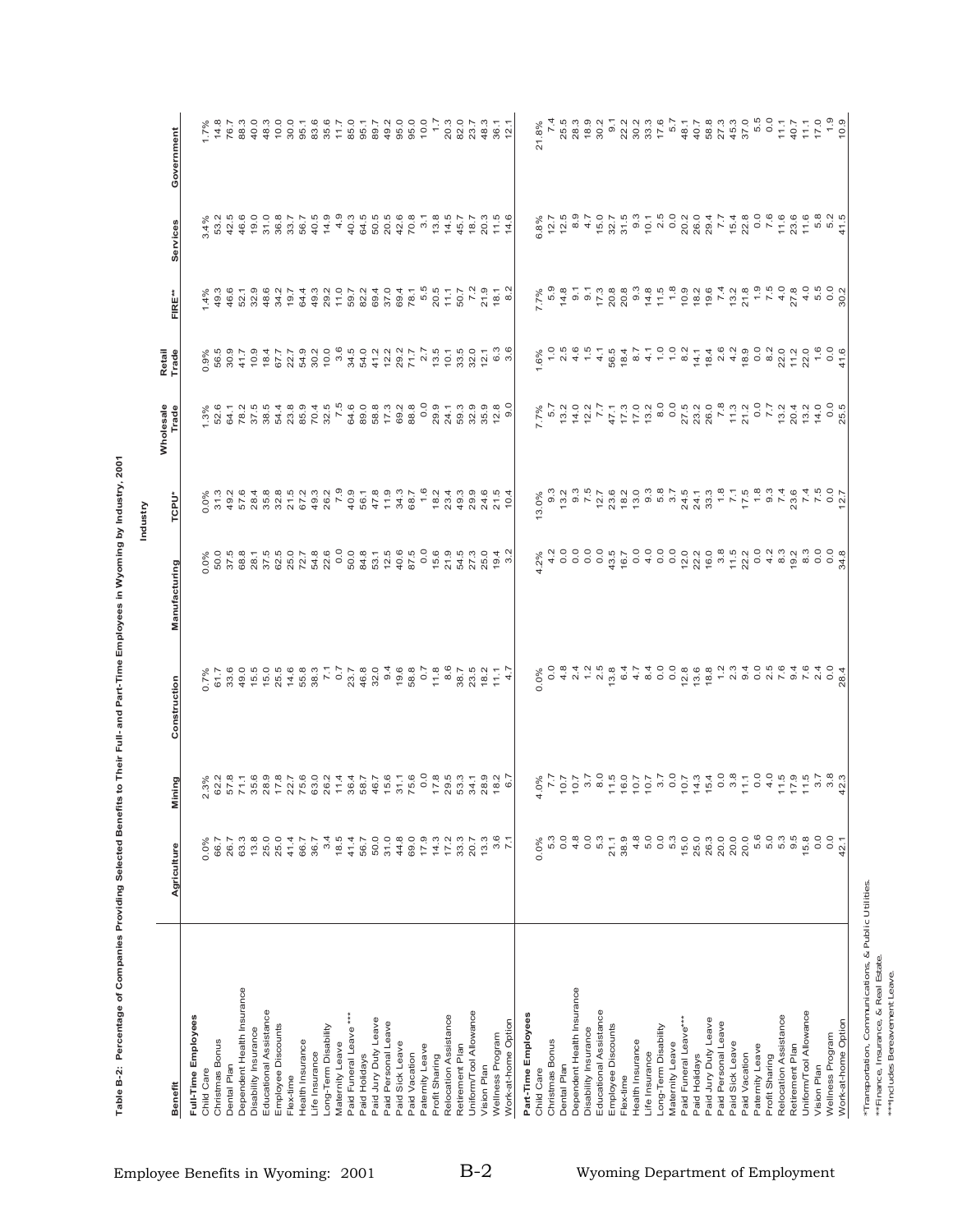| Benefit                                      | $1 - 4$                                                          | 5-9                                                                                                       | $10-19$ | 20-49 | 50-99                                                                                                                                                                                                                                                                                                         | $\frac{1}{2}$                                                                |
|----------------------------------------------|------------------------------------------------------------------|-----------------------------------------------------------------------------------------------------------|---------|-------|---------------------------------------------------------------------------------------------------------------------------------------------------------------------------------------------------------------------------------------------------------------------------------------------------------------|------------------------------------------------------------------------------|
| Full-Time Employees                          |                                                                  |                                                                                                           |         |       |                                                                                                                                                                                                                                                                                                               |                                                                              |
| Child Care                                   | 0.8%                                                             |                                                                                                           |         |       |                                                                                                                                                                                                                                                                                                               |                                                                              |
| Christmas Bonus                              | 48.0                                                             |                                                                                                           |         |       |                                                                                                                                                                                                                                                                                                               |                                                                              |
| Dental Plan                                  | 20.7                                                             |                                                                                                           |         |       |                                                                                                                                                                                                                                                                                                               |                                                                              |
| Dependent Health Insurance                   | 27.4                                                             |                                                                                                           |         |       |                                                                                                                                                                                                                                                                                                               |                                                                              |
| Disability Insurance                         | 11.0                                                             |                                                                                                           |         |       |                                                                                                                                                                                                                                                                                                               |                                                                              |
| Educational Assistance<br>Employee Discounts | 19.3<br>$31.8$                                                   | Fi 25 B B H K 4 K 3 Q A F A G B A K H A B H X K H L A G H K 4 K 3 Q A F 4 G H K A B H K H A F A F H L A F |         |       | $\begin{array}{l} -143543775888884 \\ 2549543776888894 \\ 2549543776888894 \\ \end{array}$                                                                                                                                                                                                                    |                                                                              |
| Flex-time                                    |                                                                  |                                                                                                           |         |       |                                                                                                                                                                                                                                                                                                               |                                                                              |
| Health Insurance                             |                                                                  |                                                                                                           |         |       |                                                                                                                                                                                                                                                                                                               |                                                                              |
| Life Insurance                               | $\begin{array}{c} 2.8 \\ 4.9 \\ 2.0 \\ 4 \end{array}$            |                                                                                                           |         |       |                                                                                                                                                                                                                                                                                                               |                                                                              |
| Long-Term Disability                         |                                                                  |                                                                                                           |         |       |                                                                                                                                                                                                                                                                                                               |                                                                              |
| Maternity Leave                              | $9.1$<br>$2.7$<br>$29.4$                                         |                                                                                                           |         |       |                                                                                                                                                                                                                                                                                                               |                                                                              |
| Paid Funeral Leave                           |                                                                  |                                                                                                           |         |       |                                                                                                                                                                                                                                                                                                               |                                                                              |
| Paid Holidays                                | 49.1                                                             |                                                                                                           |         |       |                                                                                                                                                                                                                                                                                                               |                                                                              |
| Paid Jury Duty Leave                         | $40.3$<br>$73.3$<br>$53.3$                                       |                                                                                                           |         |       |                                                                                                                                                                                                                                                                                                               |                                                                              |
| Paid Personal Leave                          |                                                                  |                                                                                                           |         |       |                                                                                                                                                                                                                                                                                                               |                                                                              |
| Paid Sick Leave                              |                                                                  |                                                                                                           |         |       |                                                                                                                                                                                                                                                                                                               |                                                                              |
| Paid Vacation                                |                                                                  |                                                                                                           |         |       |                                                                                                                                                                                                                                                                                                               |                                                                              |
| Paternity Leave<br>Profit Sharing            |                                                                  |                                                                                                           |         |       |                                                                                                                                                                                                                                                                                                               |                                                                              |
| Relocation Assistance                        | $7.9$<br>8.7<br>6.4                                              |                                                                                                           |         |       |                                                                                                                                                                                                                                                                                                               |                                                                              |
| Retirement Plan                              | 23.8                                                             |                                                                                                           |         |       | $\begin{array}{c} 1.75 \\ 1.75 \\ 1.75 \\ 1.75 \\ 1.75 \\ 1.75 \\ 1.75 \\ 1.75 \\ 1.75 \\ 1.75 \\ 1.75 \\ 1.75 \\ 1.75 \\ 1.75 \\ 1.75 \\ 1.75 \\ 1.75 \\ 1.75 \\ 1.75 \\ 1.75 \\ 1.75 \\ 1.75 \\ 1.75 \\ 1.75 \\ 1.75 \\ 1.75 \\ 1.75 \\ 1.75 \\ 1.75 \\ 1.75 \\ 1.75 \\ 1.75 \\ 1.75 \\ 1.75 \\ 1.75 \\ 1.$ |                                                                              |
| Uniform/Tool Allowance                       | 16.1                                                             |                                                                                                           |         |       |                                                                                                                                                                                                                                                                                                               |                                                                              |
| Vision Plan                                  |                                                                  |                                                                                                           |         |       | 39.0<br>26.7<br>13.1                                                                                                                                                                                                                                                                                          |                                                                              |
| Wellness Program                             | 0<br>0<br>5<br>5<br>8<br>8                                       |                                                                                                           |         |       |                                                                                                                                                                                                                                                                                                               |                                                                              |
| Work-at-home Option                          |                                                                  |                                                                                                           |         |       |                                                                                                                                                                                                                                                                                                               |                                                                              |
| Part-Time Employees                          |                                                                  |                                                                                                           |         |       |                                                                                                                                                                                                                                                                                                               |                                                                              |
| Child Care                                   | 2.2%                                                             |                                                                                                           | 3.5%    |       | 7.0%                                                                                                                                                                                                                                                                                                          | 20.3%                                                                        |
| Christmas Bonus                              |                                                                  |                                                                                                           |         |       |                                                                                                                                                                                                                                                                                                               | 7.6                                                                          |
| Dental Plan                                  |                                                                  |                                                                                                           |         |       |                                                                                                                                                                                                                                                                                                               | r a 4 4 0 1 a 0 4 1 1 1 8 9 6 9 6 7<br>2 3 5 6 7 8 9 7 8 7 7 7 8 9 9 9 9 9 9 |
| Dependent Health Insurance                   |                                                                  |                                                                                                           |         |       |                                                                                                                                                                                                                                                                                                               |                                                                              |
| Disability Insurance                         |                                                                  |                                                                                                           |         |       |                                                                                                                                                                                                                                                                                                               |                                                                              |
| Educational Assistance                       |                                                                  |                                                                                                           |         |       |                                                                                                                                                                                                                                                                                                               |                                                                              |
| Employee Discounts<br>Flex-time              |                                                                  |                                                                                                           |         |       |                                                                                                                                                                                                                                                                                                               |                                                                              |
| Health Insurance                             |                                                                  |                                                                                                           |         |       |                                                                                                                                                                                                                                                                                                               |                                                                              |
| Life Insurance                               | 8<br>8 8 9 9 9 9 9 9 9 9 9 9 0 9<br>8 9 9 9 9 9 9 9 9 0 9        |                                                                                                           |         |       |                                                                                                                                                                                                                                                                                                               |                                                                              |
| Long-Term Disability                         |                                                                  |                                                                                                           |         |       |                                                                                                                                                                                                                                                                                                               |                                                                              |
| Maternity Leave                              |                                                                  |                                                                                                           |         |       |                                                                                                                                                                                                                                                                                                               |                                                                              |
| Paid Funeral Leave                           |                                                                  |                                                                                                           |         |       |                                                                                                                                                                                                                                                                                                               |                                                                              |
| Paid Holidays                                |                                                                  |                                                                                                           |         |       |                                                                                                                                                                                                                                                                                                               |                                                                              |
| Paid Jury Duty Leave<br>Paid Personal Leave  | $\begin{array}{c} 1.3 \\ 16.0 \\ 18.3 \\ 2.9 \\ 6.1 \end{array}$ |                                                                                                           |         |       |                                                                                                                                                                                                                                                                                                               |                                                                              |
| Paid Sick Leave                              |                                                                  |                                                                                                           |         |       |                                                                                                                                                                                                                                                                                                               |                                                                              |
| Paid Vacation                                | 13.6                                                             |                                                                                                           |         |       |                                                                                                                                                                                                                                                                                                               |                                                                              |
| Paternity Leave                              | $_{\rm 0.0}$                                                     |                                                                                                           |         |       |                                                                                                                                                                                                                                                                                                               | 1.6                                                                          |
| Profit Sharing                               | $3.3\,$                                                          |                                                                                                           |         |       |                                                                                                                                                                                                                                                                                                               |                                                                              |
| Relocation Assistance                        | Ξ                                                                |                                                                                                           |         |       |                                                                                                                                                                                                                                                                                                               |                                                                              |
| Retirement Plan                              | 9.0                                                              |                                                                                                           |         |       |                                                                                                                                                                                                                                                                                                               |                                                                              |
| Uniform/Tool Allowance                       | 9.5                                                              |                                                                                                           |         |       |                                                                                                                                                                                                                                                                                                               |                                                                              |
| Wellness Program<br>Vision Plan              | $\frac{35}{1.5}$                                                 |                                                                                                           |         |       |                                                                                                                                                                                                                                                                                                               |                                                                              |
| Work-at-home Option                          |                                                                  |                                                                                                           |         |       |                                                                                                                                                                                                                                                                                                               |                                                                              |
|                                              |                                                                  |                                                                                                           |         |       |                                                                                                                                                                                                                                                                                                               |                                                                              |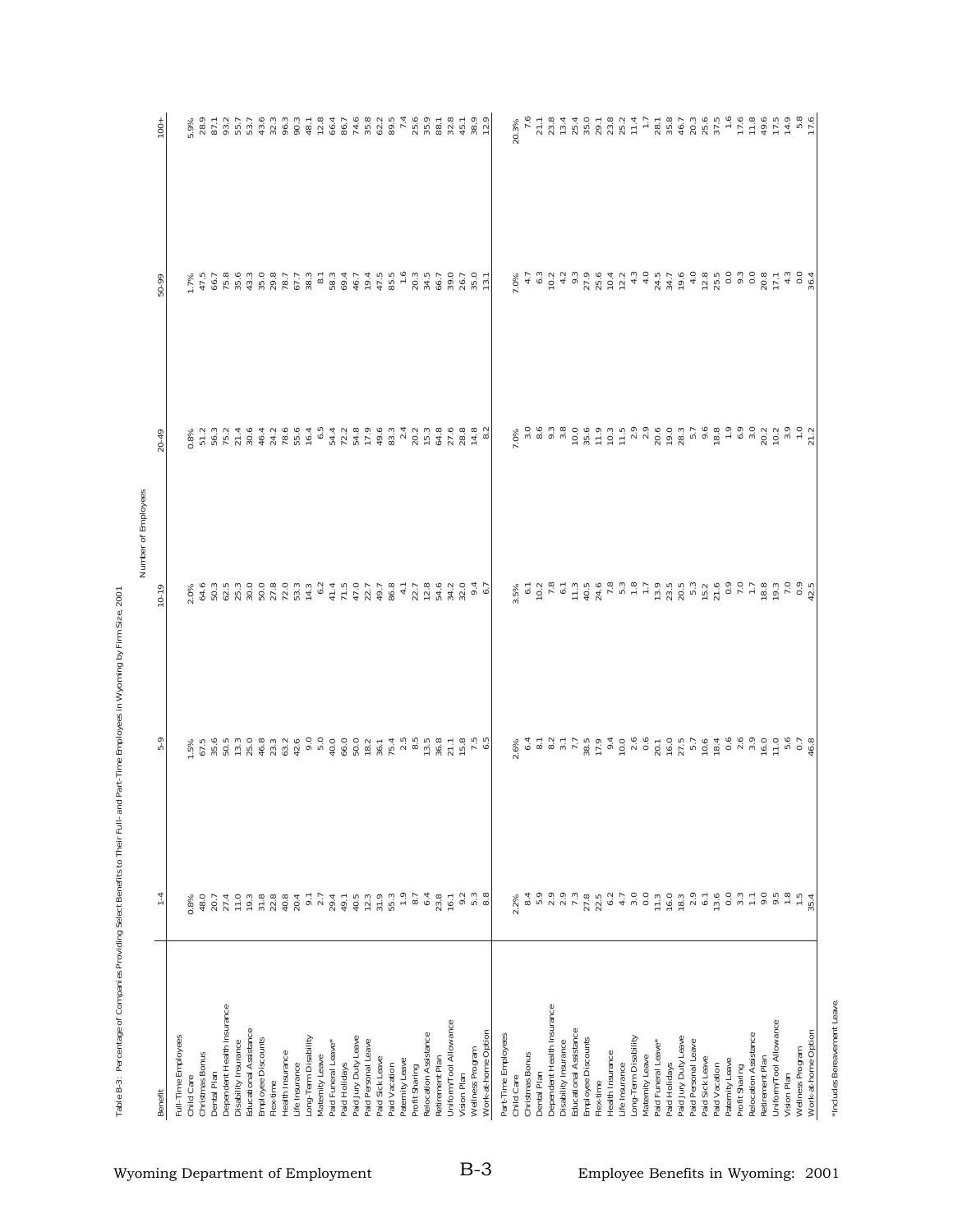| Benefit                                            | ςť<br>Southwe                                                                                                                                                                                                                                                                                                                                                                                                                                                         | Southeast                                                                                                                                                                                                                            | Central                                                                                                                                                                                                                        | Northwest                                                           | Northeast                           | Statewide*                                                               |
|----------------------------------------------------|-----------------------------------------------------------------------------------------------------------------------------------------------------------------------------------------------------------------------------------------------------------------------------------------------------------------------------------------------------------------------------------------------------------------------------------------------------------------------|--------------------------------------------------------------------------------------------------------------------------------------------------------------------------------------------------------------------------------------|--------------------------------------------------------------------------------------------------------------------------------------------------------------------------------------------------------------------------------|---------------------------------------------------------------------|-------------------------------------|--------------------------------------------------------------------------|
| Full-Time Employees                                |                                                                                                                                                                                                                                                                                                                                                                                                                                                                       |                                                                                                                                                                                                                                      |                                                                                                                                                                                                                                |                                                                     |                                     |                                                                          |
| Child Care                                         | 9%<br>$\overline{\sim}$                                                                                                                                                                                                                                                                                                                                                                                                                                               | $1.6\%$<br>53.2                                                                                                                                                                                                                      | 1.5%                                                                                                                                                                                                                           | 0.0%                                                                | 1.9%                                | 3.3%                                                                     |
| Christmas Bonus                                    |                                                                                                                                                                                                                                                                                                                                                                                                                                                                       |                                                                                                                                                                                                                                      | 52.3<br>36.7                                                                                                                                                                                                                   |                                                                     | 57.0                                |                                                                          |
| Dental Plan                                        |                                                                                                                                                                                                                                                                                                                                                                                                                                                                       |                                                                                                                                                                                                                                      |                                                                                                                                                                                                                                |                                                                     | 41.9                                |                                                                          |
| Dependent Health Insurance<br>Disability Insurance |                                                                                                                                                                                                                                                                                                                                                                                                                                                                       | $40000$<br>$40000$<br>$4000$                                                                                                                                                                                                         | $\begin{array}{c} 2.7 \\ 2.1 \\ 1.8 \\ 3.0 \\ 3.0 \end{array}$                                                                                                                                                                 |                                                                     | 49.7<br>18.9<br>23.7                |                                                                          |
| Educational Assistance                             |                                                                                                                                                                                                                                                                                                                                                                                                                                                                       |                                                                                                                                                                                                                                      |                                                                                                                                                                                                                                |                                                                     |                                     |                                                                          |
| Employee Discounts                                 | 5.4のかいのは、そのことのようのことのここののブルスのことのことから、そのようのか、そのことは、そのようなのでは、                                                                                                                                                                                                                                                                                                                                                                                                            |                                                                                                                                                                                                                                      | 37.4                                                                                                                                                                                                                           |                                                                     | 41.0                                |                                                                          |
| Flex-time                                          |                                                                                                                                                                                                                                                                                                                                                                                                                                                                       |                                                                                                                                                                                                                                      |                                                                                                                                                                                                                                |                                                                     |                                     |                                                                          |
| Health Insurance                                   |                                                                                                                                                                                                                                                                                                                                                                                                                                                                       |                                                                                                                                                                                                                                      | 20.3<br>61.2<br>40.7                                                                                                                                                                                                           |                                                                     |                                     |                                                                          |
| Life Insurance                                     |                                                                                                                                                                                                                                                                                                                                                                                                                                                                       |                                                                                                                                                                                                                                      |                                                                                                                                                                                                                                |                                                                     | $73.7$<br>$60.8$<br>$71.7$<br>$5.7$ |                                                                          |
| Long-Term Disability                               |                                                                                                                                                                                                                                                                                                                                                                                                                                                                       |                                                                                                                                                                                                                                      | 16.1                                                                                                                                                                                                                           |                                                                     |                                     |                                                                          |
| Paid Funeral Leave**<br>Maternity Leave            |                                                                                                                                                                                                                                                                                                                                                                                                                                                                       |                                                                                                                                                                                                                                      | 4.7                                                                                                                                                                                                                            |                                                                     | 37.8                                | 54.1                                                                     |
| Paid Holidays                                      |                                                                                                                                                                                                                                                                                                                                                                                                                                                                       |                                                                                                                                                                                                                                      |                                                                                                                                                                                                                                |                                                                     |                                     |                                                                          |
| Paid Jury Duty Leave                               |                                                                                                                                                                                                                                                                                                                                                                                                                                                                       |                                                                                                                                                                                                                                      |                                                                                                                                                                                                                                |                                                                     |                                     | 80.5<br>65.0<br>27.9                                                     |
| Paid Personal Leave                                |                                                                                                                                                                                                                                                                                                                                                                                                                                                                       |                                                                                                                                                                                                                                      |                                                                                                                                                                                                                                |                                                                     |                                     |                                                                          |
| Paid Sick Leave                                    |                                                                                                                                                                                                                                                                                                                                                                                                                                                                       |                                                                                                                                                                                                                                      |                                                                                                                                                                                                                                |                                                                     |                                     | 55.3<br>85.4                                                             |
| Paid Vacation                                      |                                                                                                                                                                                                                                                                                                                                                                                                                                                                       |                                                                                                                                                                                                                                      |                                                                                                                                                                                                                                |                                                                     |                                     |                                                                          |
| Patemity Leave                                     |                                                                                                                                                                                                                                                                                                                                                                                                                                                                       |                                                                                                                                                                                                                                      | $48477777777760$                                                                                                                                                                                                               |                                                                     |                                     | $3.\overline{3}$                                                         |
| Profit Sharing                                     |                                                                                                                                                                                                                                                                                                                                                                                                                                                                       |                                                                                                                                                                                                                                      |                                                                                                                                                                                                                                |                                                                     |                                     |                                                                          |
| Relocation Assistance                              |                                                                                                                                                                                                                                                                                                                                                                                                                                                                       |                                                                                                                                                                                                                                      |                                                                                                                                                                                                                                |                                                                     |                                     | $30075$<br>$30075$<br>$3075$                                             |
| Uniform/Tool Allowance<br>Retirement Plan          |                                                                                                                                                                                                                                                                                                                                                                                                                                                                       |                                                                                                                                                                                                                                      | 24.1                                                                                                                                                                                                                           |                                                                     |                                     |                                                                          |
| Vision Plan                                        |                                                                                                                                                                                                                                                                                                                                                                                                                                                                       |                                                                                                                                                                                                                                      | 19.1                                                                                                                                                                                                                           |                                                                     |                                     | 37.2                                                                     |
| Wellness Program                                   |                                                                                                                                                                                                                                                                                                                                                                                                                                                                       |                                                                                                                                                                                                                                      |                                                                                                                                                                                                                                |                                                                     | $72.7$<br>9.0                       |                                                                          |
| Work-at-home Option                                | 4<br>$\circ$                                                                                                                                                                                                                                                                                                                                                                                                                                                          |                                                                                                                                                                                                                                      | $9.8$<br>6.1                                                                                                                                                                                                                   | $9.4$<br>3.8                                                        |                                     | $34.4$<br>16.5                                                           |
| Part-Time Employees                                |                                                                                                                                                                                                                                                                                                                                                                                                                                                                       |                                                                                                                                                                                                                                      |                                                                                                                                                                                                                                |                                                                     |                                     |                                                                          |
| Child Care                                         | 4                                                                                                                                                                                                                                                                                                                                                                                                                                                                     |                                                                                                                                                                                                                                      | 5%                                                                                                                                                                                                                             |                                                                     | 5.0%                                | 17.0%                                                                    |
| Christmas Bonus                                    |                                                                                                                                                                                                                                                                                                                                                                                                                                                                       |                                                                                                                                                                                                                                      | 6.8                                                                                                                                                                                                                            |                                                                     |                                     | 11.1                                                                     |
| Dental Plan                                        |                                                                                                                                                                                                                                                                                                                                                                                                                                                                       |                                                                                                                                                                                                                                      |                                                                                                                                                                                                                                |                                                                     |                                     | 23.1<br>22.4<br>12.5                                                     |
| Dependent Health Insurance<br>Disability Insurance |                                                                                                                                                                                                                                                                                                                                                                                                                                                                       |                                                                                                                                                                                                                                      |                                                                                                                                                                                                                                |                                                                     |                                     |                                                                          |
| Educational Assistance                             |                                                                                                                                                                                                                                                                                                                                                                                                                                                                       |                                                                                                                                                                                                                                      |                                                                                                                                                                                                                                |                                                                     |                                     |                                                                          |
| Employee Discounts                                 |                                                                                                                                                                                                                                                                                                                                                                                                                                                                       |                                                                                                                                                                                                                                      |                                                                                                                                                                                                                                |                                                                     |                                     |                                                                          |
| Flex-time                                          |                                                                                                                                                                                                                                                                                                                                                                                                                                                                       |                                                                                                                                                                                                                                      |                                                                                                                                                                                                                                |                                                                     |                                     |                                                                          |
| Health Insurance                                   |                                                                                                                                                                                                                                                                                                                                                                                                                                                                       |                                                                                                                                                                                                                                      |                                                                                                                                                                                                                                |                                                                     |                                     |                                                                          |
| Life Insurance                                     |                                                                                                                                                                                                                                                                                                                                                                                                                                                                       |                                                                                                                                                                                                                                      |                                                                                                                                                                                                                                |                                                                     |                                     |                                                                          |
| Long-Term Disability                               |                                                                                                                                                                                                                                                                                                                                                                                                                                                                       |                                                                                                                                                                                                                                      |                                                                                                                                                                                                                                |                                                                     |                                     |                                                                          |
| Paid Funeral Leave**<br>Maternity Leave            |                                                                                                                                                                                                                                                                                                                                                                                                                                                                       |                                                                                                                                                                                                                                      |                                                                                                                                                                                                                                |                                                                     |                                     |                                                                          |
| Paid Holidays                                      |                                                                                                                                                                                                                                                                                                                                                                                                                                                                       |                                                                                                                                                                                                                                      |                                                                                                                                                                                                                                |                                                                     |                                     | $\begin{array}{c} 0.8 \\ 0.8 \\ 0.7 \\ 0.7 \\ 0.4 \\ 0.4 \\ \end{array}$ |
| Paid Jury Duty Leave                               |                                                                                                                                                                                                                                                                                                                                                                                                                                                                       |                                                                                                                                                                                                                                      |                                                                                                                                                                                                                                |                                                                     |                                     |                                                                          |
| Paid Personal Leave                                |                                                                                                                                                                                                                                                                                                                                                                                                                                                                       |                                                                                                                                                                                                                                      |                                                                                                                                                                                                                                |                                                                     |                                     |                                                                          |
| Paid Sick Leave                                    |                                                                                                                                                                                                                                                                                                                                                                                                                                                                       |                                                                                                                                                                                                                                      |                                                                                                                                                                                                                                |                                                                     |                                     |                                                                          |
| Paid Vacation                                      |                                                                                                                                                                                                                                                                                                                                                                                                                                                                       |                                                                                                                                                                                                                                      |                                                                                                                                                                                                                                |                                                                     |                                     | $\begin{array}{c} 15.7 \\ 18.7 \\ 34.0 \\ 0.9 \end{array}$               |
| Patemity Leave                                     | $\begin{array}{lllllllllllllllllll} \mathcal{A}&\mathcal{A}&\mathcal{A}&\mathcal{B}&\mathcal{C}&\mathcal{C}\\ \mathcal{B}&\mathcal{A}&\mathcal{B}&\mathcal{C}&\mathcal{C}&\mathcal{C}&\mathcal{C}\\ \mathcal{C}&\mathcal{A}&\mathcal{B}&\mathcal{C}&\mathcal{C}&\mathcal{C}&\mathcal{C}\\ \mathcal{C}&\mathcal{C}&\mathcal{C}&\mathcal{C}&\mathcal{C}&\mathcal{C}&\mathcal{C}\\ \mathcal{C}&\mathcal{C}&\mathcal{C}&\mathcal{C}&\mathcal{C}&\mathcal{C}&\mathcal{C}&$ | e<br>Scuedulo di Hotologia di Mondo<br>Scuedulo di Hotologia di Mondo di Mondo di Mondo di Mondo di Mondo di Mondo di Mondo di Mondo di Mondo di Mondo di Mondo di Mondo di Mondo di Mondo di Mondo di Mondo di Mondo di Mondo di Mo | th a thrath a office the rate of a strong and the strong and the strong and the strong and strong and strong and strong and strong and strong and strong and strong and strong and strong and strong and strong and strong and | u<br>Sandaum Ban-choudeur Countmand.<br>Suuuanon dunarinaari ordoon |                                     |                                                                          |
| Profit Sharing                                     |                                                                                                                                                                                                                                                                                                                                                                                                                                                                       |                                                                                                                                                                                                                                      |                                                                                                                                                                                                                                |                                                                     |                                     | 17.0                                                                     |
| Relocation Assistance<br>Retirement Plan           |                                                                                                                                                                                                                                                                                                                                                                                                                                                                       |                                                                                                                                                                                                                                      |                                                                                                                                                                                                                                |                                                                     |                                     | 12.1                                                                     |
| Uniform/Tool Allowance                             |                                                                                                                                                                                                                                                                                                                                                                                                                                                                       | $17.1$<br>$15.8$                                                                                                                                                                                                                     | 16.0                                                                                                                                                                                                                           |                                                                     |                                     |                                                                          |
| Vision Plan                                        |                                                                                                                                                                                                                                                                                                                                                                                                                                                                       |                                                                                                                                                                                                                                      |                                                                                                                                                                                                                                |                                                                     |                                     |                                                                          |
| Wellness Program                                   |                                                                                                                                                                                                                                                                                                                                                                                                                                                                       | $4.7$<br>$1.3$<br>$37.1$                                                                                                                                                                                                             | $4.38$<br>$7.8$<br>$38.1$                                                                                                                                                                                                      |                                                                     |                                     | $47.0$ $70.0$ $70.0$ $0.0$ $0.0$ $0.0$                                   |
| Work-at-home Option                                |                                                                                                                                                                                                                                                                                                                                                                                                                                                                       |                                                                                                                                                                                                                                      |                                                                                                                                                                                                                                |                                                                     |                                     |                                                                          |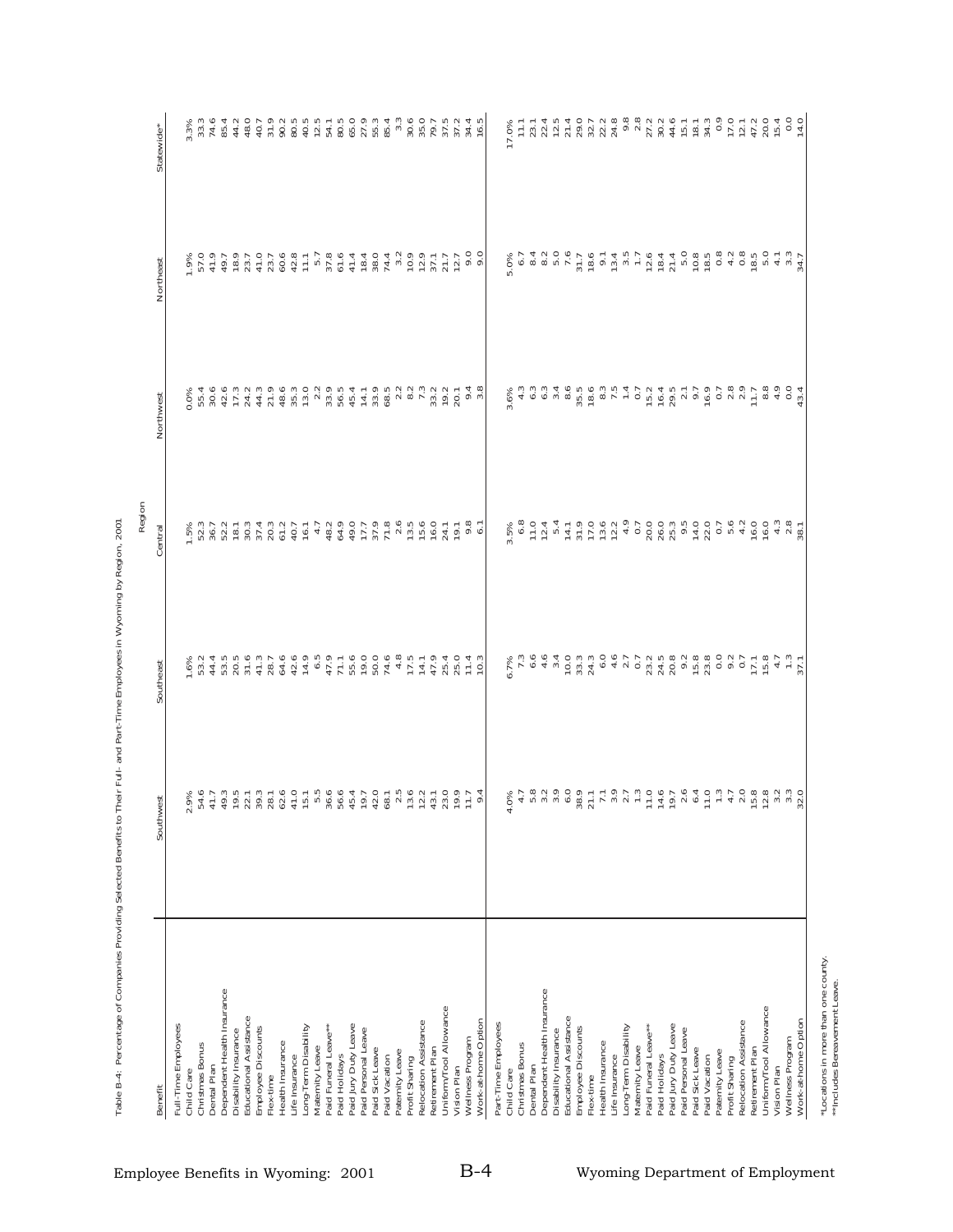**Table B-5: Percentage of Full- and Part-Time Employees Offered Select Benefits in Wyoming, 2001**

| <b>Benefit Type</b>               | <b>Full-Time</b> | Part-Time |
|-----------------------------------|------------------|-----------|
| Child Care                        | 8.2%             | 18.7%     |
| Christmas Bonus                   | 32.2             | 9.2       |
| Dental Plan                       | 83.6             | 19.8      |
| Dependent Health Insurance        | 92.0             | 23.8      |
| Disability Insurance              | 60.1             | 15.2      |
| <b>Educational Assistance</b>     | 60.7             | 25.6      |
| <b>Employee Discounts</b>         | 43.3             | 36.9      |
| Flex-time                         | 34.9             | 31.1      |
| <b>Health Insurance</b>           | 94.1             | 23.9      |
| Life Insurance                    | 87.6             | 23.9      |
| Long-Term Disability              | 50.9             | 13.6      |
| Maternity Leave                   | 21.1             | 5.0       |
| Paid Funeral or Bereavement Leave | 71.3             | 28.9      |
| Paid Holidays                     | 87.1             | 34.4      |
| Paid Jury Duty Leave              | 75.8             | 50.1      |
| Paid Personal Leave               | 37.1             | 22.7      |
| Paid Sick Leave                   | 70.2             | 26.9      |
| Paid Vacation                     | 91.0             | 34.6      |
| Paternity Leave                   | 7.6              | 4.9       |
| Profit Sharing                    | 26.7             | 17.1      |
| <b>Relocation Assistance</b>      | 45.7             | 13.8      |
| Retirement Plan                   | 84.3             | 42.3      |
| Uniform/Tool Allowance            | 41.4             | 32.0      |
| Vision Plan                       | 46.1             | 16.0      |
| Wellness Program                  | 42.9             | 5.6       |
| Work-at-home Option               | 16.3             | 20.1      |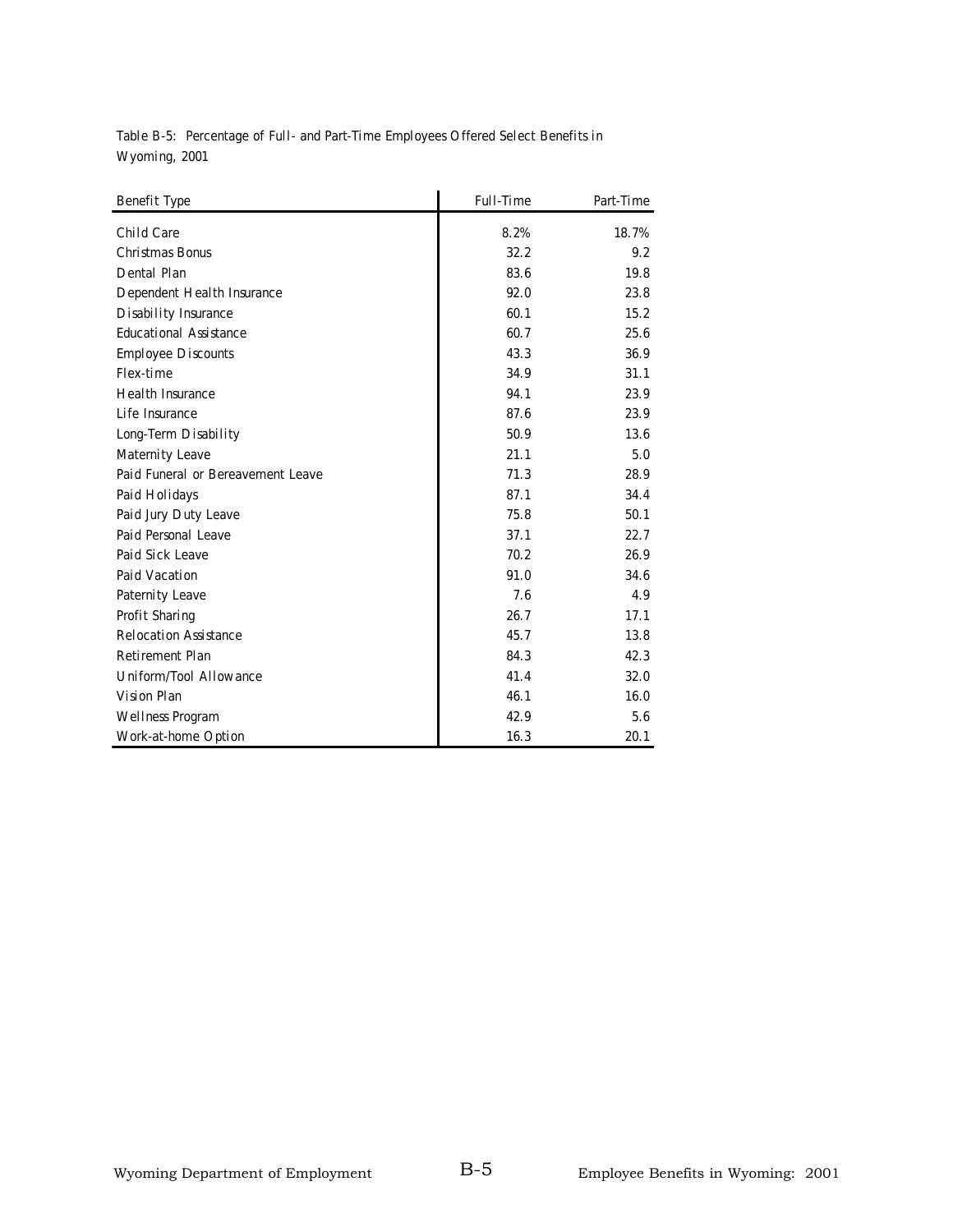|                                                |                                                             |                                                                                                                                                                                                                                                                                                                                                                                                                                                                                                                                                                                                                                                                                               |                                                                                                              |                                                                                                                                                                                                                                                                                                                                                                                                                                                                                                  |                                                                                                      | Wholesale                                                           |                                                                                                                                                                                                                                                                                                                                                                                                                                                               |                                                           |                                    |                                                                                                                               |
|------------------------------------------------|-------------------------------------------------------------|-----------------------------------------------------------------------------------------------------------------------------------------------------------------------------------------------------------------------------------------------------------------------------------------------------------------------------------------------------------------------------------------------------------------------------------------------------------------------------------------------------------------------------------------------------------------------------------------------------------------------------------------------------------------------------------------------|--------------------------------------------------------------------------------------------------------------|--------------------------------------------------------------------------------------------------------------------------------------------------------------------------------------------------------------------------------------------------------------------------------------------------------------------------------------------------------------------------------------------------------------------------------------------------------------------------------------------------|------------------------------------------------------------------------------------------------------|---------------------------------------------------------------------|---------------------------------------------------------------------------------------------------------------------------------------------------------------------------------------------------------------------------------------------------------------------------------------------------------------------------------------------------------------------------------------------------------------------------------------------------------------|-----------------------------------------------------------|------------------------------------|-------------------------------------------------------------------------------------------------------------------------------|
| Benefit                                        | Agriculture                                                 | Mining                                                                                                                                                                                                                                                                                                                                                                                                                                                                                                                                                                                                                                                                                        | Construction                                                                                                 | Manufacturing                                                                                                                                                                                                                                                                                                                                                                                                                                                                                    | TCPU <sup>*</sup>                                                                                    | Trade                                                               | Retail<br>Trade                                                                                                                                                                                                                                                                                                                                                                                                                                               | îц<br>Ē                                                   | Services                           | Government                                                                                                                    |
| Full-Time Employees                            |                                                             |                                                                                                                                                                                                                                                                                                                                                                                                                                                                                                                                                                                                                                                                                               |                                                                                                              |                                                                                                                                                                                                                                                                                                                                                                                                                                                                                                  |                                                                                                      |                                                                     |                                                                                                                                                                                                                                                                                                                                                                                                                                                               |                                                           |                                    |                                                                                                                               |
| Child Care                                     | 0.0%                                                        |                                                                                                                                                                                                                                                                                                                                                                                                                                                                                                                                                                                                                                                                                               |                                                                                                              |                                                                                                                                                                                                                                                                                                                                                                                                                                                                                                  |                                                                                                      |                                                                     | 10.0%                                                                                                                                                                                                                                                                                                                                                                                                                                                         |                                                           | 26.0%                              | ó.                                                                                                                            |
| Christmas Bonus<br>Dental Plan                 | $72.5$<br>41.3                                              |                                                                                                                                                                                                                                                                                                                                                                                                                                                                                                                                                                                                                                                                                               |                                                                                                              |                                                                                                                                                                                                                                                                                                                                                                                                                                                                                                  |                                                                                                      |                                                                     |                                                                                                                                                                                                                                                                                                                                                                                                                                                               |                                                           |                                    |                                                                                                                               |
| Dependent Health Insurance                     | 75.1                                                        |                                                                                                                                                                                                                                                                                                                                                                                                                                                                                                                                                                                                                                                                                               |                                                                                                              | $0.088$ $0.046$ $0.050$ $0.050$ $0.050$ $0.050$ $0.050$                                                                                                                                                                                                                                                                                                                                                                                                                                          |                                                                                                      | State State Program State Councing<br>State State Councing Councing |                                                                                                                                                                                                                                                                                                                                                                                                                                                               | o<br>VÖÖBAV4LPWLLPRPP90DR<br>% dipidining Lülpanu 4 4 6 7 |                                    |                                                                                                                               |
| Disability Insurance                           | 11.0                                                        |                                                                                                                                                                                                                                                                                                                                                                                                                                                                                                                                                                                                                                                                                               |                                                                                                              |                                                                                                                                                                                                                                                                                                                                                                                                                                                                                                  |                                                                                                      |                                                                     |                                                                                                                                                                                                                                                                                                                                                                                                                                                               |                                                           |                                    |                                                                                                                               |
| Educational Assistance                         | 26.7                                                        |                                                                                                                                                                                                                                                                                                                                                                                                                                                                                                                                                                                                                                                                                               |                                                                                                              |                                                                                                                                                                                                                                                                                                                                                                                                                                                                                                  |                                                                                                      |                                                                     |                                                                                                                                                                                                                                                                                                                                                                                                                                                               |                                                           |                                    |                                                                                                                               |
| Employee Discounts                             |                                                             |                                                                                                                                                                                                                                                                                                                                                                                                                                                                                                                                                                                                                                                                                               |                                                                                                              |                                                                                                                                                                                                                                                                                                                                                                                                                                                                                                  |                                                                                                      |                                                                     |                                                                                                                                                                                                                                                                                                                                                                                                                                                               |                                                           |                                    |                                                                                                                               |
| Flex-time                                      | $19.8$<br>33.6                                              |                                                                                                                                                                                                                                                                                                                                                                                                                                                                                                                                                                                                                                                                                               |                                                                                                              |                                                                                                                                                                                                                                                                                                                                                                                                                                                                                                  |                                                                                                      |                                                                     |                                                                                                                                                                                                                                                                                                                                                                                                                                                               |                                                           |                                    |                                                                                                                               |
| Health Insurance                               | 82.9                                                        |                                                                                                                                                                                                                                                                                                                                                                                                                                                                                                                                                                                                                                                                                               |                                                                                                              | $90.6$<br>84.3<br>52.3<br>0.4                                                                                                                                                                                                                                                                                                                                                                                                                                                                    |                                                                                                      |                                                                     |                                                                                                                                                                                                                                                                                                                                                                                                                                                               |                                                           |                                    |                                                                                                                               |
| Life Insurance                                 | 51.8                                                        |                                                                                                                                                                                                                                                                                                                                                                                                                                                                                                                                                                                                                                                                                               |                                                                                                              |                                                                                                                                                                                                                                                                                                                                                                                                                                                                                                  |                                                                                                      |                                                                     |                                                                                                                                                                                                                                                                                                                                                                                                                                                               |                                                           |                                    |                                                                                                                               |
| Long-Term Disability                           | 17.0                                                        |                                                                                                                                                                                                                                                                                                                                                                                                                                                                                                                                                                                                                                                                                               |                                                                                                              |                                                                                                                                                                                                                                                                                                                                                                                                                                                                                                  |                                                                                                      |                                                                     |                                                                                                                                                                                                                                                                                                                                                                                                                                                               |                                                           |                                    |                                                                                                                               |
| Maternity Leave                                |                                                             |                                                                                                                                                                                                                                                                                                                                                                                                                                                                                                                                                                                                                                                                                               |                                                                                                              |                                                                                                                                                                                                                                                                                                                                                                                                                                                                                                  |                                                                                                      |                                                                     |                                                                                                                                                                                                                                                                                                                                                                                                                                                               |                                                           |                                    |                                                                                                                               |
| Paid Funeral Leave***                          |                                                             |                                                                                                                                                                                                                                                                                                                                                                                                                                                                                                                                                                                                                                                                                               |                                                                                                              |                                                                                                                                                                                                                                                                                                                                                                                                                                                                                                  |                                                                                                      |                                                                     |                                                                                                                                                                                                                                                                                                                                                                                                                                                               |                                                           |                                    |                                                                                                                               |
| Paid Holidays                                  |                                                             |                                                                                                                                                                                                                                                                                                                                                                                                                                                                                                                                                                                                                                                                                               |                                                                                                              |                                                                                                                                                                                                                                                                                                                                                                                                                                                                                                  |                                                                                                      |                                                                     |                                                                                                                                                                                                                                                                                                                                                                                                                                                               |                                                           |                                    |                                                                                                                               |
| Paid Jury Duty Leave<br>Paid Personal Leave    | $\begin{array}{c} 51.6 \\ 78.0 \\ 77.0 \\ 32.8 \end{array}$ |                                                                                                                                                                                                                                                                                                                                                                                                                                                                                                                                                                                                                                                                                               |                                                                                                              |                                                                                                                                                                                                                                                                                                                                                                                                                                                                                                  |                                                                                                      |                                                                     |                                                                                                                                                                                                                                                                                                                                                                                                                                                               |                                                           |                                    |                                                                                                                               |
| Paid Sick Leave                                | 71.4                                                        |                                                                                                                                                                                                                                                                                                                                                                                                                                                                                                                                                                                                                                                                                               |                                                                                                              |                                                                                                                                                                                                                                                                                                                                                                                                                                                                                                  |                                                                                                      |                                                                     |                                                                                                                                                                                                                                                                                                                                                                                                                                                               |                                                           |                                    |                                                                                                                               |
| Paid Vacation                                  | 87.1                                                        |                                                                                                                                                                                                                                                                                                                                                                                                                                                                                                                                                                                                                                                                                               |                                                                                                              |                                                                                                                                                                                                                                                                                                                                                                                                                                                                                                  |                                                                                                      |                                                                     |                                                                                                                                                                                                                                                                                                                                                                                                                                                               |                                                           |                                    |                                                                                                                               |
| Paternity Leave                                |                                                             |                                                                                                                                                                                                                                                                                                                                                                                                                                                                                                                                                                                                                                                                                               |                                                                                                              |                                                                                                                                                                                                                                                                                                                                                                                                                                                                                                  |                                                                                                      |                                                                     |                                                                                                                                                                                                                                                                                                                                                                                                                                                               |                                                           | 4.6                                |                                                                                                                               |
| Profit Sharing                                 | $16.3$<br>26.7                                              |                                                                                                                                                                                                                                                                                                                                                                                                                                                                                                                                                                                                                                                                                               |                                                                                                              |                                                                                                                                                                                                                                                                                                                                                                                                                                                                                                  |                                                                                                      |                                                                     |                                                                                                                                                                                                                                                                                                                                                                                                                                                               | 26.8<br>20.7<br>21.6                                      |                                    |                                                                                                                               |
| Relocation Assistance                          | 19.7                                                        |                                                                                                                                                                                                                                                                                                                                                                                                                                                                                                                                                                                                                                                                                               |                                                                                                              |                                                                                                                                                                                                                                                                                                                                                                                                                                                                                                  |                                                                                                      |                                                                     |                                                                                                                                                                                                                                                                                                                                                                                                                                                               |                                                           |                                    |                                                                                                                               |
| Retirement Plan                                | 34.4                                                        |                                                                                                                                                                                                                                                                                                                                                                                                                                                                                                                                                                                                                                                                                               |                                                                                                              | SPSF49<br>Production de la distritta de la distritta de la distritta de la distritta del mando<br>Production de la distritta de la distritta de                                                                                                                                                                                                                                                                                                                                                  |                                                                                                      |                                                                     |                                                                                                                                                                                                                                                                                                                                                                                                                                                               | 85.5                                                      | $24.1$<br>$47.6$<br>91.3           |                                                                                                                               |
| Uniform/Tool Allowance                         | 19.1                                                        |                                                                                                                                                                                                                                                                                                                                                                                                                                                                                                                                                                                                                                                                                               |                                                                                                              |                                                                                                                                                                                                                                                                                                                                                                                                                                                                                                  |                                                                                                      |                                                                     |                                                                                                                                                                                                                                                                                                                                                                                                                                                               |                                                           | 36.6                               |                                                                                                                               |
| Vision Plan                                    | $\overline{111}$                                            |                                                                                                                                                                                                                                                                                                                                                                                                                                                                                                                                                                                                                                                                                               |                                                                                                              |                                                                                                                                                                                                                                                                                                                                                                                                                                                                                                  |                                                                                                      |                                                                     |                                                                                                                                                                                                                                                                                                                                                                                                                                                               | $\begin{array}{c} 3.5 \\ 7.5 \\ 59.5 \end{array}$         | 41.5                               |                                                                                                                               |
| Wellness Program                               | $11.2$<br>$13.2$                                            |                                                                                                                                                                                                                                                                                                                                                                                                                                                                                                                                                                                                                                                                                               |                                                                                                              |                                                                                                                                                                                                                                                                                                                                                                                                                                                                                                  | 23.8                                                                                                 |                                                                     | 4<br>$\frac{1}{2}$                                                                                                                                                                                                                                                                                                                                                                                                                                            |                                                           | 43.0<br>30.6                       |                                                                                                                               |
| Work-at-home Option                            |                                                             |                                                                                                                                                                                                                                                                                                                                                                                                                                                                                                                                                                                                                                                                                               |                                                                                                              | $\circ$                                                                                                                                                                                                                                                                                                                                                                                                                                                                                          | 10.6                                                                                                 | $\overline{\phantom{a}}$                                            |                                                                                                                                                                                                                                                                                                                                                                                                                                                               | r.                                                        |                                    |                                                                                                                               |
| Part-Time Employees                            |                                                             |                                                                                                                                                                                                                                                                                                                                                                                                                                                                                                                                                                                                                                                                                               |                                                                                                              |                                                                                                                                                                                                                                                                                                                                                                                                                                                                                                  |                                                                                                      |                                                                     |                                                                                                                                                                                                                                                                                                                                                                                                                                                               |                                                           |                                    |                                                                                                                               |
| Child Care                                     | 0.0%                                                        |                                                                                                                                                                                                                                                                                                                                                                                                                                                                                                                                                                                                                                                                                               |                                                                                                              |                                                                                                                                                                                                                                                                                                                                                                                                                                                                                                  |                                                                                                      |                                                                     | $6\%$<br>1.5                                                                                                                                                                                                                                                                                                                                                                                                                                                  | 32.7%                                                     | 28.5%                              |                                                                                                                               |
| Christmas Bonus                                | $\frac{8}{1}$                                               |                                                                                                                                                                                                                                                                                                                                                                                                                                                                                                                                                                                                                                                                                               |                                                                                                              |                                                                                                                                                                                                                                                                                                                                                                                                                                                                                                  |                                                                                                      |                                                                     |                                                                                                                                                                                                                                                                                                                                                                                                                                                               | $2.7$                                                     |                                    |                                                                                                                               |
| Dental Plan                                    | 0.0                                                         |                                                                                                                                                                                                                                                                                                                                                                                                                                                                                                                                                                                                                                                                                               |                                                                                                              |                                                                                                                                                                                                                                                                                                                                                                                                                                                                                                  |                                                                                                      |                                                                     |                                                                                                                                                                                                                                                                                                                                                                                                                                                               |                                                           |                                    |                                                                                                                               |
| Dependent Health Insurance                     | $\frac{1}{0}$ .0                                            |                                                                                                                                                                                                                                                                                                                                                                                                                                                                                                                                                                                                                                                                                               |                                                                                                              |                                                                                                                                                                                                                                                                                                                                                                                                                                                                                                  |                                                                                                      |                                                                     |                                                                                                                                                                                                                                                                                                                                                                                                                                                               |                                                           |                                    |                                                                                                                               |
| Educational Assistance<br>Disability Insurance | 13.4                                                        |                                                                                                                                                                                                                                                                                                                                                                                                                                                                                                                                                                                                                                                                                               |                                                                                                              |                                                                                                                                                                                                                                                                                                                                                                                                                                                                                                  |                                                                                                      |                                                                     |                                                                                                                                                                                                                                                                                                                                                                                                                                                               |                                                           |                                    |                                                                                                                               |
| <b>Employee Discounts</b>                      |                                                             |                                                                                                                                                                                                                                                                                                                                                                                                                                                                                                                                                                                                                                                                                               |                                                                                                              |                                                                                                                                                                                                                                                                                                                                                                                                                                                                                                  |                                                                                                      |                                                                     |                                                                                                                                                                                                                                                                                                                                                                                                                                                               |                                                           |                                    |                                                                                                                               |
| Flex-time                                      | 17.0                                                        |                                                                                                                                                                                                                                                                                                                                                                                                                                                                                                                                                                                                                                                                                               |                                                                                                              |                                                                                                                                                                                                                                                                                                                                                                                                                                                                                                  |                                                                                                      |                                                                     |                                                                                                                                                                                                                                                                                                                                                                                                                                                               |                                                           |                                    |                                                                                                                               |
| Health Insurance                               |                                                             |                                                                                                                                                                                                                                                                                                                                                                                                                                                                                                                                                                                                                                                                                               |                                                                                                              |                                                                                                                                                                                                                                                                                                                                                                                                                                                                                                  |                                                                                                      |                                                                     |                                                                                                                                                                                                                                                                                                                                                                                                                                                               |                                                           |                                    |                                                                                                                               |
| Life Insurance                                 | $\begin{array}{c} 1.5 \\ -3.0 \\ 0.0 \end{array}$           |                                                                                                                                                                                                                                                                                                                                                                                                                                                                                                                                                                                                                                                                                               |                                                                                                              |                                                                                                                                                                                                                                                                                                                                                                                                                                                                                                  |                                                                                                      |                                                                     |                                                                                                                                                                                                                                                                                                                                                                                                                                                               |                                                           |                                    | ru con a crucia de la crucia del 1916<br>A sistema de la crucia de la crucia del 1916<br>Romano de la crucia de la crucia del |
| Long-Term Disability                           |                                                             |                                                                                                                                                                                                                                                                                                                                                                                                                                                                                                                                                                                                                                                                                               |                                                                                                              |                                                                                                                                                                                                                                                                                                                                                                                                                                                                                                  |                                                                                                      |                                                                     |                                                                                                                                                                                                                                                                                                                                                                                                                                                               |                                                           |                                    |                                                                                                                               |
| Maternity Leave                                | 21.7                                                        |                                                                                                                                                                                                                                                                                                                                                                                                                                                                                                                                                                                                                                                                                               |                                                                                                              |                                                                                                                                                                                                                                                                                                                                                                                                                                                                                                  |                                                                                                      |                                                                     |                                                                                                                                                                                                                                                                                                                                                                                                                                                               |                                                           |                                    |                                                                                                                               |
| Paid Funeral Leave***<br>Paid Holidays         | 23.1<br>24.7                                                |                                                                                                                                                                                                                                                                                                                                                                                                                                                                                                                                                                                                                                                                                               |                                                                                                              |                                                                                                                                                                                                                                                                                                                                                                                                                                                                                                  |                                                                                                      |                                                                     |                                                                                                                                                                                                                                                                                                                                                                                                                                                               |                                                           | 27.7<br>33.7<br>45.2               |                                                                                                                               |
| Paid Jury Duty Leave                           |                                                             |                                                                                                                                                                                                                                                                                                                                                                                                                                                                                                                                                                                                                                                                                               |                                                                                                              |                                                                                                                                                                                                                                                                                                                                                                                                                                                                                                  |                                                                                                      |                                                                     |                                                                                                                                                                                                                                                                                                                                                                                                                                                               |                                                           |                                    |                                                                                                                               |
| Paid Personal Leave                            | $27.8$<br>$25.5$<br>$23.1$                                  |                                                                                                                                                                                                                                                                                                                                                                                                                                                                                                                                                                                                                                                                                               |                                                                                                              |                                                                                                                                                                                                                                                                                                                                                                                                                                                                                                  |                                                                                                      |                                                                     |                                                                                                                                                                                                                                                                                                                                                                                                                                                               |                                                           |                                    |                                                                                                                               |
| Paid Sick Leave                                |                                                             |                                                                                                                                                                                                                                                                                                                                                                                                                                                                                                                                                                                                                                                                                               |                                                                                                              |                                                                                                                                                                                                                                                                                                                                                                                                                                                                                                  |                                                                                                      |                                                                     |                                                                                                                                                                                                                                                                                                                                                                                                                                                               |                                                           | $21.9$<br>$31.7$<br>$40.9$         |                                                                                                                               |
| Paid Vacation                                  | $6.3$<br>21.7                                               |                                                                                                                                                                                                                                                                                                                                                                                                                                                                                                                                                                                                                                                                                               |                                                                                                              |                                                                                                                                                                                                                                                                                                                                                                                                                                                                                                  |                                                                                                      |                                                                     |                                                                                                                                                                                                                                                                                                                                                                                                                                                               |                                                           |                                    |                                                                                                                               |
| Paternity Leave                                |                                                             |                                                                                                                                                                                                                                                                                                                                                                                                                                                                                                                                                                                                                                                                                               |                                                                                                              |                                                                                                                                                                                                                                                                                                                                                                                                                                                                                                  |                                                                                                      |                                                                     |                                                                                                                                                                                                                                                                                                                                                                                                                                                               |                                                           | 0.0                                |                                                                                                                               |
| Profit Sharing                                 | $\frac{1}{4}$ 6                                             |                                                                                                                                                                                                                                                                                                                                                                                                                                                                                                                                                                                                                                                                                               |                                                                                                              |                                                                                                                                                                                                                                                                                                                                                                                                                                                                                                  |                                                                                                      |                                                                     |                                                                                                                                                                                                                                                                                                                                                                                                                                                               |                                                           | $10.4$<br>$18.6$<br>$49.1$         |                                                                                                                               |
| Relocation Assistance<br>Retirement Plan       | $\overline{8}.1$                                            |                                                                                                                                                                                                                                                                                                                                                                                                                                                                                                                                                                                                                                                                                               |                                                                                                              |                                                                                                                                                                                                                                                                                                                                                                                                                                                                                                  |                                                                                                      |                                                                     |                                                                                                                                                                                                                                                                                                                                                                                                                                                               |                                                           |                                    |                                                                                                                               |
| Uniform/Tool Allowance                         | 10.7                                                        |                                                                                                                                                                                                                                                                                                                                                                                                                                                                                                                                                                                                                                                                                               | o<br>O O O O Q + D W + Q O O W O W O W O W O O W 4 O O<br>"C O O L W W 4 O O 4 O O O L L L L 4 O U W 4 U O O |                                                                                                                                                                                                                                                                                                                                                                                                                                                                                                  |                                                                                                      |                                                                     |                                                                                                                                                                                                                                                                                                                                                                                                                                                               |                                                           |                                    |                                                                                                                               |
| Vision Plan                                    | 0.0                                                         |                                                                                                                                                                                                                                                                                                                                                                                                                                                                                                                                                                                                                                                                                               |                                                                                                              |                                                                                                                                                                                                                                                                                                                                                                                                                                                                                                  |                                                                                                      |                                                                     |                                                                                                                                                                                                                                                                                                                                                                                                                                                               |                                                           |                                    |                                                                                                                               |
| Wellness Program                               | $0.0$<br>34.4                                               | $\begin{array}{l} \frac{1}{6} \  \, \alpha \quad \alpha \quad \beta \quad \alpha \quad \alpha \quad \beta \quad \alpha \quad \beta \quad \alpha \quad \beta \quad \alpha \quad \beta \quad \alpha \quad \beta \quad \alpha \quad \beta \quad \alpha \quad \beta \quad \alpha \quad \beta \quad \alpha \quad \beta \quad \alpha \quad \beta \quad \alpha \quad \beta \quad \alpha \quad \beta \quad \alpha \quad \beta \quad \alpha \quad \beta \quad \alpha \quad \beta \quad \alpha \quad \beta \quad \alpha \quad \beta \quad \alpha \quad \beta \quad \alpha \quad \beta \quad \alpha \quad \beta \quad \alpha \quad \beta \quad \alpha \quad \beta \quad \alpha \quad \beta \quad \alpha$ |                                                                                                              | $\begin{array}{l} \Gamma_{5} \\ \Gamma_{6} \\ \Gamma_{7} \\ \Gamma_{8} \\ \Gamma_{9} \\ \Gamma_{10} \\ \Gamma_{11} \\ \Gamma_{12} \\ \Gamma_{13} \\ \Gamma_{14} \\ \Gamma_{15} \\ \Gamma_{16} \\ \Gamma_{17} \\ \Gamma_{18} \\ \Gamma_{10} \\ \Gamma_{11} \\ \Gamma_{12} \\ \Gamma_{13} \\ \Gamma_{14} \\ \Gamma_{15} \\ \Gamma_{16} \\ \Gamma_{17} \\ \Gamma_{18} \\ \Gamma_{19} \\ \Gamma_{10} \\ \Gamma_{10} \\ \Gamma_{11} \\ \Gamma_{12} \\ \Gamma_{13} \\ \Gamma_{14} \\ \Gamma_{15} \\ \$ | 4<br>Buluwungu 4 un - baguo 4 4 0 6 - 1 1 1 0 10<br>Soomowrominis Tulo 1 1 1 2 3 4 4 5 6 7 1 1 2 9 4 |                                                                     | $\begin{array}{l} \mathbf{C} \ \mathbf{u} \\ \mathbf{c} \\ \mathbf{u} \\ \mathbf{u} \\ \mathbf{v} \\ \mathbf{v} \\ \mathbf{v} \\ \mathbf{v} \\ \mathbf{v} \\ \mathbf{v} \\ \mathbf{v} \\ \mathbf{v} \\ \mathbf{v} \\ \mathbf{v} \\ \mathbf{v} \\ \mathbf{v} \\ \mathbf{v} \\ \mathbf{v} \\ \mathbf{v} \\ \mathbf{v} \\ \mathbf{v} \\ \mathbf{v} \\ \mathbf{v} \\ \mathbf{v} \\ \mathbf{v} \\ \mathbf{v} \\ \mathbf{v} \\ \mathbf{v} \\ \mathbf{v} \\ \mathbf$ | $0.208$<br>$0.208$<br>$0.508$                             | $77.5$<br>$74.5$<br>$76.3$<br>37.9 |                                                                                                                               |
| Work-at-home Option                            |                                                             |                                                                                                                                                                                                                                                                                                                                                                                                                                                                                                                                                                                                                                                                                               | $\overline{31}$ .                                                                                            |                                                                                                                                                                                                                                                                                                                                                                                                                                                                                                  |                                                                                                      |                                                                     |                                                                                                                                                                                                                                                                                                                                                                                                                                                               |                                                           |                                    |                                                                                                                               |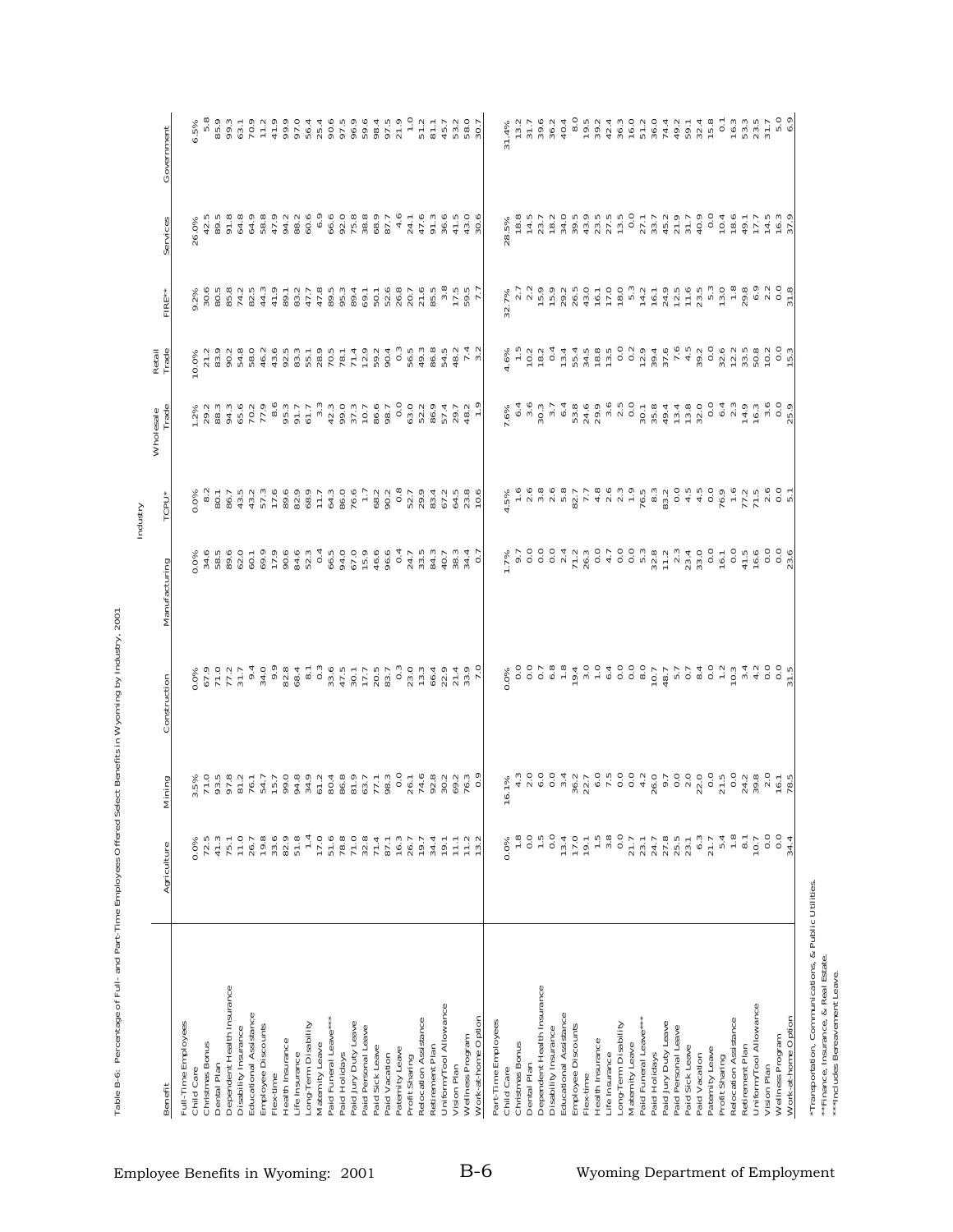|                                                |                                              |                                                                                                                                                                                                                                                                                                                                                                                                                                              | Number of Employees |                                                                                                                             |                                      |                                              |
|------------------------------------------------|----------------------------------------------|----------------------------------------------------------------------------------------------------------------------------------------------------------------------------------------------------------------------------------------------------------------------------------------------------------------------------------------------------------------------------------------------------------------------------------------------|---------------------|-----------------------------------------------------------------------------------------------------------------------------|--------------------------------------|----------------------------------------------|
| Benefit                                        | $1 - 4$                                      | 5-9                                                                                                                                                                                                                                                                                                                                                                                                                                          | $10-19$             | 20-49                                                                                                                       | 50-99                                | $100 +$                                      |
| Full-Time Employees                            |                                              |                                                                                                                                                                                                                                                                                                                                                                                                                                              |                     |                                                                                                                             |                                      |                                              |
| Child Care                                     | 0.8%                                         |                                                                                                                                                                                                                                                                                                                                                                                                                                              |                     |                                                                                                                             |                                      | 11.7%                                        |
| Christmas Bonus                                | 55.9                                         |                                                                                                                                                                                                                                                                                                                                                                                                                                              |                     |                                                                                                                             |                                      | 19.9                                         |
| Dental Plan                                    |                                              |                                                                                                                                                                                                                                                                                                                                                                                                                                              |                     |                                                                                                                             |                                      |                                              |
| Dependent Health Insurance                     | 35.4                                         |                                                                                                                                                                                                                                                                                                                                                                                                                                              |                     |                                                                                                                             |                                      |                                              |
| Educational Assistance<br>Disability Insurance | 13.6<br>22.3                                 |                                                                                                                                                                                                                                                                                                                                                                                                                                              |                     |                                                                                                                             |                                      |                                              |
| Employee Discounts                             |                                              |                                                                                                                                                                                                                                                                                                                                                                                                                                              |                     |                                                                                                                             | $0.08888888888778877788777777777777$ |                                              |
| Flex-time                                      |                                              |                                                                                                                                                                                                                                                                                                                                                                                                                                              |                     |                                                                                                                             |                                      |                                              |
| Health Insurance                               |                                              |                                                                                                                                                                                                                                                                                                                                                                                                                                              |                     |                                                                                                                             |                                      |                                              |
| Life Insurance                                 |                                              |                                                                                                                                                                                                                                                                                                                                                                                                                                              |                     |                                                                                                                             |                                      |                                              |
| Long-Term Disability                           |                                              |                                                                                                                                                                                                                                                                                                                                                                                                                                              |                     |                                                                                                                             |                                      |                                              |
| Maternity Leave                                |                                              |                                                                                                                                                                                                                                                                                                                                                                                                                                              |                     |                                                                                                                             |                                      |                                              |
| Paid Funeral Leave*                            |                                              |                                                                                                                                                                                                                                                                                                                                                                                                                                              |                     |                                                                                                                             |                                      |                                              |
| Paid Holidays                                  |                                              |                                                                                                                                                                                                                                                                                                                                                                                                                                              |                     |                                                                                                                             |                                      |                                              |
| Paid Jury Duty Leave                           |                                              |                                                                                                                                                                                                                                                                                                                                                                                                                                              |                     |                                                                                                                             |                                      |                                              |
| Paid Personal Leave                            |                                              |                                                                                                                                                                                                                                                                                                                                                                                                                                              |                     |                                                                                                                             |                                      |                                              |
| Paid Sick Leave                                |                                              |                                                                                                                                                                                                                                                                                                                                                                                                                                              |                     |                                                                                                                             |                                      |                                              |
| Paid Vacation                                  |                                              |                                                                                                                                                                                                                                                                                                                                                                                                                                              |                     |                                                                                                                             |                                      |                                              |
| Paternity Leave                                |                                              |                                                                                                                                                                                                                                                                                                                                                                                                                                              |                     |                                                                                                                             |                                      |                                              |
| Profit Sharing                                 | $2.3$<br>9.6<br>6.4                          |                                                                                                                                                                                                                                                                                                                                                                                                                                              |                     |                                                                                                                             |                                      |                                              |
| Relocation Assistance                          |                                              |                                                                                                                                                                                                                                                                                                                                                                                                                                              |                     |                                                                                                                             |                                      |                                              |
| Retirement Plan                                |                                              |                                                                                                                                                                                                                                                                                                                                                                                                                                              |                     |                                                                                                                             |                                      |                                              |
| Uniform/Tool Allowance                         |                                              |                                                                                                                                                                                                                                                                                                                                                                                                                                              |                     |                                                                                                                             |                                      |                                              |
| Vision Plan                                    |                                              |                                                                                                                                                                                                                                                                                                                                                                                                                                              |                     |                                                                                                                             |                                      |                                              |
| Wellness Program                               | $26.3$<br>$26.9$<br>$36.3$<br>$44$<br>$56.3$ |                                                                                                                                                                                                                                                                                                                                                                                                                                              |                     |                                                                                                                             |                                      |                                              |
| Work-at-home Option                            |                                              |                                                                                                                                                                                                                                                                                                                                                                                                                                              |                     |                                                                                                                             |                                      | $48.6$<br>$49.78$<br>$0.9$<br>$0.9$<br>$0.9$ |
| Part-Time Employees                            |                                              |                                                                                                                                                                                                                                                                                                                                                                                                                                              |                     |                                                                                                                             |                                      |                                              |
| Child Care                                     |                                              |                                                                                                                                                                                                                                                                                                                                                                                                                                              |                     |                                                                                                                             |                                      | 24.2%                                        |
| Christmas Bonus                                |                                              |                                                                                                                                                                                                                                                                                                                                                                                                                                              |                     |                                                                                                                             |                                      |                                              |
| Dental Plan                                    |                                              |                                                                                                                                                                                                                                                                                                                                                                                                                                              |                     |                                                                                                                             |                                      |                                              |
| Dependent Health Insurance                     |                                              |                                                                                                                                                                                                                                                                                                                                                                                                                                              |                     |                                                                                                                             |                                      |                                              |
| Disability Insurance                           |                                              |                                                                                                                                                                                                                                                                                                                                                                                                                                              |                     |                                                                                                                             |                                      |                                              |
| Educational Assistance                         |                                              |                                                                                                                                                                                                                                                                                                                                                                                                                                              |                     |                                                                                                                             |                                      |                                              |
| Employee Discounts<br>Flex-time                |                                              |                                                                                                                                                                                                                                                                                                                                                                                                                                              |                     |                                                                                                                             |                                      |                                              |
| Health Insurance                               |                                              |                                                                                                                                                                                                                                                                                                                                                                                                                                              |                     |                                                                                                                             |                                      |                                              |
| Life Insurance                                 |                                              |                                                                                                                                                                                                                                                                                                                                                                                                                                              |                     |                                                                                                                             |                                      |                                              |
| Long-Term Disability                           |                                              |                                                                                                                                                                                                                                                                                                                                                                                                                                              |                     |                                                                                                                             |                                      |                                              |
| Maternity Leave                                |                                              |                                                                                                                                                                                                                                                                                                                                                                                                                                              |                     |                                                                                                                             |                                      |                                              |
| Paid Funeral Leave*                            |                                              |                                                                                                                                                                                                                                                                                                                                                                                                                                              |                     |                                                                                                                             |                                      |                                              |
| Paid Holidays                                  |                                              |                                                                                                                                                                                                                                                                                                                                                                                                                                              |                     |                                                                                                                             |                                      |                                              |
| Paid Jury Duty Leave                           |                                              |                                                                                                                                                                                                                                                                                                                                                                                                                                              |                     |                                                                                                                             |                                      |                                              |
| Paid Personal Leave                            |                                              |                                                                                                                                                                                                                                                                                                                                                                                                                                              |                     |                                                                                                                             |                                      |                                              |
| Paid Sick Leave                                |                                              |                                                                                                                                                                                                                                                                                                                                                                                                                                              |                     |                                                                                                                             |                                      |                                              |
| Paternity Leave<br>Paid Vacation               | $\frac{14.6}{0.0}$                           |                                                                                                                                                                                                                                                                                                                                                                                                                                              |                     |                                                                                                                             |                                      |                                              |
| Profit Sharing                                 |                                              |                                                                                                                                                                                                                                                                                                                                                                                                                                              |                     |                                                                                                                             |                                      |                                              |
| Relocation Assistance                          | $\frac{1}{2}$                                | $\begin{array}{l} \mathcal{S}_{6} \subset \mathcal{A} \; \; \mathcal{A} \; \; \mathcal{B} \; \; \mathcal{C}_{7} \; \mathcal{C}_{8} \; \mathcal{C}_{9} \; \mathcal{C}_{1} \; \mathcal{C}_{1} \; \mathcal{C}_{2} \; \mathcal{C}_{3} \; \mathcal{C}_{4} \; \mathcal{C}_{5} \; \mathcal{C}_{6} \; \mathcal{C}_{7} \; \mathcal{C}_{8} \; \mathcal{C}_{8} \; \mathcal{C}_{9} \; \mathcal{C}_{1} \; \mathcal{C}_{1} \; \mathcal{C}_{2} \; \mathcal$ |                     | a<br>A m L m u A L L A A m O M A O O N U M P L A M A M N A L A H<br>S m A m U M P L L A A M O M A O O N U M D L A G M N A H |                                      |                                              |
| Retirement Plan                                | 7.5                                          |                                                                                                                                                                                                                                                                                                                                                                                                                                              |                     |                                                                                                                             |                                      |                                              |
| Uniform/Tool Allowance                         | 9.4                                          |                                                                                                                                                                                                                                                                                                                                                                                                                                              |                     |                                                                                                                             |                                      |                                              |
| Vision Plan                                    | 1.6                                          |                                                                                                                                                                                                                                                                                                                                                                                                                                              |                     |                                                                                                                             |                                      |                                              |
| Work-at-home Option<br>Wellness Program        | $2.3$<br>39.5                                |                                                                                                                                                                                                                                                                                                                                                                                                                                              |                     |                                                                                                                             |                                      |                                              |
|                                                |                                              |                                                                                                                                                                                                                                                                                                                                                                                                                                              |                     |                                                                                                                             |                                      |                                              |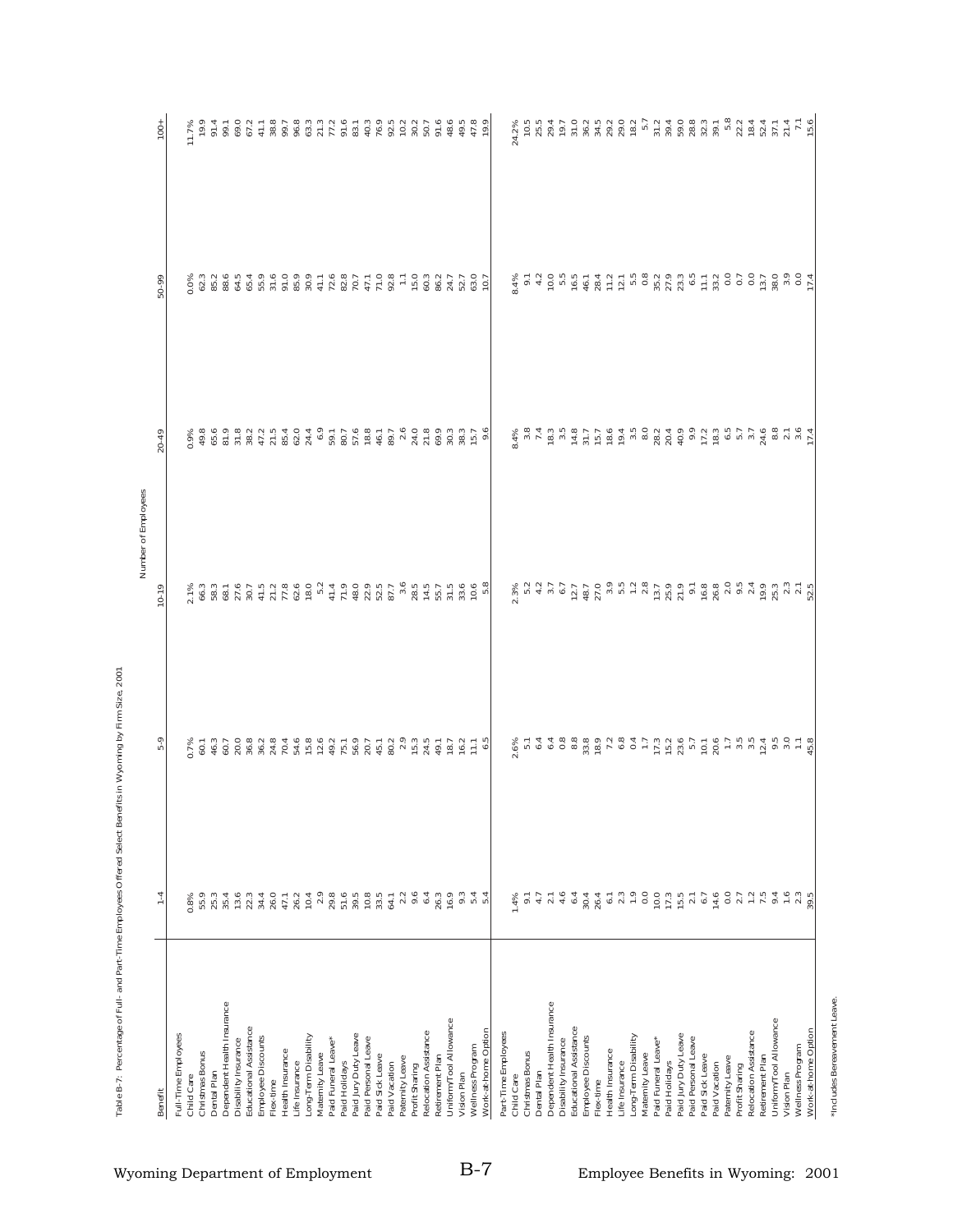| Dependent Health Insurance<br>Educational Assistance<br>Long-Term Disability<br>Full-Time Employees<br>Paid Funeral Leave**<br>Employee Discounts<br>Disability Insurance<br>Health Insurance<br>Christmas Bonus<br>Maternity Leave<br>Paid Holidays<br>Life Insurance<br>Dental Plan<br>Child Care<br>Flex-time |                                                                                                                                                                                                                                 | Southeast                                                | Central                              | Northwest                                                                                                                                                                                                                                                                                                                                                                                         | Northeast                                                             | Statewide*                                                                                                                                    |
|------------------------------------------------------------------------------------------------------------------------------------------------------------------------------------------------------------------------------------------------------------------------------------------------------------------|---------------------------------------------------------------------------------------------------------------------------------------------------------------------------------------------------------------------------------|----------------------------------------------------------|--------------------------------------|---------------------------------------------------------------------------------------------------------------------------------------------------------------------------------------------------------------------------------------------------------------------------------------------------------------------------------------------------------------------------------------------------|-----------------------------------------------------------------------|-----------------------------------------------------------------------------------------------------------------------------------------------|
|                                                                                                                                                                                                                                                                                                                  |                                                                                                                                                                                                                                 |                                                          |                                      |                                                                                                                                                                                                                                                                                                                                                                                                   |                                                                       |                                                                                                                                               |
|                                                                                                                                                                                                                                                                                                                  | 8%<br>$\overline{12}$ .                                                                                                                                                                                                         | 6.9%<br>17.9                                             | 24.5%                                | 0.0%                                                                                                                                                                                                                                                                                                                                                                                              | 3.4%                                                                  | 2.4%                                                                                                                                          |
|                                                                                                                                                                                                                                                                                                                  |                                                                                                                                                                                                                                 |                                                          | 46.4                                 | 44.7                                                                                                                                                                                                                                                                                                                                                                                              |                                                                       | $15.1$                                                                                                                                        |
|                                                                                                                                                                                                                                                                                                                  |                                                                                                                                                                                                                                 | 90.5<br>74.6                                             | 83.6                                 |                                                                                                                                                                                                                                                                                                                                                                                                   |                                                                       | 91.6<br>95.9<br>60.7<br>63.7                                                                                                                  |
|                                                                                                                                                                                                                                                                                                                  |                                                                                                                                                                                                                                 | 68.2                                                     | 91.5<br>62.3                         | $6.0$<br>$8.0$ $7.4$<br>$8.0$<br>$8.0$<br>$8.0$<br>$8.0$                                                                                                                                                                                                                                                                                                                                          | $\begin{array}{c} 51.4 \\ 73.4 \\ 87.1 \\ 90.7 \\ \hline \end{array}$ |                                                                                                                                               |
|                                                                                                                                                                                                                                                                                                                  |                                                                                                                                                                                                                                 | 72.1                                                     | 65.5                                 |                                                                                                                                                                                                                                                                                                                                                                                                   |                                                                       |                                                                                                                                               |
|                                                                                                                                                                                                                                                                                                                  |                                                                                                                                                                                                                                 | 46.9                                                     |                                      |                                                                                                                                                                                                                                                                                                                                                                                                   | 41.8                                                                  | 29.8                                                                                                                                          |
|                                                                                                                                                                                                                                                                                                                  |                                                                                                                                                                                                                                 |                                                          | $53.5$<br>33.5                       | 16.8                                                                                                                                                                                                                                                                                                                                                                                              | 31.1                                                                  | $49.4$<br>$97.9$<br>$90.5$<br>$90.5$                                                                                                          |
|                                                                                                                                                                                                                                                                                                                  |                                                                                                                                                                                                                                 |                                                          | 92.8                                 |                                                                                                                                                                                                                                                                                                                                                                                                   |                                                                       |                                                                                                                                               |
|                                                                                                                                                                                                                                                                                                                  |                                                                                                                                                                                                                                 | 23.0000000000000                                         | 86.7                                 | $84.3$<br>$72.3$                                                                                                                                                                                                                                                                                                                                                                                  | $90.2$<br>$81.3$<br>$42.3$                                            |                                                                                                                                               |
|                                                                                                                                                                                                                                                                                                                  |                                                                                                                                                                                                                                 |                                                          | 57.7                                 |                                                                                                                                                                                                                                                                                                                                                                                                   |                                                                       |                                                                                                                                               |
|                                                                                                                                                                                                                                                                                                                  |                                                                                                                                                                                                                                 | 12.7                                                     | 9.5                                  | $7.1\,$                                                                                                                                                                                                                                                                                                                                                                                           | 7.0                                                                   | $76.7\n67.7\n77.5\n72.5$                                                                                                                      |
|                                                                                                                                                                                                                                                                                                                  |                                                                                                                                                                                                                                 | 80.2<br>94.4                                             | 82.3<br>88.6                         |                                                                                                                                                                                                                                                                                                                                                                                                   |                                                                       |                                                                                                                                               |
| Paid Jury Duty Leave                                                                                                                                                                                                                                                                                             |                                                                                                                                                                                                                                 | 89.0                                                     | 73.0                                 |                                                                                                                                                                                                                                                                                                                                                                                                   |                                                                       |                                                                                                                                               |
| Paid Personal Leave                                                                                                                                                                                                                                                                                              |                                                                                                                                                                                                                                 | 37.2                                                     | 52.8                                 |                                                                                                                                                                                                                                                                                                                                                                                                   |                                                                       |                                                                                                                                               |
| Paid Sick Leave                                                                                                                                                                                                                                                                                                  |                                                                                                                                                                                                                                 | 68.6                                                     | 58.7                                 |                                                                                                                                                                                                                                                                                                                                                                                                   | 09.3<br>79.3<br>60.9<br>58.5                                          | 76.0                                                                                                                                          |
| Paid Vacation                                                                                                                                                                                                                                                                                                    |                                                                                                                                                                                                                                 | 88.8                                                     | 86.7                                 |                                                                                                                                                                                                                                                                                                                                                                                                   | 96.0                                                                  | 92.8                                                                                                                                          |
| Paternity Leave                                                                                                                                                                                                                                                                                                  |                                                                                                                                                                                                                                 |                                                          | $\overline{4}$ .7                    |                                                                                                                                                                                                                                                                                                                                                                                                   | 2.4                                                                   |                                                                                                                                               |
| Profit Sharing                                                                                                                                                                                                                                                                                                   |                                                                                                                                                                                                                                 |                                                          | 16.2                                 |                                                                                                                                                                                                                                                                                                                                                                                                   | 25.2<br>34.3                                                          | $8.5$<br>37.0                                                                                                                                 |
| Relocation Assistance                                                                                                                                                                                                                                                                                            |                                                                                                                                                                                                                                 | 9.5<br>39.5<br>57.5<br>50.7                              | 54.0                                 | $71890$<br>$7990$                                                                                                                                                                                                                                                                                                                                                                                 |                                                                       | 51.7                                                                                                                                          |
| Retirement Plan                                                                                                                                                                                                                                                                                                  |                                                                                                                                                                                                                                 |                                                          | 86.0                                 |                                                                                                                                                                                                                                                                                                                                                                                                   | 71.8                                                                  | 90.3                                                                                                                                          |
| Uniform/Tool Allowance<br>Vision Plan                                                                                                                                                                                                                                                                            |                                                                                                                                                                                                                                 | 32.9                                                     | 46.5                                 | 17.8<br>48.2                                                                                                                                                                                                                                                                                                                                                                                      | 41.3<br>22.0                                                          | 56.4                                                                                                                                          |
| Wellness Program                                                                                                                                                                                                                                                                                                 |                                                                                                                                                                                                                                 | 46.9                                                     | $31.1$<br>$42.0$                     | 35.7                                                                                                                                                                                                                                                                                                                                                                                              | 46.3                                                                  | 46.0                                                                                                                                          |
| Work-at-home Option                                                                                                                                                                                                                                                                                              |                                                                                                                                                                                                                                 | 22.5<br>13.3                                             | 26.0                                 | $3.\overline{5}$                                                                                                                                                                                                                                                                                                                                                                                  | 6.7                                                                   | 49.1<br>20.9                                                                                                                                  |
| Part-Time Employees                                                                                                                                                                                                                                                                                              |                                                                                                                                                                                                                                 |                                                          |                                      |                                                                                                                                                                                                                                                                                                                                                                                                   |                                                                       |                                                                                                                                               |
| Child Care                                                                                                                                                                                                                                                                                                       | 23.                                                                                                                                                                                                                             |                                                          | 21.7%                                | 9.4%                                                                                                                                                                                                                                                                                                                                                                                              | 5.7%                                                                  | 22.0%                                                                                                                                         |
| Christmas Bonus                                                                                                                                                                                                                                                                                                  |                                                                                                                                                                                                                                 | 3.6%<br>10.5                                             | 17.1                                 | 3.1                                                                                                                                                                                                                                                                                                                                                                                               | 11.6                                                                  | 6.9                                                                                                                                           |
| Dental Plan                                                                                                                                                                                                                                                                                                      |                                                                                                                                                                                                                                 | $11.7$<br>15.0                                           | 22.6                                 | 16.8                                                                                                                                                                                                                                                                                                                                                                                              | 10.9                                                                  | 25.1                                                                                                                                          |
| Dependent Health Insurance                                                                                                                                                                                                                                                                                       |                                                                                                                                                                                                                                 |                                                          | 36.9                                 | 20.4                                                                                                                                                                                                                                                                                                                                                                                              | 22.1                                                                  | 26.2                                                                                                                                          |
| Disability Insurance                                                                                                                                                                                                                                                                                             |                                                                                                                                                                                                                                 | 14.2                                                     | 22.8                                 | 11.3                                                                                                                                                                                                                                                                                                                                                                                              | 13.8                                                                  | 13.0                                                                                                                                          |
| Educational Assistance                                                                                                                                                                                                                                                                                           |                                                                                                                                                                                                                                 | $26.4$<br>$27.2$<br>$27.2$<br>$27.7$<br>$27.7$<br>$27.7$ | 34.2                                 |                                                                                                                                                                                                                                                                                                                                                                                                   | 28.1<br>29.7                                                          | $24.7$<br>$37.7$<br>$40.7$<br>$26.7$                                                                                                          |
| Employee Discounts<br>Flex-time                                                                                                                                                                                                                                                                                  |                                                                                                                                                                                                                                 |                                                          | $42.0$<br>$22.5$                     |                                                                                                                                                                                                                                                                                                                                                                                                   |                                                                       |                                                                                                                                               |
| Health Insurance                                                                                                                                                                                                                                                                                                 |                                                                                                                                                                                                                                 |                                                          |                                      |                                                                                                                                                                                                                                                                                                                                                                                                   | $33.8$<br>$22.4$                                                      |                                                                                                                                               |
| Life Insurance                                                                                                                                                                                                                                                                                                   |                                                                                                                                                                                                                                 |                                                          | $36.8$<br>$31.7$<br>$21.7$           |                                                                                                                                                                                                                                                                                                                                                                                                   | 27.1                                                                  | 26.2                                                                                                                                          |
| Long-Term Disability                                                                                                                                                                                                                                                                                             |                                                                                                                                                                                                                                 |                                                          |                                      |                                                                                                                                                                                                                                                                                                                                                                                                   | 13.4                                                                  |                                                                                                                                               |
| Maternity Leave                                                                                                                                                                                                                                                                                                  |                                                                                                                                                                                                                                 |                                                          | $3.\overline{3}$                     |                                                                                                                                                                                                                                                                                                                                                                                                   |                                                                       |                                                                                                                                               |
| Paid Funeral Leave**                                                                                                                                                                                                                                                                                             |                                                                                                                                                                                                                                 |                                                          | 31.9                                 |                                                                                                                                                                                                                                                                                                                                                                                                   |                                                                       |                                                                                                                                               |
| Paid Holidays                                                                                                                                                                                                                                                                                                    |                                                                                                                                                                                                                                 |                                                          | 53.0                                 |                                                                                                                                                                                                                                                                                                                                                                                                   | $7.7$<br>$47.8$<br>$47.8$<br>$48.9$                                   | $\begin{array}{c} 11.1 \\ 2.9 \\ 27.7 \\ 38.6 \\ 57.0 \end{array}$                                                                            |
| Paid Jury Duty Leave                                                                                                                                                                                                                                                                                             |                                                                                                                                                                                                                                 |                                                          | 41.7                                 |                                                                                                                                                                                                                                                                                                                                                                                                   |                                                                       |                                                                                                                                               |
| Paid Personal Leave<br>Paid Sick Leave                                                                                                                                                                                                                                                                           |                                                                                                                                                                                                                                 |                                                          | $30000$<br>$3000$                    |                                                                                                                                                                                                                                                                                                                                                                                                   | 13.0<br>21.1                                                          | 20.1                                                                                                                                          |
| Paid Vacation                                                                                                                                                                                                                                                                                                    |                                                                                                                                                                                                                                 |                                                          |                                      |                                                                                                                                                                                                                                                                                                                                                                                                   | 36.9                                                                  |                                                                                                                                               |
| Paternity Leave                                                                                                                                                                                                                                                                                                  | es d'un d'un d'adoption de la mondation de la fatalle de la mondation de la mondation de la mondation de la mo<br>L'estat de la mondation de la mondation de la mondation de la mondation de la mondation de la mondation de la |                                                          | $3.\overline{3}$<br>$4.\overline{2}$ | $\begin{array}{l} 23.25 \rightarrow 0.0000 \\ 24.25 \rightarrow 0.00000 \\ 25.25 \rightarrow 0.00000 \\ 25.25 \rightarrow 0.00000 \\ 25.25 \rightarrow 0.00000 \\ 25.25 \rightarrow 0.00000 \\ 25.25 \rightarrow 0.00000 \\ 25.25 \rightarrow 0.00000 \\ 25.25 \rightarrow 0.00000 \\ 25.25 \rightarrow 0.00000 \\ 25.25 \rightarrow 0.00000 \\ 25.25 \rightarrow 0.00000 \\ 25.25 \rightarrow 0$ | $2.\overline{7}$<br>6.8                                               | $\begin{array}{cccc}\n 25 & 3 & 4 & 7 & 7 & 8 \\  75 & 25 & 25 & 15 & 15 \\  85 & 25 & 25 & 15 & 15 \\  95 & 25 & 25 & 15 & 15\n \end{array}$ |
| Profit Sharing                                                                                                                                                                                                                                                                                                   |                                                                                                                                                                                                                                 | 16.1                                                     |                                      |                                                                                                                                                                                                                                                                                                                                                                                                   |                                                                       |                                                                                                                                               |
| Relocation Assistance                                                                                                                                                                                                                                                                                            |                                                                                                                                                                                                                                 | $12.5$<br>$20.5$                                         | 19.2                                 |                                                                                                                                                                                                                                                                                                                                                                                                   | 4.2                                                                   |                                                                                                                                               |
| Retirement Plan                                                                                                                                                                                                                                                                                                  |                                                                                                                                                                                                                                 |                                                          | 39.7                                 |                                                                                                                                                                                                                                                                                                                                                                                                   |                                                                       |                                                                                                                                               |
| Uniform/Tool Allowance                                                                                                                                                                                                                                                                                           |                                                                                                                                                                                                                                 | 14.0                                                     |                                      | $\overline{6}$ .                                                                                                                                                                                                                                                                                                                                                                                  | $43.3$<br>$72.3$<br>$6.7$<br>$6.7$                                    | 47.0                                                                                                                                          |
| Wellness Program<br>Vision Plan                                                                                                                                                                                                                                                                                  |                                                                                                                                                                                                                                 |                                                          |                                      |                                                                                                                                                                                                                                                                                                                                                                                                   |                                                                       |                                                                                                                                               |
| Work-at-home Option                                                                                                                                                                                                                                                                                              |                                                                                                                                                                                                                                 | $15.3$<br>$5.5$<br>$15.0$                                | $26.1$<br>$78.8$<br>$78.3$<br>$29.1$ | $4.7$<br>0.0<br>47.1                                                                                                                                                                                                                                                                                                                                                                              | 23.2                                                                  | $24.2$<br>0.5<br>13.2                                                                                                                         |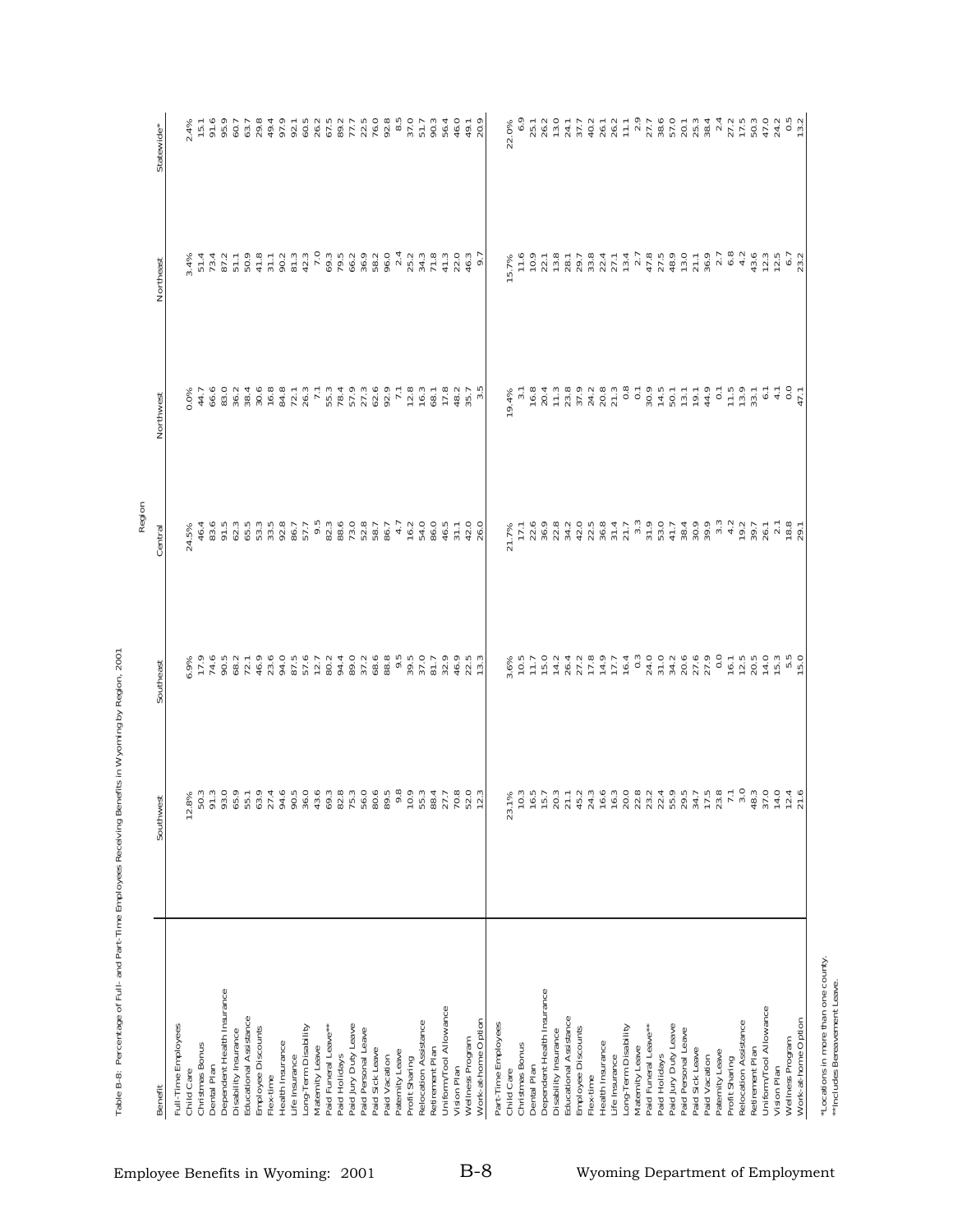#### **Table B-9: Average Percentage Paid on Benefits by Employers for Wyoming Employees, 2001**

|                                           |               | <b>Full-Time</b> | Part-Time     |                |
|-------------------------------------------|---------------|------------------|---------------|----------------|
| Percentage Paid on:                       | Mean          | <b>Mode</b>      | Mean          | <b>Mode</b>    |
| Health Insurance                          | 79.5%<br>59.0 | 100.0%<br>0.0    | 46.8%<br>40.3 | $0.0\%$<br>0.0 |
| Dependent Health Insurance<br>Dental Plan | 75.9          | 100.0            | 46.1          | 0.0            |
| Vision Plan                               | 58.5          | 100.0            | 29.9          | 0.0            |

**Table B-10a: Average Number of Days of Leave Benefits for Wyoming Employees, 2001**

|                                   | <b>Full-Time</b> |                | Part-Time |      |
|-----------------------------------|------------------|----------------|-----------|------|
| Number of Days for:               | Mean             | Mode           | Mean      | Mode |
| Paid Holidays                     | 7.9              | 6              | 7.4       |      |
| Paid Sick Leave                   | 8.9              | 12             | 8.6       | 10   |
| Paid Vacation (after one year)    | 8.6              | 10             | 6.6       | 5    |
| Paid Vacation (after two years)   | 10.4             | 10             | 8.1       | 5    |
| Paid Vacation (after three years) | 11.4             | 10             | 10.1      | 10   |
| Paid Personal Leave               | 6.7              | $\overline{2}$ | 4.1       | 2    |
| <b>Maternity Leave</b>            | 46.0             | 30             | 15.3      | 5    |
| Paternity Leave                   | 24.4             | 30             | 14.0      | 5    |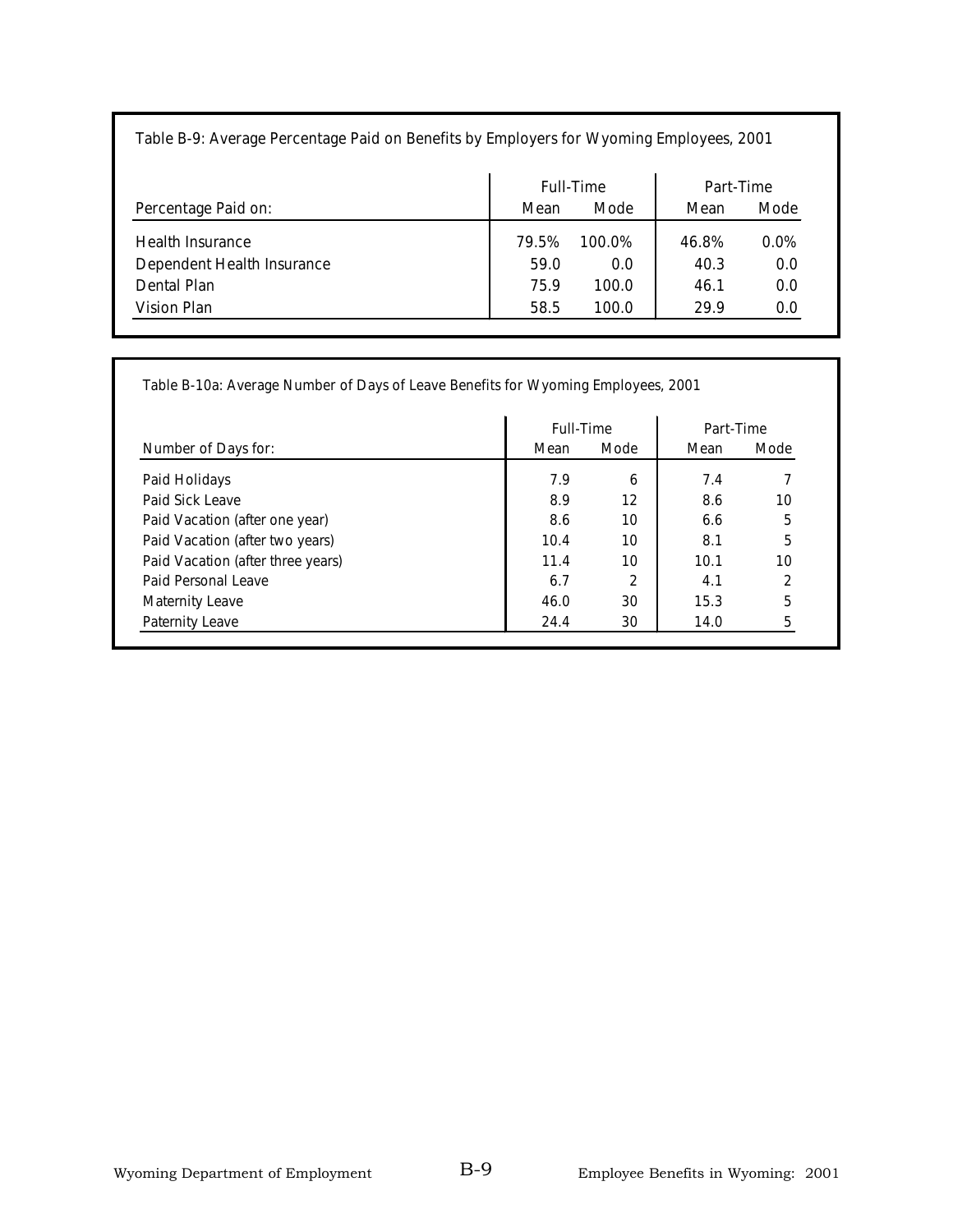| Mode<br>Government<br>Mean<br>8.9 3 3 4 5 6 9 8 9 9 1<br>$0.58727\\ 0.3333\\ 0.333$<br>$rac{4}{2}$<br>$\underset{\text{Z}}{\leq}$<br>Mode<br>7 2 2 2 2 2 3 A<br>7 2 2 2 3 4 4<br>Services<br>Mean<br>$7.8890872$<br>$7.8990872$<br>$78077777$<br>$\frac{4}{2}$<br>N/A<br>$5 - 5 - 5 = 7$<br>$\begin{array}{c} \circ \\ \circ \\ \circ \\ \circ \end{array}$<br>Mode<br>$\mathbb{N}^{\mathbb{A}}$<br>$\frac{4}{2}$<br>${\sf FIRE}^{**}$<br>Mean<br>$9739999888$<br>$799999888$<br>N/A<br>N/A<br>Mode<br><b>ABS SEE SEE</b><br>$\begin{array}{c}\n\triangleright \phi \text{ is in } \mathfrak{S} \stackrel{\mathcal{L}}{\rightarrow} \mathfrak{S} \stackrel{\mathcal{L}}{\rightarrow} \mathfrak{S}\n\end{array}$<br>Retail<br>Trade<br>Mean<br>405447<br>405447<br>12.0<br>NA<br>NA<br>N/A<br>N/A<br>Mode<br>$\begin{array}{ccccc} \circ & \circ & \circ & \circ & \circ \end{array}$<br>$\begin{array}{c} 0 & 0 & 0 & 0 & 0 \\ 0 & 0 & 0 & 0 \\ 0 & 0 & 0 & 0 \\ \end{array}$<br>N/A<br>N/A<br>N/A<br>Wholesale<br>Trade<br>Mean<br>$5.9$<br>2.0<br>$6.6$<br>$5.9$<br>$6.6$<br>9.8<br>10.6<br>2.6<br>N/A<br>4.9<br>$\frac{4}{N}$<br>Mode<br>$88$ $89$ $99$ $99$ $99$ $88$<br>TCPU*<br>Mean<br>7.47708888<br>Freegagges<br>Mode<br>$\begin{array}{ccccc} \circ & \circ & \circ & \circ & \circ & \circ \end{array}$<br>$\circ \circ \circ \circ \circ \circ$<br>≶ ≶<br>$\stackrel{\triangle}{\geq}$<br>$\frac{4}{2}$<br>Manufacturing<br>Mean<br>7. 0 0 0 0 0 0 1 1 4 A<br>44478944<br>44478944<br>Mode<br>ro ro ro ro ro<br>$M^{\text{A}}_{\text{N}}$<br>$_{\rm N/A}$<br>N/A<br>Construction<br>Mean<br>$\stackrel{\leq}{\geq} \stackrel{\leq}{\geq}$<br>0.55599988<br>Mode<br>$m m - p p o q q$<br>Mining<br>Mean<br>$3.0878008888$<br>$3.0878008888$<br>8882833345<br>e e p p p e g g g<br>e p p p e g g g<br>1555584<br>Mode<br>Agriculture<br>Mean<br>$10.9$<br>$12.5$<br>$5.6$<br>$NAA$<br>$NAA$<br>$5.4$<br>7.4<br>8.9<br>*Transportation, Communications, & Public Utilities<br>Number of Days for Part-Time Employees:<br>Number of Days for Full-Time Employees:<br>**Finance, Insurance, & Real Estate.<br>Paid Vacation (after three years)<br>Paid Vacation (after three years)<br>Paid Vacation (after two years)<br>Paid Vacation (after two years)<br>Paid Vacation (after one year)<br>Paid Vacation (after one year)<br>Paid Personal Leave<br>Paid Personal Leave<br>Maternity Leave<br>Maternity Leave<br>Paid Sick Leave<br>Paid Sick Leave<br>Paternity Leave<br>Paternity Leave<br>Paid Holidays<br>Paid Holidays |  |  |  |  |  | Industry |  |  |  |  |  |
|-----------------------------------------------------------------------------------------------------------------------------------------------------------------------------------------------------------------------------------------------------------------------------------------------------------------------------------------------------------------------------------------------------------------------------------------------------------------------------------------------------------------------------------------------------------------------------------------------------------------------------------------------------------------------------------------------------------------------------------------------------------------------------------------------------------------------------------------------------------------------------------------------------------------------------------------------------------------------------------------------------------------------------------------------------------------------------------------------------------------------------------------------------------------------------------------------------------------------------------------------------------------------------------------------------------------------------------------------------------------------------------------------------------------------------------------------------------------------------------------------------------------------------------------------------------------------------------------------------------------------------------------------------------------------------------------------------------------------------------------------------------------------------------------------------------------------------------------------------------------------------------------------------------------------------------------------------------------------------------------------------------------------------------------------------------------------------------------------------------------------------------------------------------------------------------------------------------------------------------------------------------------------------------------------------------------------------------------------------------------------------------------------------------------------------------------------------------------------------------------------------------------------------------------|--|--|--|--|--|----------|--|--|--|--|--|
|                                                                                                                                                                                                                                                                                                                                                                                                                                                                                                                                                                                                                                                                                                                                                                                                                                                                                                                                                                                                                                                                                                                                                                                                                                                                                                                                                                                                                                                                                                                                                                                                                                                                                                                                                                                                                                                                                                                                                                                                                                                                                                                                                                                                                                                                                                                                                                                                                                                                                                                                         |  |  |  |  |  |          |  |  |  |  |  |
|                                                                                                                                                                                                                                                                                                                                                                                                                                                                                                                                                                                                                                                                                                                                                                                                                                                                                                                                                                                                                                                                                                                                                                                                                                                                                                                                                                                                                                                                                                                                                                                                                                                                                                                                                                                                                                                                                                                                                                                                                                                                                                                                                                                                                                                                                                                                                                                                                                                                                                                                         |  |  |  |  |  |          |  |  |  |  |  |
|                                                                                                                                                                                                                                                                                                                                                                                                                                                                                                                                                                                                                                                                                                                                                                                                                                                                                                                                                                                                                                                                                                                                                                                                                                                                                                                                                                                                                                                                                                                                                                                                                                                                                                                                                                                                                                                                                                                                                                                                                                                                                                                                                                                                                                                                                                                                                                                                                                                                                                                                         |  |  |  |  |  |          |  |  |  |  |  |
|                                                                                                                                                                                                                                                                                                                                                                                                                                                                                                                                                                                                                                                                                                                                                                                                                                                                                                                                                                                                                                                                                                                                                                                                                                                                                                                                                                                                                                                                                                                                                                                                                                                                                                                                                                                                                                                                                                                                                                                                                                                                                                                                                                                                                                                                                                                                                                                                                                                                                                                                         |  |  |  |  |  |          |  |  |  |  |  |
|                                                                                                                                                                                                                                                                                                                                                                                                                                                                                                                                                                                                                                                                                                                                                                                                                                                                                                                                                                                                                                                                                                                                                                                                                                                                                                                                                                                                                                                                                                                                                                                                                                                                                                                                                                                                                                                                                                                                                                                                                                                                                                                                                                                                                                                                                                                                                                                                                                                                                                                                         |  |  |  |  |  |          |  |  |  |  |  |
|                                                                                                                                                                                                                                                                                                                                                                                                                                                                                                                                                                                                                                                                                                                                                                                                                                                                                                                                                                                                                                                                                                                                                                                                                                                                                                                                                                                                                                                                                                                                                                                                                                                                                                                                                                                                                                                                                                                                                                                                                                                                                                                                                                                                                                                                                                                                                                                                                                                                                                                                         |  |  |  |  |  |          |  |  |  |  |  |
|                                                                                                                                                                                                                                                                                                                                                                                                                                                                                                                                                                                                                                                                                                                                                                                                                                                                                                                                                                                                                                                                                                                                                                                                                                                                                                                                                                                                                                                                                                                                                                                                                                                                                                                                                                                                                                                                                                                                                                                                                                                                                                                                                                                                                                                                                                                                                                                                                                                                                                                                         |  |  |  |  |  |          |  |  |  |  |  |
|                                                                                                                                                                                                                                                                                                                                                                                                                                                                                                                                                                                                                                                                                                                                                                                                                                                                                                                                                                                                                                                                                                                                                                                                                                                                                                                                                                                                                                                                                                                                                                                                                                                                                                                                                                                                                                                                                                                                                                                                                                                                                                                                                                                                                                                                                                                                                                                                                                                                                                                                         |  |  |  |  |  |          |  |  |  |  |  |
|                                                                                                                                                                                                                                                                                                                                                                                                                                                                                                                                                                                                                                                                                                                                                                                                                                                                                                                                                                                                                                                                                                                                                                                                                                                                                                                                                                                                                                                                                                                                                                                                                                                                                                                                                                                                                                                                                                                                                                                                                                                                                                                                                                                                                                                                                                                                                                                                                                                                                                                                         |  |  |  |  |  |          |  |  |  |  |  |
|                                                                                                                                                                                                                                                                                                                                                                                                                                                                                                                                                                                                                                                                                                                                                                                                                                                                                                                                                                                                                                                                                                                                                                                                                                                                                                                                                                                                                                                                                                                                                                                                                                                                                                                                                                                                                                                                                                                                                                                                                                                                                                                                                                                                                                                                                                                                                                                                                                                                                                                                         |  |  |  |  |  |          |  |  |  |  |  |
|                                                                                                                                                                                                                                                                                                                                                                                                                                                                                                                                                                                                                                                                                                                                                                                                                                                                                                                                                                                                                                                                                                                                                                                                                                                                                                                                                                                                                                                                                                                                                                                                                                                                                                                                                                                                                                                                                                                                                                                                                                                                                                                                                                                                                                                                                                                                                                                                                                                                                                                                         |  |  |  |  |  |          |  |  |  |  |  |
|                                                                                                                                                                                                                                                                                                                                                                                                                                                                                                                                                                                                                                                                                                                                                                                                                                                                                                                                                                                                                                                                                                                                                                                                                                                                                                                                                                                                                                                                                                                                                                                                                                                                                                                                                                                                                                                                                                                                                                                                                                                                                                                                                                                                                                                                                                                                                                                                                                                                                                                                         |  |  |  |  |  |          |  |  |  |  |  |
|                                                                                                                                                                                                                                                                                                                                                                                                                                                                                                                                                                                                                                                                                                                                                                                                                                                                                                                                                                                                                                                                                                                                                                                                                                                                                                                                                                                                                                                                                                                                                                                                                                                                                                                                                                                                                                                                                                                                                                                                                                                                                                                                                                                                                                                                                                                                                                                                                                                                                                                                         |  |  |  |  |  |          |  |  |  |  |  |
|                                                                                                                                                                                                                                                                                                                                                                                                                                                                                                                                                                                                                                                                                                                                                                                                                                                                                                                                                                                                                                                                                                                                                                                                                                                                                                                                                                                                                                                                                                                                                                                                                                                                                                                                                                                                                                                                                                                                                                                                                                                                                                                                                                                                                                                                                                                                                                                                                                                                                                                                         |  |  |  |  |  |          |  |  |  |  |  |
|                                                                                                                                                                                                                                                                                                                                                                                                                                                                                                                                                                                                                                                                                                                                                                                                                                                                                                                                                                                                                                                                                                                                                                                                                                                                                                                                                                                                                                                                                                                                                                                                                                                                                                                                                                                                                                                                                                                                                                                                                                                                                                                                                                                                                                                                                                                                                                                                                                                                                                                                         |  |  |  |  |  |          |  |  |  |  |  |
|                                                                                                                                                                                                                                                                                                                                                                                                                                                                                                                                                                                                                                                                                                                                                                                                                                                                                                                                                                                                                                                                                                                                                                                                                                                                                                                                                                                                                                                                                                                                                                                                                                                                                                                                                                                                                                                                                                                                                                                                                                                                                                                                                                                                                                                                                                                                                                                                                                                                                                                                         |  |  |  |  |  |          |  |  |  |  |  |
|                                                                                                                                                                                                                                                                                                                                                                                                                                                                                                                                                                                                                                                                                                                                                                                                                                                                                                                                                                                                                                                                                                                                                                                                                                                                                                                                                                                                                                                                                                                                                                                                                                                                                                                                                                                                                                                                                                                                                                                                                                                                                                                                                                                                                                                                                                                                                                                                                                                                                                                                         |  |  |  |  |  |          |  |  |  |  |  |
|                                                                                                                                                                                                                                                                                                                                                                                                                                                                                                                                                                                                                                                                                                                                                                                                                                                                                                                                                                                                                                                                                                                                                                                                                                                                                                                                                                                                                                                                                                                                                                                                                                                                                                                                                                                                                                                                                                                                                                                                                                                                                                                                                                                                                                                                                                                                                                                                                                                                                                                                         |  |  |  |  |  |          |  |  |  |  |  |
|                                                                                                                                                                                                                                                                                                                                                                                                                                                                                                                                                                                                                                                                                                                                                                                                                                                                                                                                                                                                                                                                                                                                                                                                                                                                                                                                                                                                                                                                                                                                                                                                                                                                                                                                                                                                                                                                                                                                                                                                                                                                                                                                                                                                                                                                                                                                                                                                                                                                                                                                         |  |  |  |  |  |          |  |  |  |  |  |
|                                                                                                                                                                                                                                                                                                                                                                                                                                                                                                                                                                                                                                                                                                                                                                                                                                                                                                                                                                                                                                                                                                                                                                                                                                                                                                                                                                                                                                                                                                                                                                                                                                                                                                                                                                                                                                                                                                                                                                                                                                                                                                                                                                                                                                                                                                                                                                                                                                                                                                                                         |  |  |  |  |  |          |  |  |  |  |  |
|                                                                                                                                                                                                                                                                                                                                                                                                                                                                                                                                                                                                                                                                                                                                                                                                                                                                                                                                                                                                                                                                                                                                                                                                                                                                                                                                                                                                                                                                                                                                                                                                                                                                                                                                                                                                                                                                                                                                                                                                                                                                                                                                                                                                                                                                                                                                                                                                                                                                                                                                         |  |  |  |  |  |          |  |  |  |  |  |
|                                                                                                                                                                                                                                                                                                                                                                                                                                                                                                                                                                                                                                                                                                                                                                                                                                                                                                                                                                                                                                                                                                                                                                                                                                                                                                                                                                                                                                                                                                                                                                                                                                                                                                                                                                                                                                                                                                                                                                                                                                                                                                                                                                                                                                                                                                                                                                                                                                                                                                                                         |  |  |  |  |  |          |  |  |  |  |  |
|                                                                                                                                                                                                                                                                                                                                                                                                                                                                                                                                                                                                                                                                                                                                                                                                                                                                                                                                                                                                                                                                                                                                                                                                                                                                                                                                                                                                                                                                                                                                                                                                                                                                                                                                                                                                                                                                                                                                                                                                                                                                                                                                                                                                                                                                                                                                                                                                                                                                                                                                         |  |  |  |  |  |          |  |  |  |  |  |
|                                                                                                                                                                                                                                                                                                                                                                                                                                                                                                                                                                                                                                                                                                                                                                                                                                                                                                                                                                                                                                                                                                                                                                                                                                                                                                                                                                                                                                                                                                                                                                                                                                                                                                                                                                                                                                                                                                                                                                                                                                                                                                                                                                                                                                                                                                                                                                                                                                                                                                                                         |  |  |  |  |  |          |  |  |  |  |  |
|                                                                                                                                                                                                                                                                                                                                                                                                                                                                                                                                                                                                                                                                                                                                                                                                                                                                                                                                                                                                                                                                                                                                                                                                                                                                                                                                                                                                                                                                                                                                                                                                                                                                                                                                                                                                                                                                                                                                                                                                                                                                                                                                                                                                                                                                                                                                                                                                                                                                                                                                         |  |  |  |  |  |          |  |  |  |  |  |
|                                                                                                                                                                                                                                                                                                                                                                                                                                                                                                                                                                                                                                                                                                                                                                                                                                                                                                                                                                                                                                                                                                                                                                                                                                                                                                                                                                                                                                                                                                                                                                                                                                                                                                                                                                                                                                                                                                                                                                                                                                                                                                                                                                                                                                                                                                                                                                                                                                                                                                                                         |  |  |  |  |  |          |  |  |  |  |  |
|                                                                                                                                                                                                                                                                                                                                                                                                                                                                                                                                                                                                                                                                                                                                                                                                                                                                                                                                                                                                                                                                                                                                                                                                                                                                                                                                                                                                                                                                                                                                                                                                                                                                                                                                                                                                                                                                                                                                                                                                                                                                                                                                                                                                                                                                                                                                                                                                                                                                                                                                         |  |  |  |  |  |          |  |  |  |  |  |
|                                                                                                                                                                                                                                                                                                                                                                                                                                                                                                                                                                                                                                                                                                                                                                                                                                                                                                                                                                                                                                                                                                                                                                                                                                                                                                                                                                                                                                                                                                                                                                                                                                                                                                                                                                                                                                                                                                                                                                                                                                                                                                                                                                                                                                                                                                                                                                                                                                                                                                                                         |  |  |  |  |  |          |  |  |  |  |  |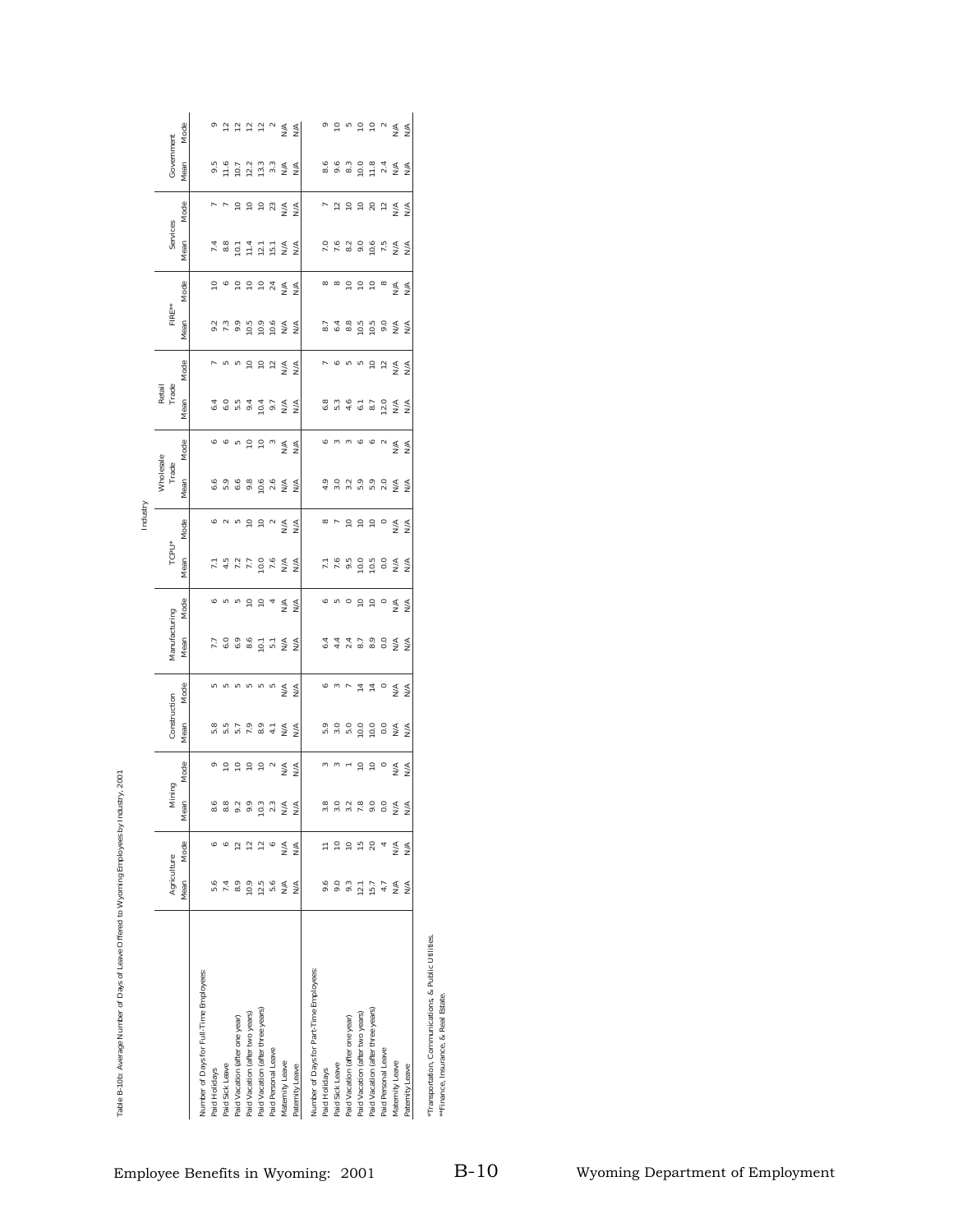# **Appendix C**



**Wyoming Department of Employment Research & Planning PO Box 2760 Casper, WY 82602 Phone: (866) 404-8147 (toll-free) Casper: 473-3804** 



# **EMPLOYEE BENEFITS SURVEY**

If the above address is not correct, please make the appropriate corrections: \_\_\_\_\_\_\_\_

 $\mathcal{L}_\text{max}$  , and the set of the set of the set of the set of the set of the set of the set of the set of the set of the set of the set of the set of the set of the set of the set of the set of the set of the set of the

Contact Person: example and the Telephone: (example and the Telephone: (example and the Version of Telephone: (

If you would like to receive a copy of the survey results, please check here:  $\Box$ 

How many people did you employ in Wyoming during the pay period that included **the 12th of the previous month?** \_\_\_\_\_\_\_\_\_

How many of your employees are: (for explanation see instruction sheet)

|           |                |              | Production,      |                        |
|-----------|----------------|--------------|------------------|------------------------|
|           | Managerial and | Clerical and | Maintenance, and | <b>Total Number of</b> |
|           | Professional   | Technical    | Service          | <b>Employees</b>       |
| Full-Time |                |              |                  |                        |
| Part-Time |                |              |                  |                        |

How many hours do full-time employees work each week?

On average how many hours do part-time employees work each week?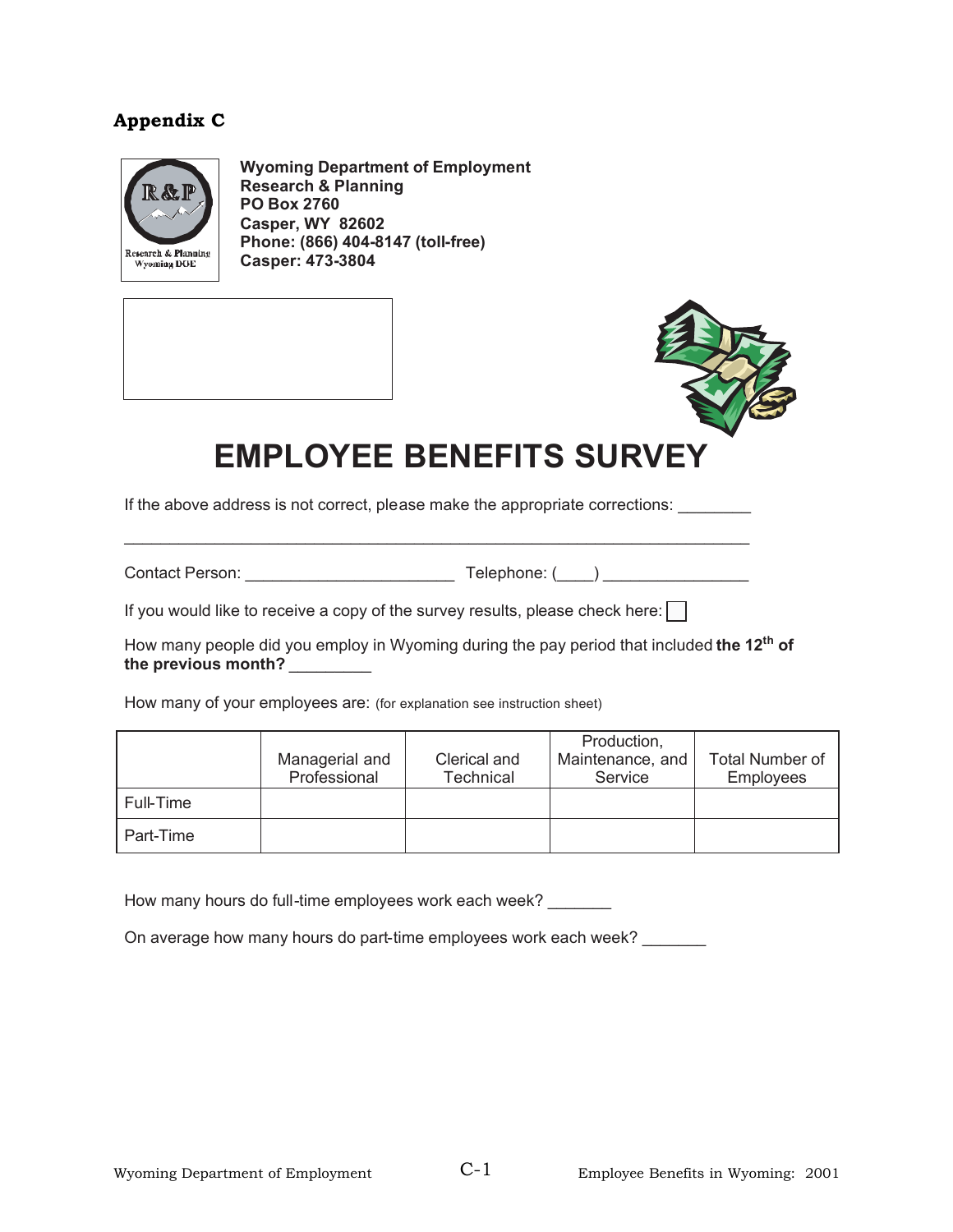| 麻<br><b>Paid Leave</b>                                                                                            | <b>Full-Time</b>     | <b>Part-Time</b>   |
|-------------------------------------------------------------------------------------------------------------------|----------------------|--------------------|
| 1. Do you offer paid holidays?                                                                                    | yes                  | no                 |
| If yes, how many paid holidays does your company offer                                                            | l no                 | yes                |
| annually?                                                                                                         | Days                 | Days               |
| 2. Do you offer paid sick leave?                                                                                  | yes I                | <b>lyes</b>        |
| If yes, how many days of sick leave do your employees                                                             | l no                 | no                 |
| receive annually?                                                                                                 | Days                 | Days               |
| 3. Do you offer paid vacation?                                                                                    | yes                  | <b>yes</b>         |
| If yes, how many days of paid vacation do you offer:                                                              | no                   | no                 |
| After 1 year of employment?                                                                                       | Days                 | Days               |
| After 2 years of employment?                                                                                      | Days                 | Days               |
| After 3 years of employment?                                                                                      | Days                 | Days               |
| Do you offer paid personal leave?<br>4.<br>If yes, how many days of paid personal leave do you offer<br>annually? | no<br>yes<br>Days    | Ives<br>no<br>Days |
| 5. Do you offer maternity leave beyond what the law requires,                                                     | no                   | no                 |
| such as paid time off?                                                                                            | yes                  | yes                |
| If yes, how many days?                                                                                            | Days                 | Days               |
| 6. Do you offer paternity leave beyond what the law requires,                                                     | yes                  | yes                |
| such as paid time off?                                                                                            | no                   | no                 |
| If yes, how many days?                                                                                            | Days                 | Days               |
| 7. Do you offer paid funeral and bereavement leave?                                                               | $yes \mid$<br>no     | yes<br>no          |
| 8. Do you offer paid jury duty leave?                                                                             | $\Box$ yes $\Box$ no | _lyes ∟ no         |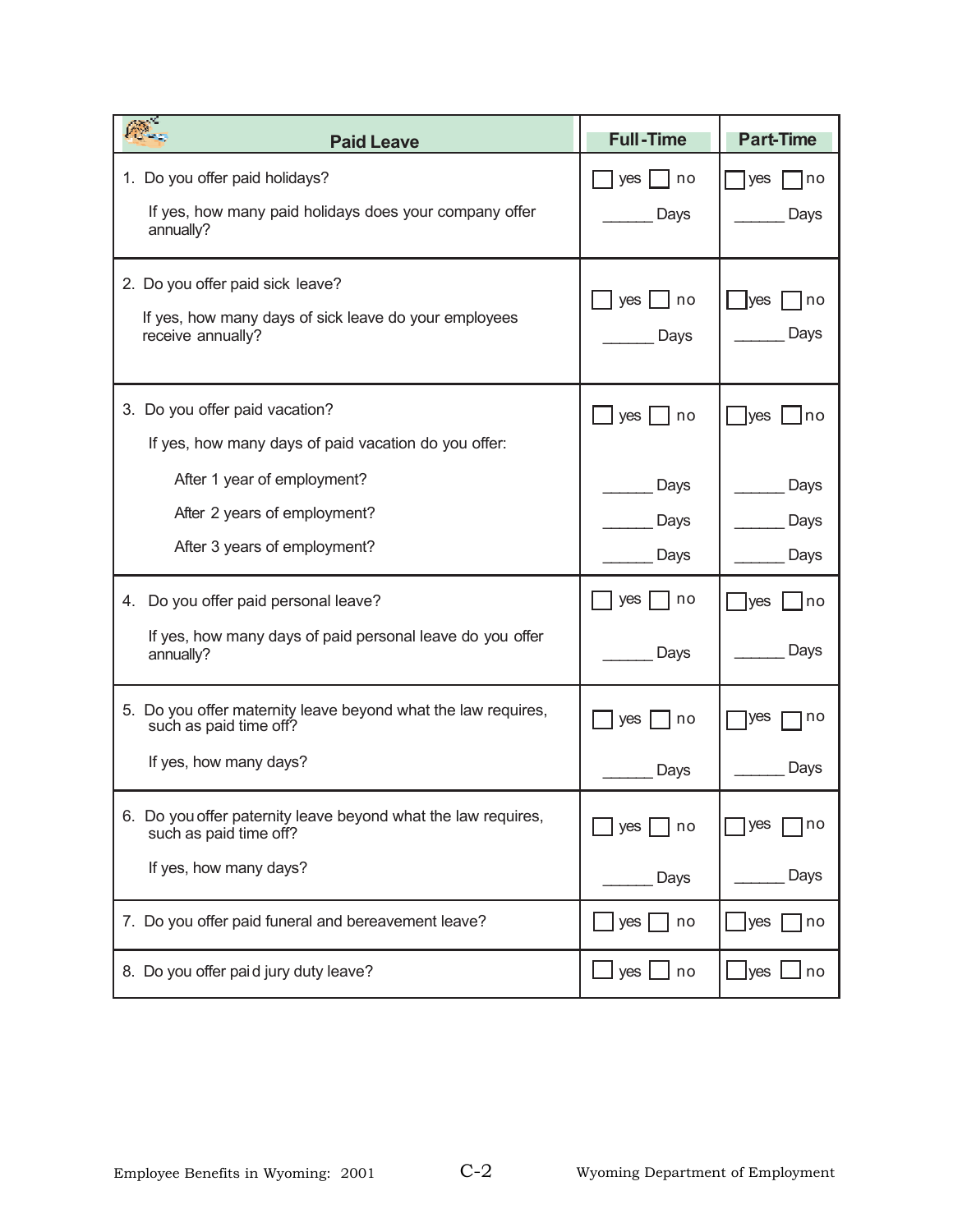| ar-<br><b>Insurance</b>                                                                          | <b>Full-Time</b>           | <b>Part-Time</b> |
|--------------------------------------------------------------------------------------------------|----------------------------|------------------|
| 9. Do you offer health insurance?<br>If yes, what percentage is paid by the employer?            | yes<br>no<br>$\frac{0}{0}$ | ves<br>no        |
| 10. Do you offer dependent health insurance?<br>If yes, what percentage is paid by the employer? | yes<br>no<br>%             | ves<br>no<br>%   |
| 11. Do you offer a dental plan?<br>If yes, what percentage is paid by the <b>employer</b> ?      | yes<br>no<br>%             | ves<br>no        |
| 12. Do you offer a vision plan?<br>If yes, what percentage is paid by the employer?              | yes<br>no<br>%             | yes<br>no<br>%   |
| 13. Do you offer life insurance?                                                                 | ves<br>no                  | ves<br>no        |
| 14. Do you offer disability insurance? (Do not include workers'<br>compensation.)                | yes<br>no                  | ves<br>no        |
| 15. Do you offer long-term disability care insurance?                                            | yes<br>no                  | yes<br>no        |

| $\begin{pmatrix} \mathcal{P}, \mathcal{Q} \\ \mathcal{P}, \mathcal{P} \end{pmatrix} \mathbb{R}^3.$<br><b>Retirement</b> | <b>Full-Time</b> |    | <b>Part-Time</b> |    |
|-------------------------------------------------------------------------------------------------------------------------|------------------|----|------------------|----|
| 16. Do you offer a retirement plan?                                                                                     | yes              | no | yes              | no |
| If yes, what type of plan do you offer?                                                                                 |                  |    |                  |    |
| A. Defined Contribution (Plan specifies employer / employee<br>contributions.)                                          |                  |    |                  |    |
| B. Defined Benefit (Plan has formula to measure employee's<br>benefits.)                                                |                  |    |                  |    |
| If yes, who pays the contribution?                                                                                      |                  |    |                  |    |
| A. Employer paid                                                                                                        |                  |    |                  |    |
| B. Employee paid                                                                                                        |                  |    |                  |    |
| C. Shared                                                                                                               |                  |    |                  |    |
|                                                                                                                         |                  |    |                  |    |
|                                                                                                                         |                  |    |                  |    |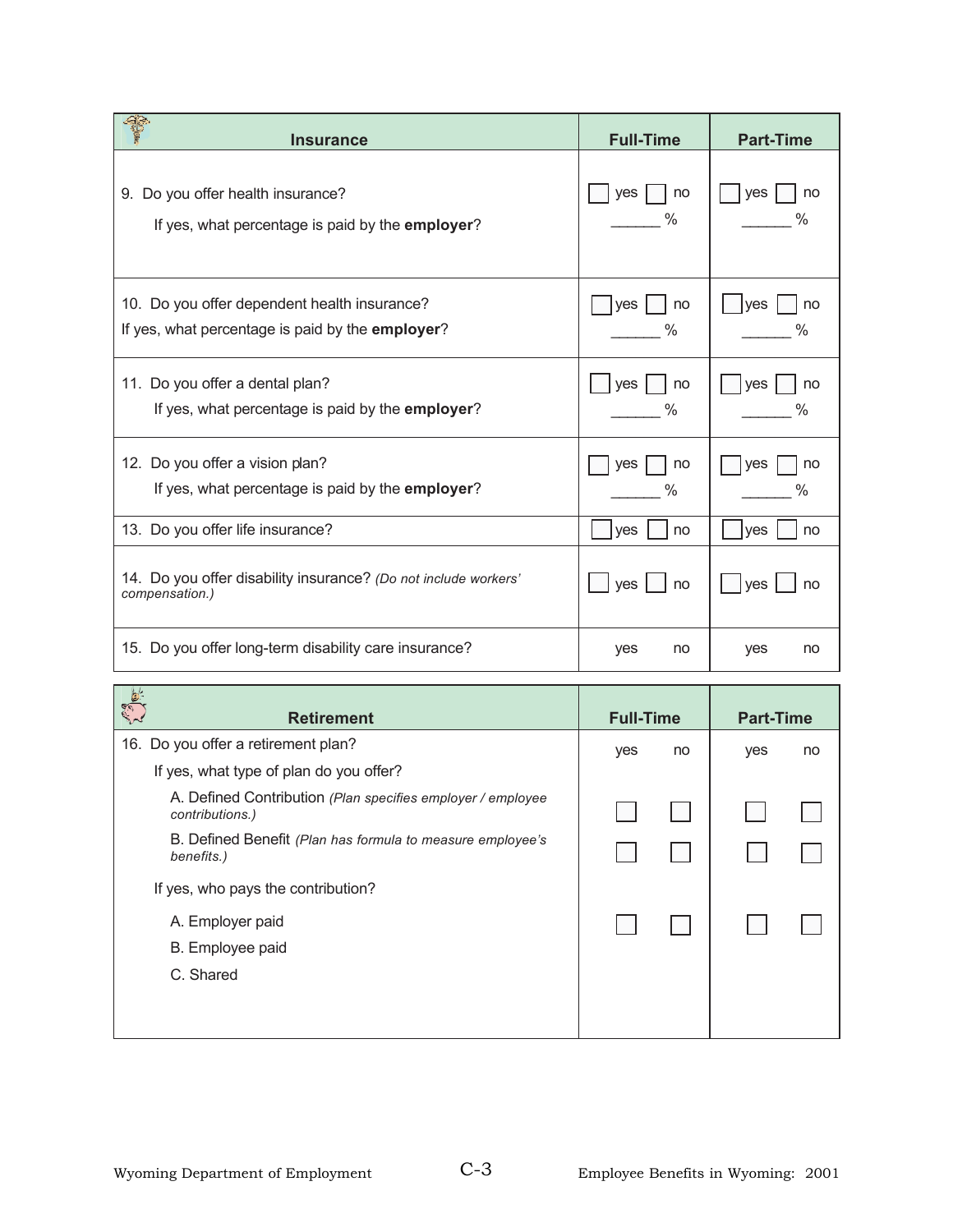| <b>Miscellaneous Benefits</b>                                           | <b>Full-Time</b> | <b>Part-Time</b> |
|-------------------------------------------------------------------------|------------------|------------------|
| Does your company offer any of the following miscellaneous<br>benefits? |                  |                  |
| A. Wellness program                                                     | no<br>ves        | no<br>ves        |
| B. Child-care assistance                                                | yes<br>no        | <b>ves</b><br>no |
| C. Educational assistance                                               | yes<br>no        | no<br><b>ves</b> |
| D. Profit sharing plan                                                  | yes<br>no        | ves<br>no        |
| E. Employee discounts                                                   | ves<br>no        | no<br><b>ves</b> |
| F. Relocation assistance                                                | yes<br>no        | ves<br>no        |
| G. Uniform/Tool allowance                                               | yes<br>no        | <b>ves</b><br>no |
| H. Christmas bonus                                                      | yes<br>no        | no<br>yes        |
| I. Work-at-home option (telecommuting)                                  | yes<br>no        | yes<br>no        |
| J. Flex-time                                                            | ves<br>no        | ves<br>no        |
| K. Other:                                                               | <b>ves</b><br>no | <b>ves</b><br>no |

| <b>Cost of Benefits</b><br>(see instruction sheet for explanation)                                                                                                   | <b>Part-Time</b> |
|----------------------------------------------------------------------------------------------------------------------------------------------------------------------|------------------|
| 18. What dollar amount did your company spend on wages and<br>salaries in 2000?                                                                                      |                  |
| 19. What dollar amount did your company spend on retirement<br>plans in 2000?                                                                                        |                  |
| 20. What dollar amount did your company spend on employee<br>benefits programs other than question 19 in 2000? (Paid leave,<br>Insurance and Miscellaneous Benefits) |                  |
| 21. What dollar amount did your company spend on legally<br>required benefits such as social security, workers<br>compensation and unemployment insurance in 2000?   |                  |